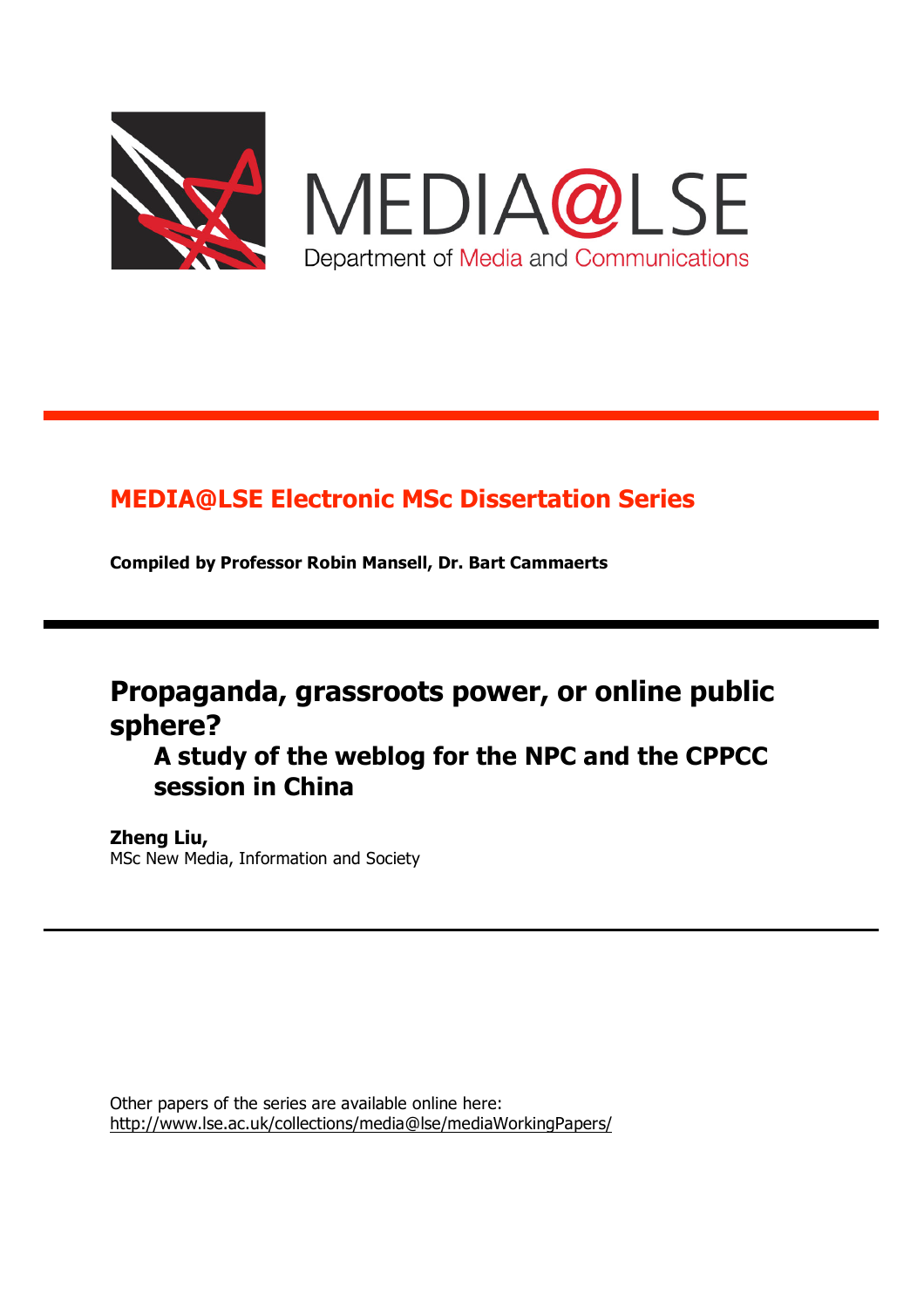**Dissertation submitted to the Department of Media and Communications, London School of Economics and Political Science, September 2007, in partial fulfilment of the requirements for the MSc New Media, Information and Society. Supervised by Dr. Maggie Scammell.**

Published by Media@lse, London School of Economics and Political Science ("LSE"), Houghton Street, London WC2A 2AE. The LSE is a School of the University of London. It is a Charity and is incorporated in England as a company limited by guarantee under the Companies Act (Reg number 70527).

Copyright in editorial matter, LSE © 2007

Copyright, Zheng Liu © 2007. The authors have asserted their moral rights.

All rights reserved. No part of this publication may be reproduced, stored in a retrieval system or transmitted in any form or by any means without the prior permission in writing of the publisher nor be issued to the public or circulated in any form of binding or cover other than that in which it is published. In the interests of providing a free flow of debate, views expressed in in this dissertation are not necessarily those of the compilers or the LSE.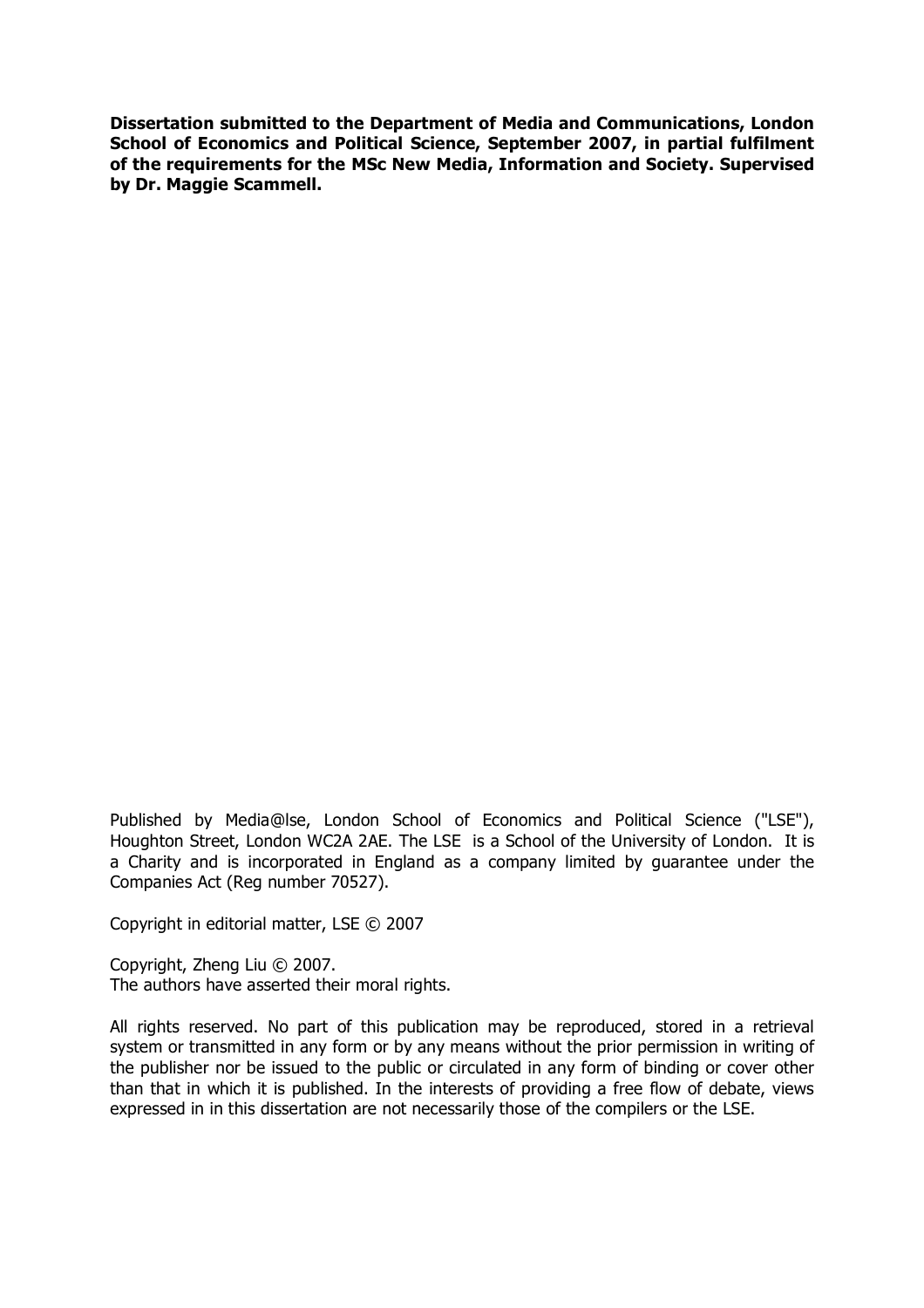# **Propaganda, Grassroots power, or Online Public Sphere? A study of the weblog for the NPC and the CPPCC**

# **session in China**

Zheng Liu

# **ABSTRACT**

This study aims to investigate the impact of the Weblog for NPC (National People's Congress) and CPPCC (Chinese People's Political Consultative Conference) in China since it was first set up in 2006. It is widely believed that the media in China is controlled by the state and has been criticized as propaganda. The establishment of the weblog for the two meetings (NPC and CPPCC) has created a paradox: as a new ICT application, it is argued to have the capacity to empower grassroots with the rights of free speech and political participation; on the other hand, this weblog is affiliated to the official media. To explain the new phenomenon in the communication field, a series of eight semi-structured interviews and an online questionnaire survey were conducted. Two important theories, namely about the 'media power shift' and the 'public sphere' were referred to as the conceptual framework, providing criteria for the evaluation of this kind of blog.

Analysis of the results reveals that the weblog for the two meetings is still in an auxiliary position to the mainstream media in the information distribution. Similarly, it is still far from being the ideal model of public sphere, though in many aspects it appears closer than the traditional mass media. The blog for the two meetings is argued to have the technical potential to promote democracy and freedom of speech in the monolithically homogeneous communication environment in China; while at the same time, it is limited by several thorny issues like over-regulation, the digital divide, dependence on mass media, a low level of social morality and media literacy, etc. Neverthless, most people hold an affirmative attitude towards its contribution to communication and democracy.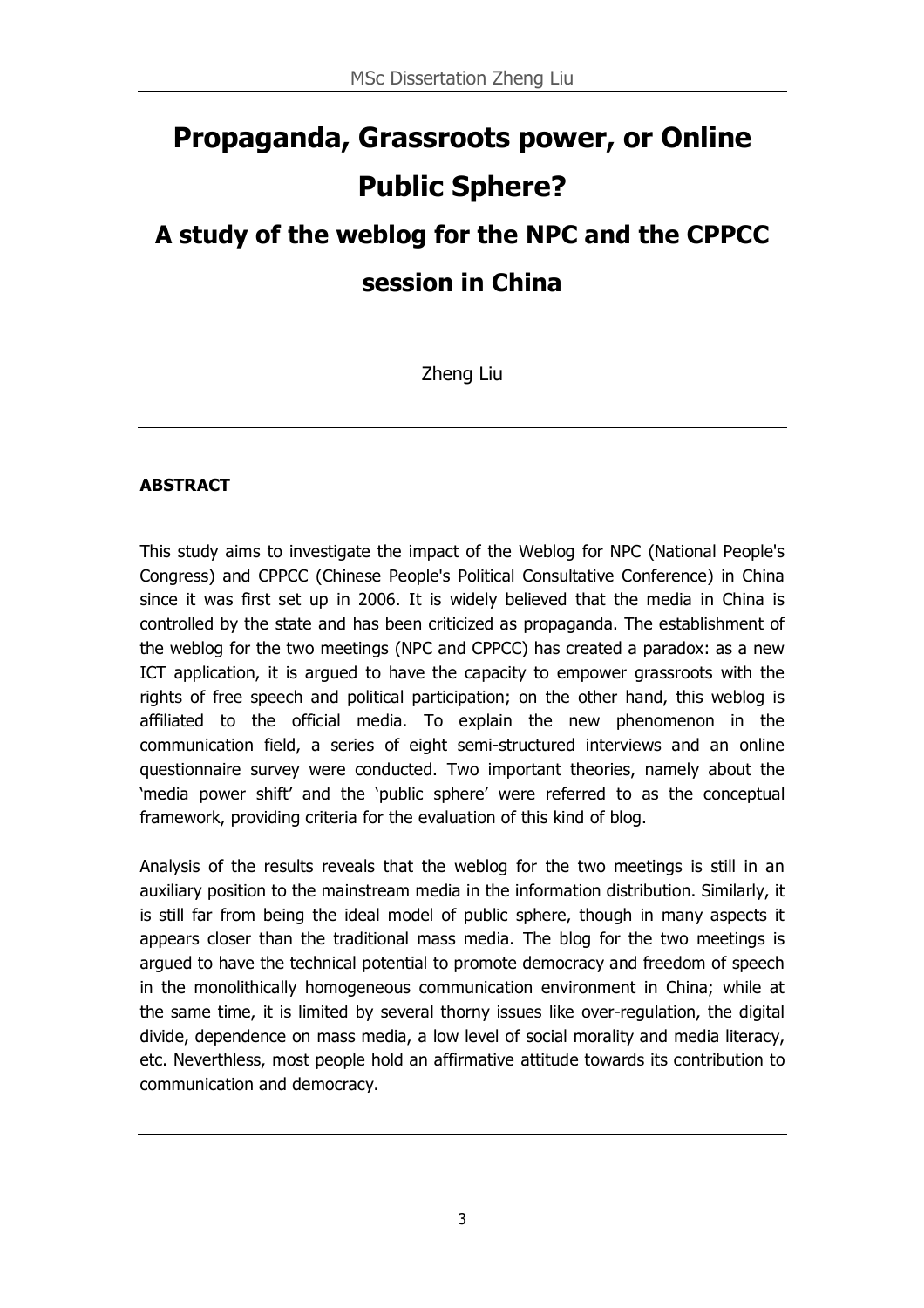#### **Introduction**

As people have been ushered into the era of Web 2.0, the content of the Internet is increasing exponentially. According to Time magazine, the Person of the Year for 2006 was not a certain individual, but "You"—'For seizing the reins of the global media, for founding and framing the new digital democracy, for working for nothing and beating the pros at their own game, Time's Person of the Year for 2006 is you.' The development of Web 2.0 applications in 2006 appears to indicate that it is an opportunity to build a new way of communication, not great man to great man, but citizen to citizen.

The weblog, sometimes simply known as "blog", has existed since 2002 in Chinese cyberspace. Compared with other Web 2.0 applications (e.g. SNS, RSS, Wiki), the blog has the longest history and greatest influence. Many Chinese citizens start to familiarize the concept of "Web 2.0" through blogs. According to a professional IT consulting organization in China named "CCID" (http://www.ccidconsulting.com/), the total number of Chinese bloggers in 2006 reached 60 million. In fact, some Chinese governmental officers have started blog writing for public affairs much earlier, but it was not until March 2006 that the weblogs with a clear political purpose appeared. The appearance of a weblog for the NPC and CPPCC during the session attracted many people's attention. As an offspring of the marriage between new media technology and politics, the influence of the weblog for the NPC and CPPCC has gone beyond cyberspace. Besides, these blogs are written by deputies of the NPC and CPPCC, and set up by some mainstream media like Renmin Net (www.people.com.cn) and Xinhua Net (http://www.xinhuanet.com). Therefore, they can be regarded as quasi-official media. Along with the penetration of public opinion on the Internet, the quasi-official weblog during this special period was first set up for the guidance of public opinion on the Internet. At the same time, this new communication model established an effective and direct channel between the masses and decision-makers due to its technological advantages.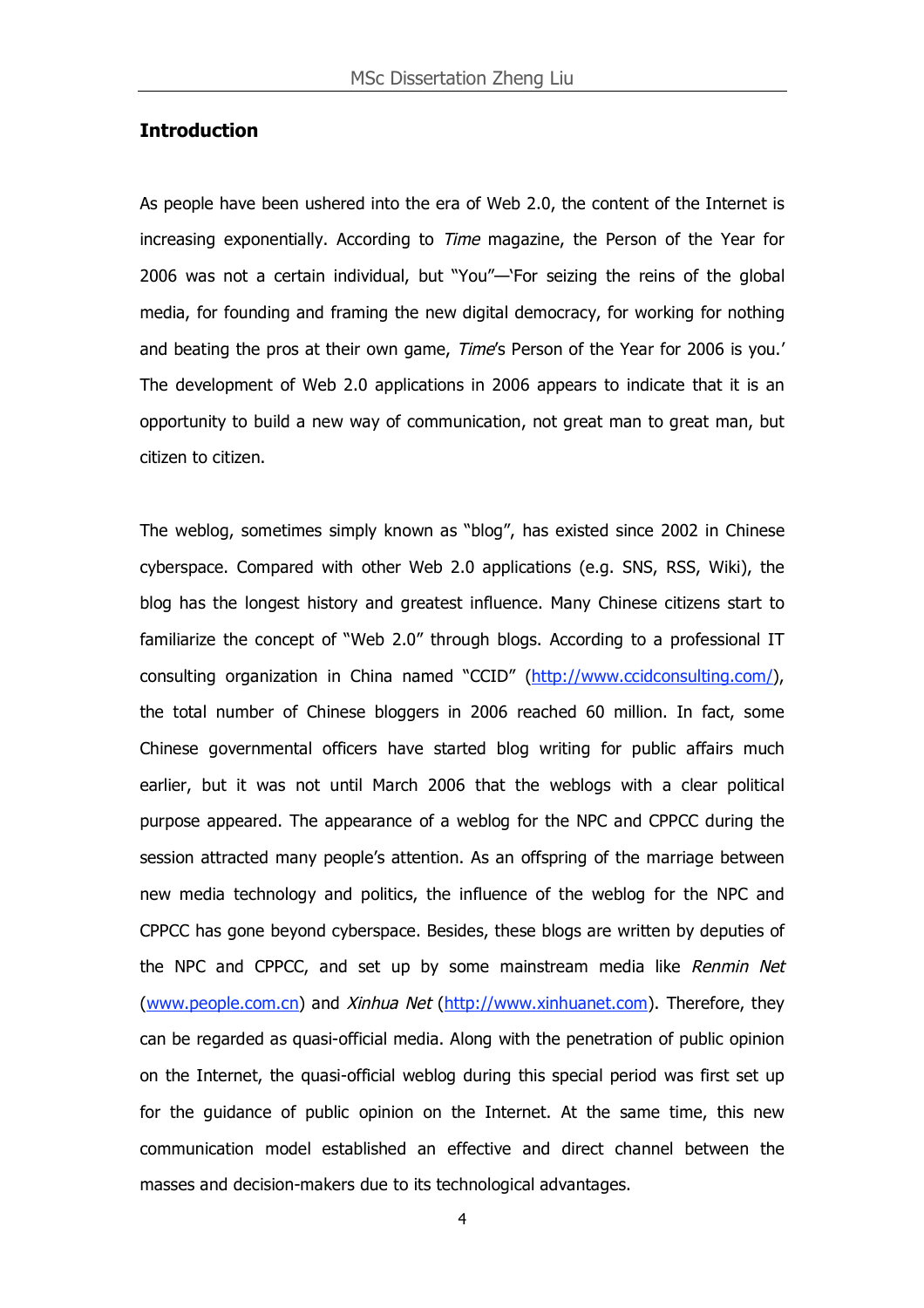From a broader perspective, the weblog for the NPC and CPPCC should also include the blogs of journalists who report on the session, and the mass netizens who participate in the discussion of the session.

There are two major reasons why such weblogs are established: first as can be perceived, is to promote democracy by conferring the netizens the opportunity to communicate directly with the decision-makers. From the perspective of historical materialism, the masses are the creators of history. But for a long time, the mass media organizations (TV, radio and newspapers) were thought to be the stage of the ruling class or social elite. The articles in the mass media are mostly written by professional journalists or writers. The heroes and heroines in the news are politicians, sports stars and famous actors. The media is de facto controlled either by the state or big corporations. Even the Internet could not be seen as the media for grassroots in its early stage, because the traditional portal websites also require professional reporters, editors and technicians with relevant knowledge and experience. However, in the Web 2.0 era, the new ICT technology has facilitated the masses to communicate more conveniently. The boundaries between the three groups—public figures, reporters, and the audience―has been blurred.

Second, the weblog is also expected to guide public opinion on the Internet. Since 2003, public opinion generated from the Internet has exerted great influence over societal development in China. For instance, during the SARS epidemic, a doctor named Jiang Yanyong disclosed the severe situation of SARS in the Canton province in China on a BBS, and pointed out that the statistics from the Ministry of Health were false. Then the power of public opinion evolved dramatically, and finally the Minister was dismissed. This event is regarded as a victory for the grassroots. Similar affairs are now happening very frequently in China. The topics are concentrated on on-going heated issues, the dark sides of society, inequality, and the negative effects of some emergencies. And public opinion usually leans to one side. Though the new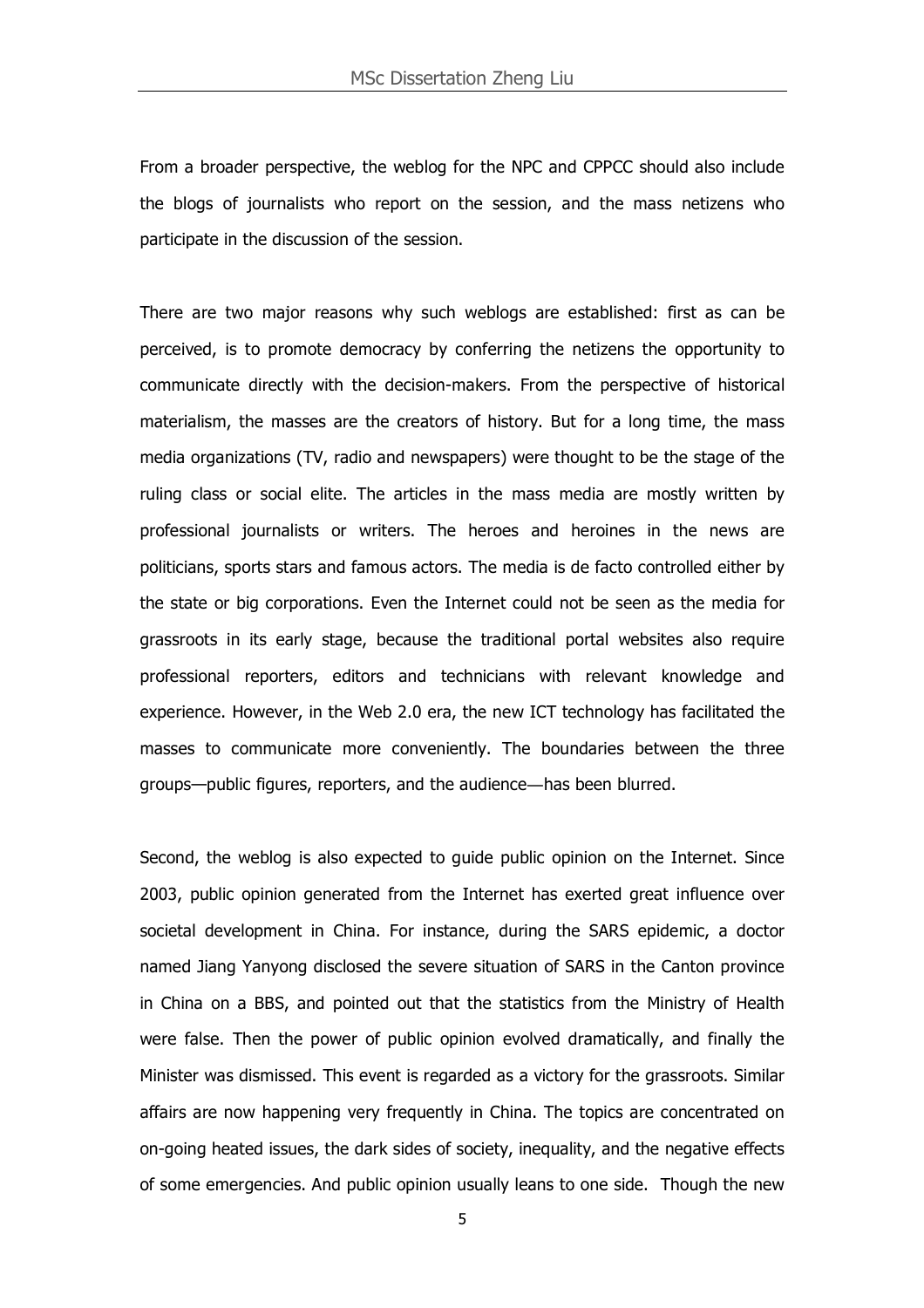ICT technology has facilitated democracy and free speech, it could also help the mob rule come into being because the netizens need not take responsibility for their speech. The spread of rumours on the Internet can result in quite bad effects, or lead to unnecessary costs. The weblog about the NPC and CPPCC is expected to act as a guide for the public opinion in Chinese cyberspace.

This dissertation aims to look at the characteristics and impacts of weblogs for the two meetings (NPC and CPPCC). It borrows several theories from media study, namely Public Sphere and Media Power Shift, to examine how this special kind of blog can contribute to societal development. Then the study draws on a series of qualitative interviews with different groups of people to gain their opinion on the impact of it. After that, self-administered questionnaires are conducted to investigate the grassroots attitudes towards this new kind of communication model, and to check the reliability of the interviewer's answers. The case is from the blog of Renmin Net (http://blog.people.com.cn/blog/c/2c\_2007).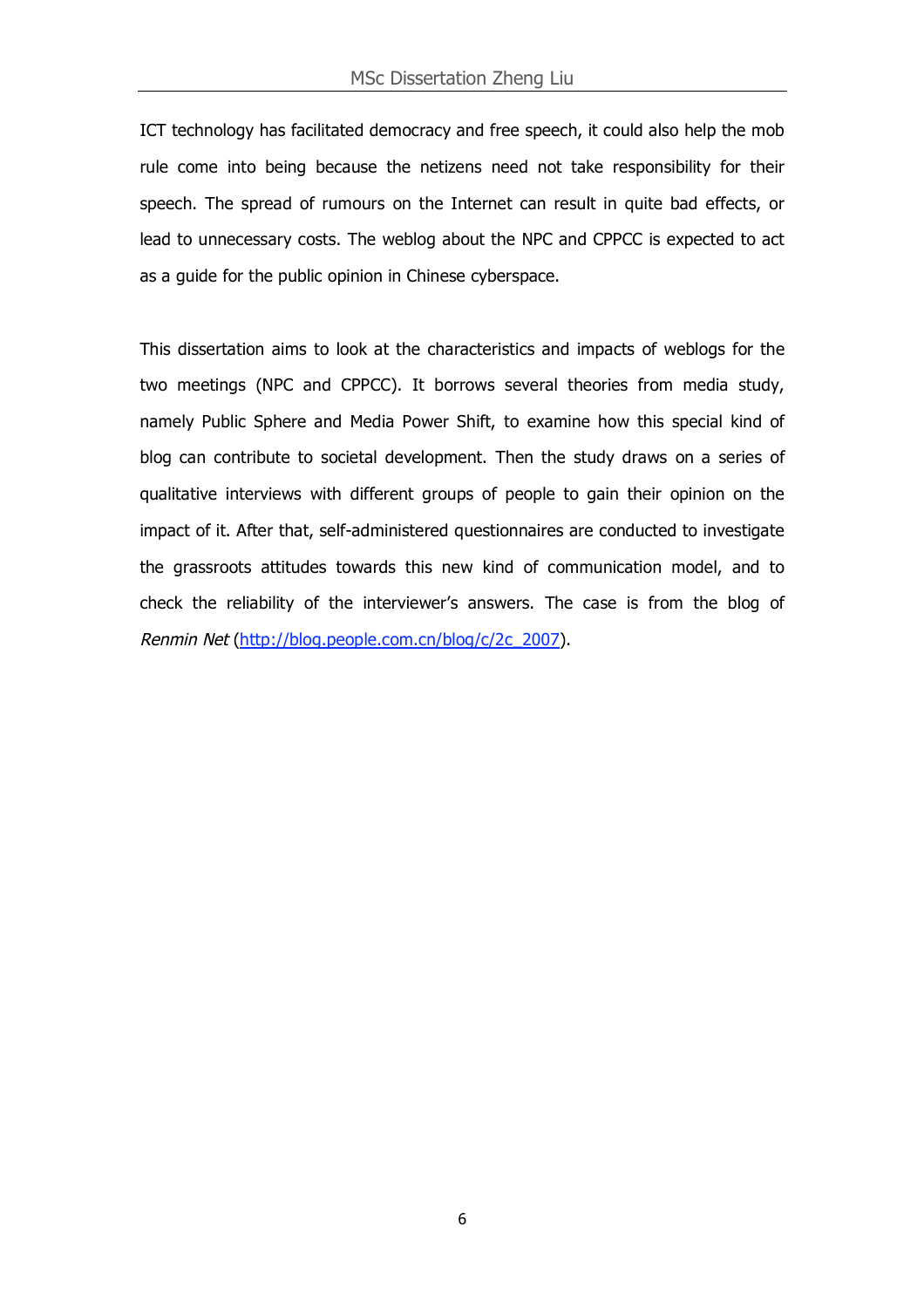#### **Part One: The introduction of the "two meetings"—NPC and CPPCC**

#### **NPC:**

National People's Congress (Quánguó Rénmín Dàibiǎo Dàhuì; literally "Pan-National Congress of the People's Representatives"), abbreviated to NPC, is the highest state body in the People's Republic of China. Although the membership of the NPC is still largely determined by the Communist Party of China, since the early 1990s it has moved away from its previous role as a symbolic but powerless rubber-stamp legislature, and has become a forum for mediating policy differences between different parts of the Party and the government. For the NPC to defeat a proposal put before them is a rare, but not non-existent event. Delegates to the NPC are elected for five-year terms via a multi-tiered representative electoral system. Delegates are elected by the provincial people's congresses, who in turn are elected by lower-level congresses, and so on through a series of tiers to the local people's congresses which are directly elected by the electorate. One such mechanism is the limit on the number of candidates in proportion to the number of seats available. This ratio increases for each lower level of people's congresses, until the village level, the lowest level, where there is no limit on the number of candidates for each seat. At the national level, about 3,000 delegates are elected to take part in the annual session in March.

#### **CPPCC:**

The Chinese People's Political Consultative Conference (Zhōngguó Rénmín Zhèngzhì Xiéshāng Huìyì), abbreviated to CPPCC, is a political advisory body in the People's Republic of China. The organization consists of both Party members and non-Party members, who discuss Chinese political principles and occasionally create new government organizations. The members are chosen by the Communist Party of China, but are from a somewhat broader range of people than normally chosen for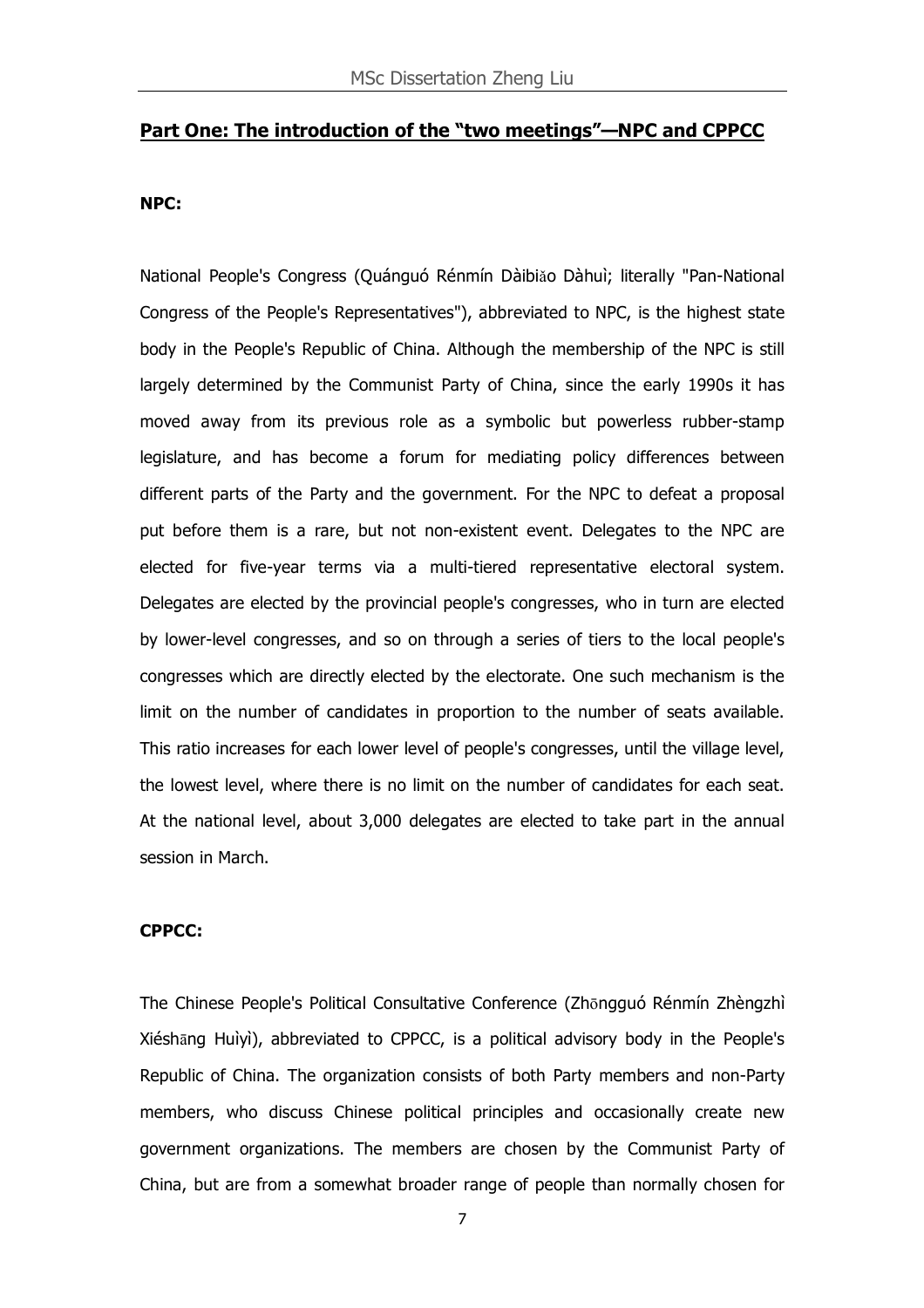government office. In particular, the CPPCC contains members from the United Front parties allied with the CPC and non-Party members. The CPPCC typically holds an annual meeting at the same time as the plenary sessions of the NPC. The NPC consists of about 3,000 delegates and meets for about two weeks each year at the same time as the Chinese People's Political Consultative Conference, usually in the spring. The combined sessions have been known as the "two meetings".

#### **The development of the weblog for the two meetings:**

The first weblog about the sessions was set up by a delegate of the NPC from Chongqing named Cheng Yiju. The blog (cqchengyiju.blog.sohu.com) was set up in February 2006, several days before the conferences. It should be noted here that, though the blog is about the two meetings, it is a personal blog, which is different from the blogs particularly designed for the two meetings.

In March 2006, during the NPC and CPPCC session, Renmin Net started the blog for the two meetings, which was similar to a column in the newspaper. There were four delegates of the NPC and 12 delegates of the CPPCC writing the blog to introduce the issues discussed at the session, to explain their proposals, and to respond to netizens' feedbacks. The weblog has been praised and welcomed by the masses. During session time, over 100,000 people would read the web page every day. In the following year, 18 delegates of the NPC and 50 delegates of the CPPCC joined this group.

Blog in the mass communication context is the information game between personal discourse and public discourse. Different from traditional media, the blog is an open, dynamic text. Interactivity and hypertext is the dynamic feature of the blog. The blog for the two meetings has a clear purpose and expectations, thus the concerns of these blogs would be to lean to public discourse. But the delegates can express their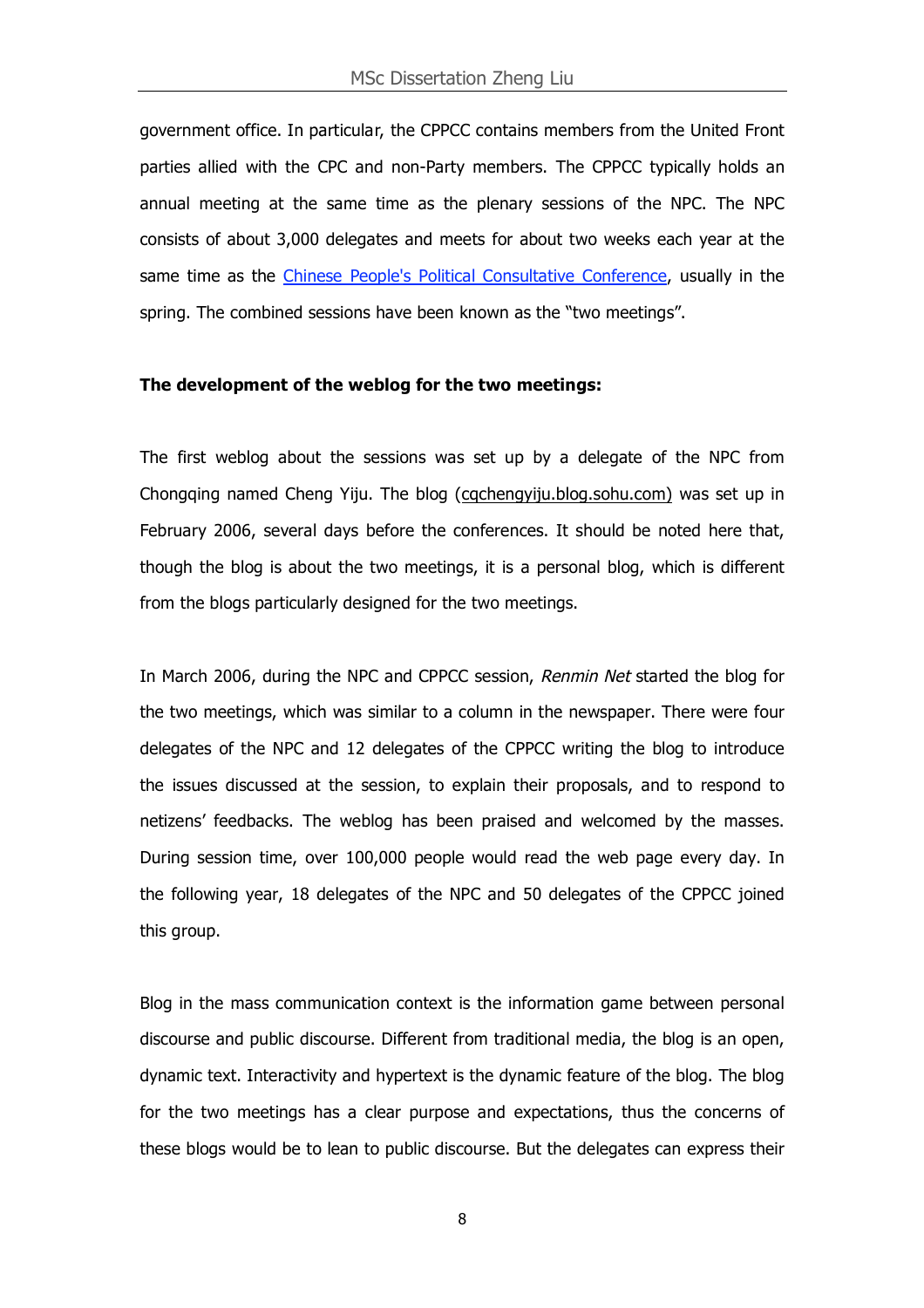viewpoints from a subjective perspective, and the grassroots can communicate with them directly.

Internet links are the technical way to approach the hypertext of a blog. In some conditions, a blog is a process of a two-step flow of communication. The owner of the blog is made the opinion leader who shows the communication strategy of strong desired narration.

Another reason why the blogs for the two meetings received high praise could be attributed to the support of the official media. For instance, Renmin Net invited the delegates to write the articles for the blog. The design of the web page, editing work and updating speed were also satisfied. Every day, a delegate's article would be put as the headline, and he/she would be the guest for real-time online communication with the netizens. Another important factor is the reputation and reliability of the official media.

All in all, the success and popularity of the blogs for the two meetings is associated with the changing societal environment, and people's increasing will to participate in democratic politics. The blogs for the two meetings could be seen as the outcome of the development.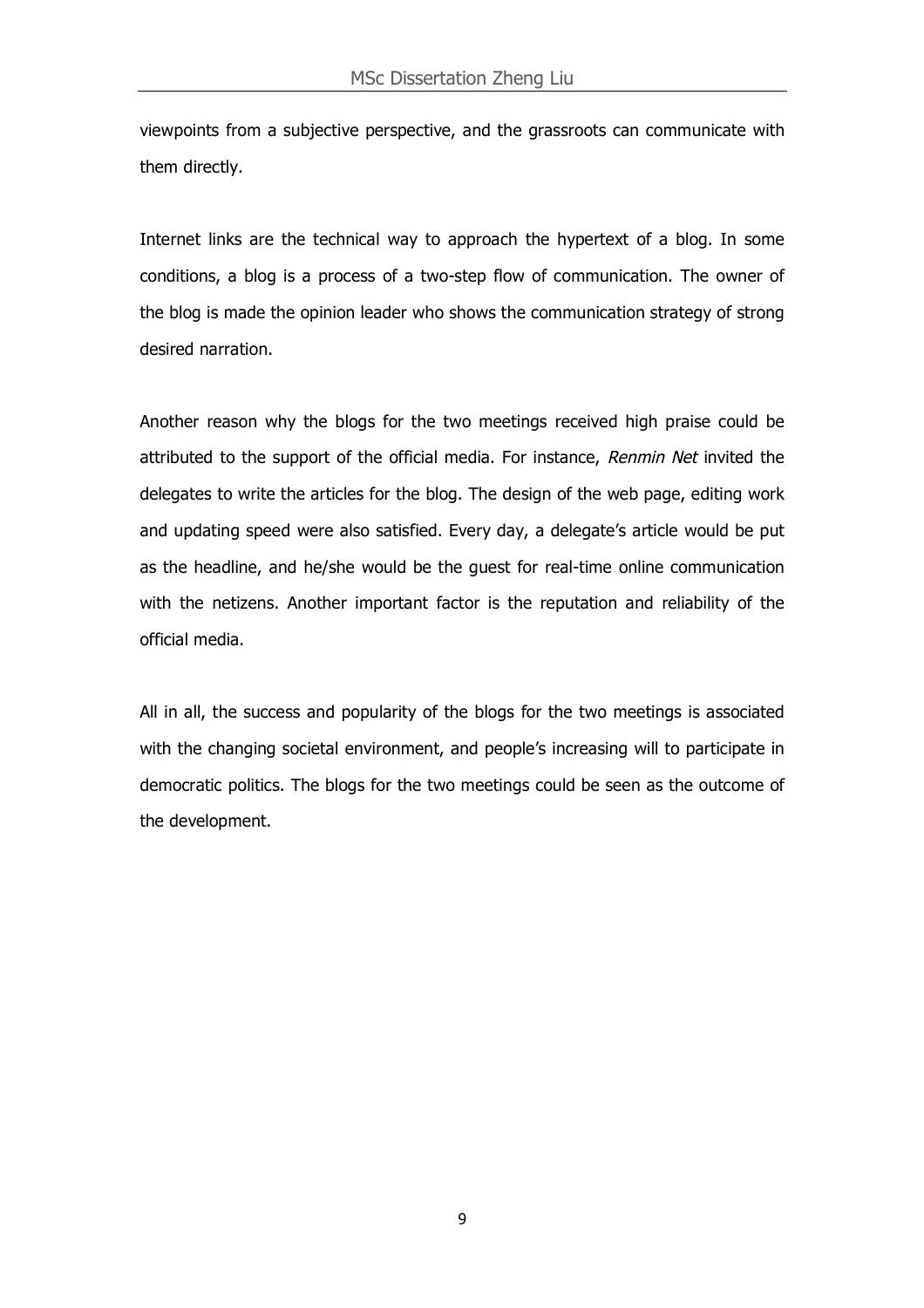#### **Part Two: Theoretical Background**

#### **Internet and media power shift:**

It is usually believed that in the era of mass media, people are bombarded with huge amounts of information from a global media network; however, most of the information is finely meshed. But nowadays, the rapid development of new information and communication technologies (ICTs) has precipitated a momentum for revolutionary change in society and people's lives. The new media, especially the Internet, appears to be able to enable everyone to become the producer. The technological advantages that the Internet enables suggest that it may constitute a direct challenge to the mass media. As Pavlik (2001: 3) notes, "the Internet not only embraces all the capabilities of the older media (text, images, graphics, animation, audio, video, real-time delivery) but offers a broad spectrum of new capabilities, including interactivity, on-demand access, user control, and customization".

The global reach and high speed of interpersonal communication favoured by the Internet have also attracted many researchers' attention. Several scholars have suggested that the Internet could help groups internally and coordinate their work (Castells 2001, Rheingold 2000). And it is also argued that the Internet offers selfempowerment possibilities for the masses (Atton 2001).

Furthermore, the new ICT applications have been seen as the carriers of social change, and the improvement of democracy. It is also optimistically predicted by someone that the Internet would almost undoubtedly boost the political participation in repressed nations, and therefore pave the way to the democracy. Coleman (2003) considers the Internet as possessing the potential to set up a platform for democratic engagement and deliberation that is more accessible, more interactive, socially inclusive and unconstrained by time and space.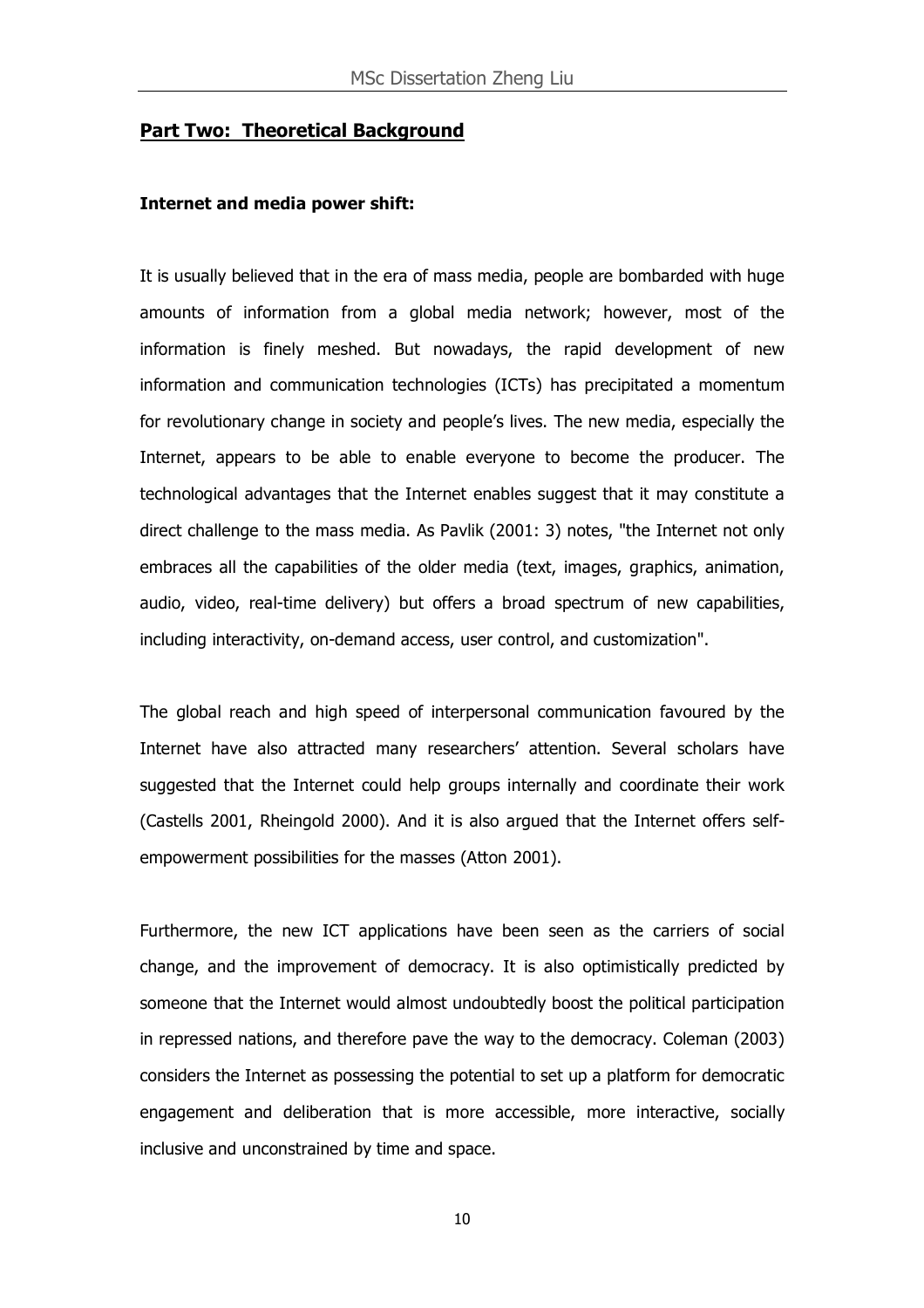Media are seen as the key element in sustaining a dominant order under the dominant model. Media organizations are likely to be owned or controlled by a small number of powerful interests and to be similar in type and purpose. The social elites use propaganda to reinforce and legitimate the prevailing structure of power. Thus, a limited and undifferentiated view of the world is usually disseminated. (McQuail, 2005) With the increasing application of Internet, new ICT technology, especially Internet, is hoped to limit the capability of the dominant ideology to dominate. And it may act as the driving force for transferring the dominant media model to the pluralist model. Some researchers have argued that if the potential of the Internet is realized, it would be promising to create an efficient and participative space for democratic politics. (Toffler, 1980) Several scholars also argue that the advanced technological properties of the Internet may lead to a paradigm shift in media power which contributes to the development of society, especially in democracy terms. (Garry 1994; Park 2001; Rappaport 2002).

By contrast to the "cyber-optimists", some "cyber-sceptics" have always been doubted whether the Internet is able to measurably improve the health of mass media and democracy by encouraging citizen engagement, participation in public affairs. They argue that those optimistic envisions amount to technological determinism. The optimistic vision is problematic because it simplifies the relationship between technology and society. Thus, from this perspective, to explore whether the Internet would lead to the media power shift, it is necessary to take into account not only the technological feasibility but also the social context around it, because technology cannot "escape the operation of various laws of social life. (McQuail 2000: 138) "According to the advocators of SCOT (Social Construction of Technology), technologies are the result of social practices, and technology innovation and diffusion are complex social processes resulting from the negotiation and struggles among different actors: industries, designers, policy makers and users, among others (Winner, 1993; Wyatt et al, 2000: 10). Focusing on the communication area, it is understandable that the power shift from mass media to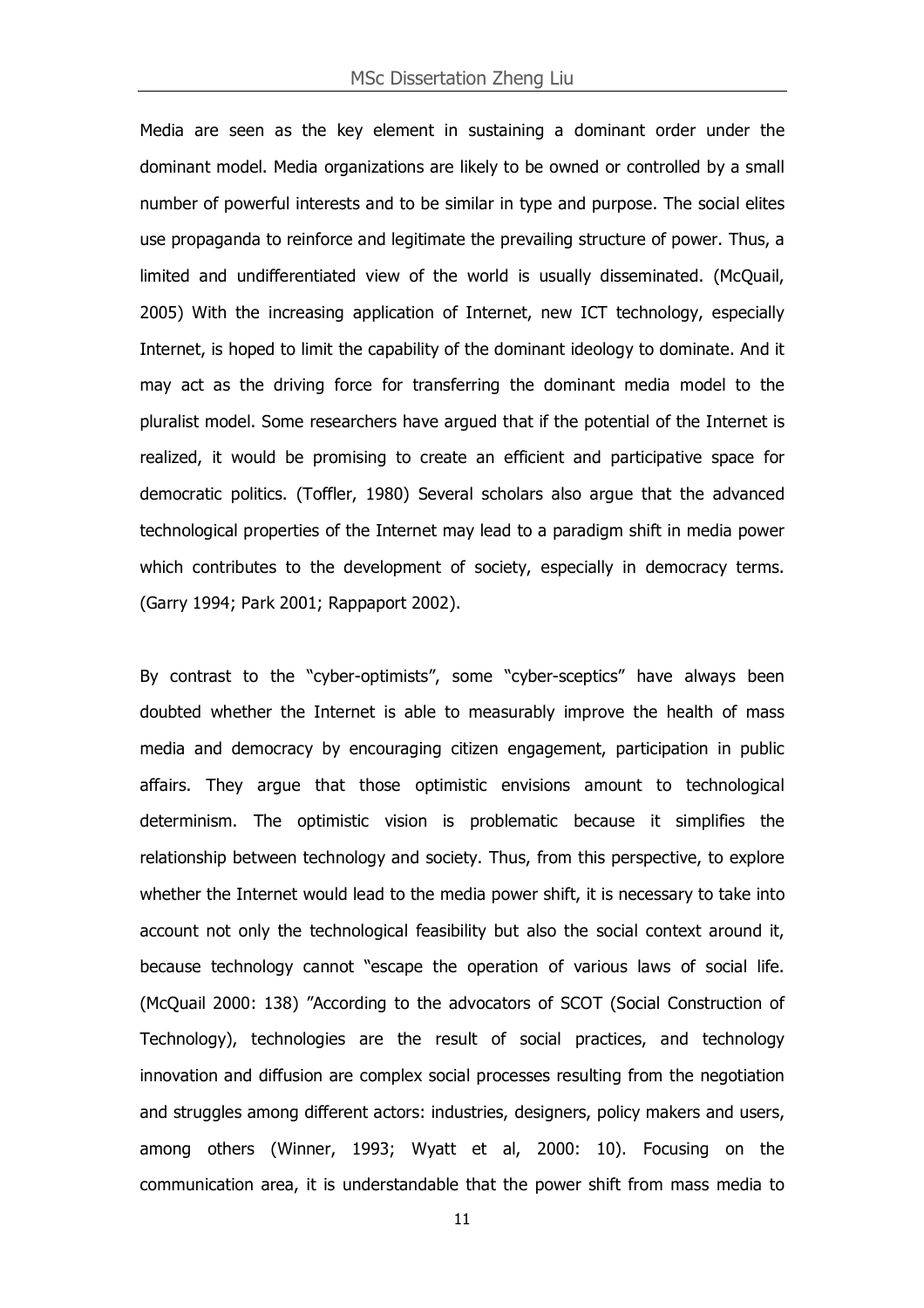new media depend on the new media's penetration, social settings, people's adoption of technology, and their patterns of use, etc.

From a historical perspective, the hopes aroused by new media are based on a fantasy constructed around new ICTs. It is hoped that the communication innovation will place a powerful means of mass communication in the hands of the people and lead to the democratization of the media (Curran, 2003). But this hope has always been disappointed for the reason that new technology has not fundamentally changed the underlying economic factors that enable large media organizations to maintain their dominance (Garnham, 1990; Graham and Davies, 1998; Curran and Seaton, 2003).

#### **Weblogs:**

Weblog, or simpler as Blog, is a form of personal journalism that is self published. Blogs are characterized by the communicative tone. Drezner and Farrell (2004) regard the blog as "an effective and decentralized website which many oppositionists have discovered as platforms for registering their dissent, their existence, or general malcontent". Similarly, according to Technorati, the power of blog is that "they allow millions of people to easily publish their ideas, and millions more to comment on them. Blogs are a fluid, dynamic medium, more akin to a conversation rather than library." Through turning the passive consumers to active participators, the weblog let everyone have a voice.

As a new ICT application, weblog has demonstrated its capacity to help people selfexpress and share information in recent years. Besides, the blogs are relatively easy to set up and maintain for ordinary Internet users (not only for skilled users). Therefore, the power to distribute information becomes more democratic. For instance, in 1998, the scandal of President Clinton and Monica Lewinsky was first disclosed by Matt Drudge who bypassed the mainstream mass media via his blog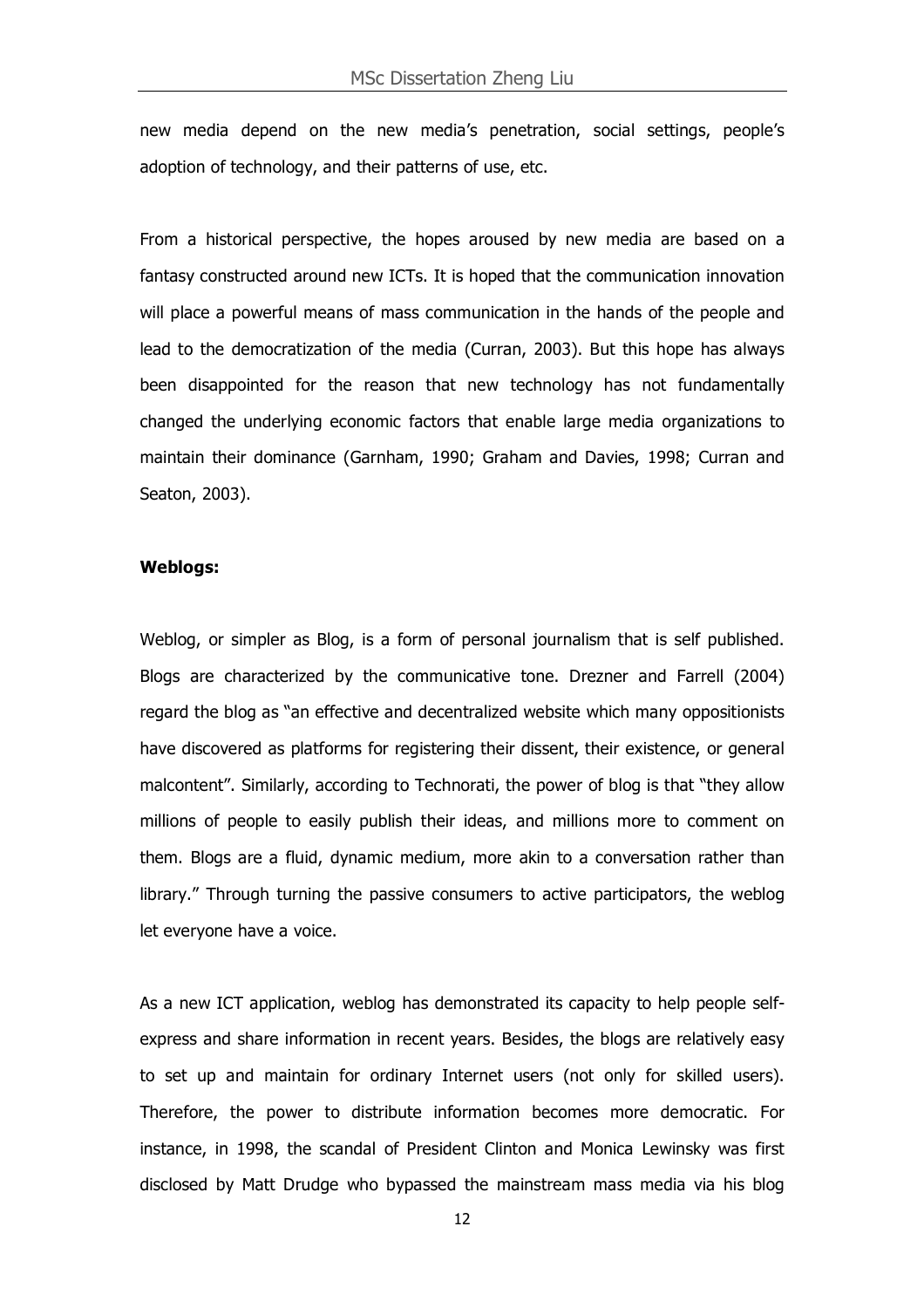(Drudge Report Online). Kahn and Kellner (2004: 91) illustrate the relationship between mainstream media and personal blogs, and they draw the conclusion that the emergence of news-related blogs has revolutionized journalism. They claim that blogs "represent the next evolution of web-based experience", and therefore go beyond what the Internet has meant for people to date.

Apart from being a challenge, the blogs also demonstrated that they could be the information resource for the mainstream media. Rosenberg (2003) claims that many journalists "consider blogs a trustworthy source of information and story ideas."

There are also some critiques towards blogs: Hiler (2002) explains that "most bloggers are more like Columnists than capital-J Journalists.". Macdonald (2003) also underscores that it is inappropriate to equate blogging with journalism for the reason that "journalism involves actually interviewing people, doing thorough background research on a subject, presenting a rounded and dispassionate overview, and reasoning through substantive arguments. These activities are not characteristic of weblog.". Andrews (2003) holds same opinion: "Bloggers, in general, know little about independent verification of information and data. They lack the tools and experience for in-depth research. They don't know fact check." Individual weblogs may attract large audiences briefly, but there is no obvious evidence to date that they are totally able to challenge well-resourced news outlets in the long run. They do, at least today, merely act as a source of alternative views for the mainstream media as other alternative media do. However, it should be noted that most researchers do admit the blogs' influence on mass media, as Blankenhorn (2005) claimed that "weblog is not journalism but they are changing it."

Most blogs are usually grassroots-oriented. According to Gillmor (2004) , blogs are a form of democratic grass roots journalism, integrating producers, readers, listeners and viewers, into a multi-way process. The mass people can use the blogs to express incomplete thoughts, to seek confirmation, refutation or critique of them. (Coleman,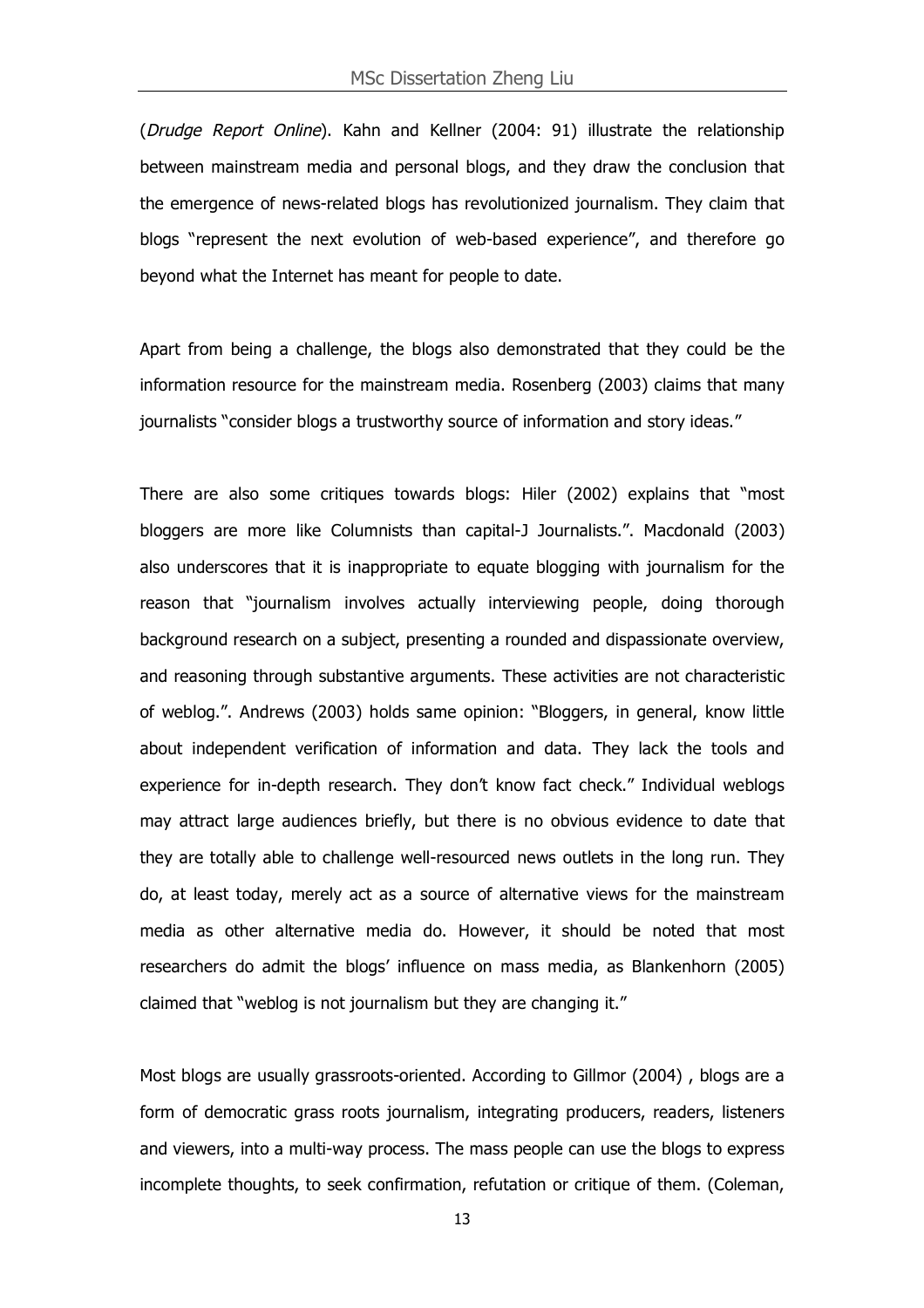2005) Especially under the dominant media model, the "monolithic" media cannot provide the same competition and pluralism of ideas as can be found in grassroots journalism of blogs. (Ito, 2004)

#### **Public Sphere:**

The public sphere is a notion that has been created and theorized by the German Scholar, Jürgen Habermas, in his Structural Transformation of the Public Sphere (1989; originally published in 1962). The book provides both the normative model of the public sphere and the historical account of its alleged realization by the bourgeois public sphere as developed in Western Europe in the 18th and 19th century, and its subsequent degradation in the 20th century.

For Habermas (1974) 'the public sphere is a sphere which mediates between society and state, in which the public organizes itself as a bearer of public opinion'. Independent of other spheres, such as the state and the market, it enables citizens to counter intrusion of the market and influence of the state. It holds the authorities accountable for public opinion which differs from mere opinion. It requires free, critical, and open debate on matters of public rather than private interest where rational arguments win over social status depending on both "quality of discourse" and "quantity of participation" (Calhoun 1992).

The concept of public sphere as expressed by Habermas (1989) existed in its true sense in Western Europe in the 18th and 19th century. The coffee houses in London and the salons in France became the centres of art and literary criticism at this time, which gradually widened to include the political and societal disputes as matters of discussion. It not only paved a forum for self-expression, but also became a platform for airing one's opinions and agendas for public discussion.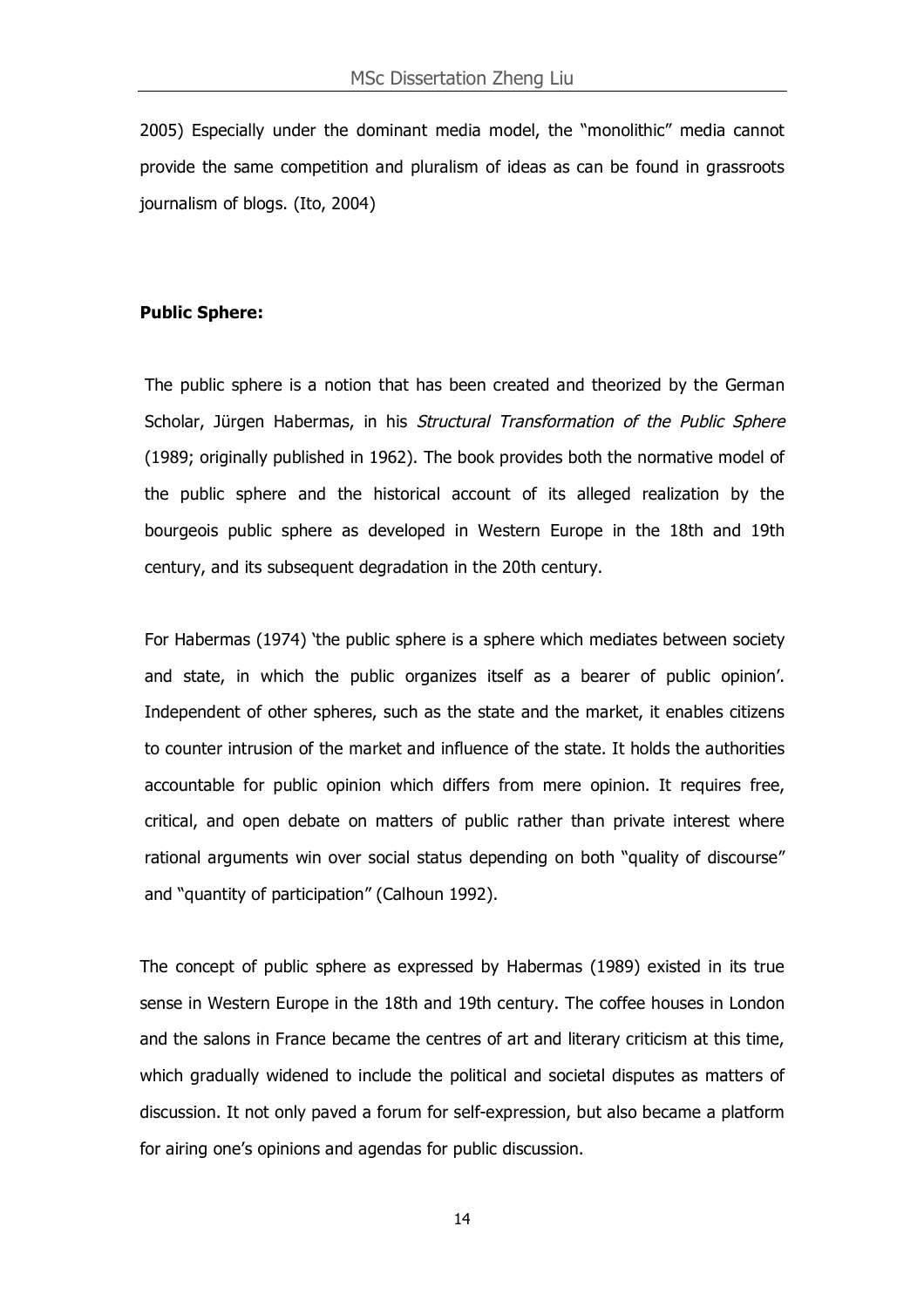The development of a capitalistic economy paved the way for a new kind of public sphere with its changed institutional forms of political power. With the emergence of civil society and modern government, privatized economic relations were brought under the area of public authority. The private realm comprised both public economic relations and private intimate relations, and to negotiate between these two there emerged a new bourgeois public sphere. It comprised groups of individuals who would debate and discuss and regulate civil society through constructive criticism. According to Habermas, the bourgeois public sphere is 'a realm of private individuals assembled into a public body who as citizens transmit the needs of bourgeois society to the state, in order to, ideally, transform political into "rational" authority within the medium of this public sphere'.

As Habermas argues, in due course, this sphere of rational and universalistic politics, free from both the economy and the state, was demolished by the same force that initially established it. The growth of a capitalistic economy had largely transformed the social preconditions of the bourgeois public sphere. The public sphere has become more inclusive, and thus lost the bourgeois coherence and a relatively high standard of education, which is described by Habermas as "refeudalisation" by the state and market. In the welfare state, where the concentration increasingly focused on capital and the big media conglomerates increasingly control public opinion and manipulate the state, the public sphere has become the place for bargaining over private interests, rather than a rational consensus in the public interest. Political parties and social organizations now act in the "political public sphere" with weaker critical function, plebiscitary support from the masses, and thus create a climate of "non-public opinion".

Habermas has always been critical of mass media controlled by corporate conglomerates, which is consistent with his Frankfurt school background and work with Adorno and Horkheimer. As Habermas (1974) claimed, 'In the transition from the literary journalism of private individuals to the public services of mass media the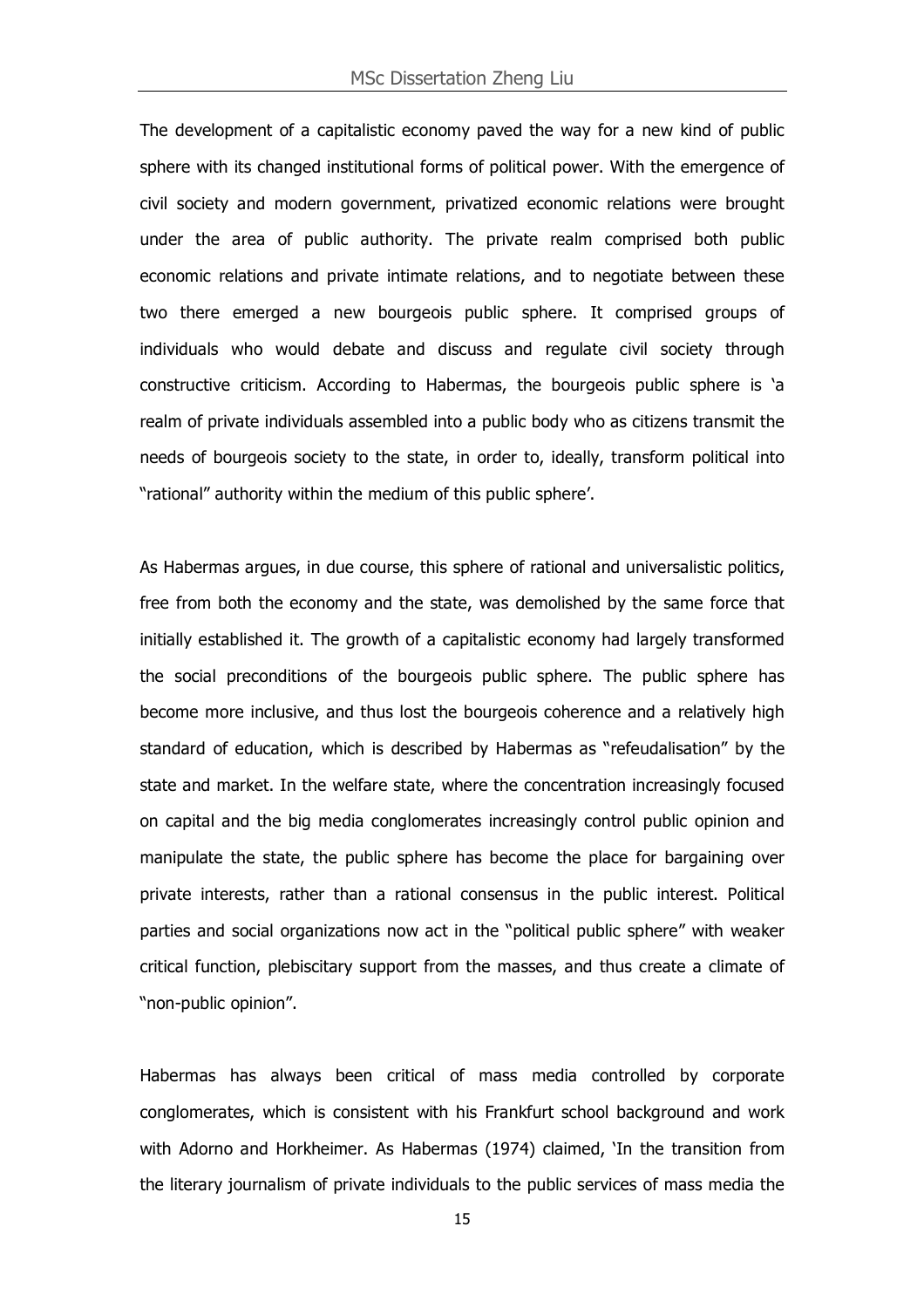public sphere was transformed by the influx of private interests'; 'from the journalism of conviction to one of commerce'. The modern means of mass communication through their transnational agents has brought the range of the public sphere to the international arena. For the modern media corporations like CNN and the BBC, issues range from the most local culture-specific contexts to the global political arena transcending national boundaries. But the true spirit of the public sphere in the era of the mass media is debatable due to the obvious political and economic stakes behind them. In addition, powerful elites control the means of mass communication and this leads to an engineered consent rather than rational consensus; which citizen is reduced to a spectator or passive consumer without the ability of critical thinking. Mass-media consumption generates a public sphere "in appearance only" and serves as "tranquillizing substitute for action" (Habermas 1989). Along Habermasian lines, several researchers like Tuchman, Lang, Thompson and Rutherford hold similar views.

Now the media extends to the Internet, and this new extension challenges thoughts in the public sphere. The Habermasian ideal of the public sphere can be linked to the early utopian visions of Internet technology as a solution for contemporary crises of declining citizens' participation and democratic legitimacy (Rheingold 1993).

Some scholars have provided arguments supporting the online public sphere potential. Sparks (2001) analyses the online anonymity and thus the removal of social exclusions based on age, gender, race, etc., low entry barriers and thus universal access, interactivity, and the Internet's searchable architecture that ensures more and more diverse information. Thornton (2002) adds the online possibility for collective production of content by the users, and the longevity of such content that creates a "repository of the evolving discussion". And Chadwick (2006) analyses the e-democracy potential (the development of online political community networks, attempts by governments to involve citizens in online policy-making) and the e-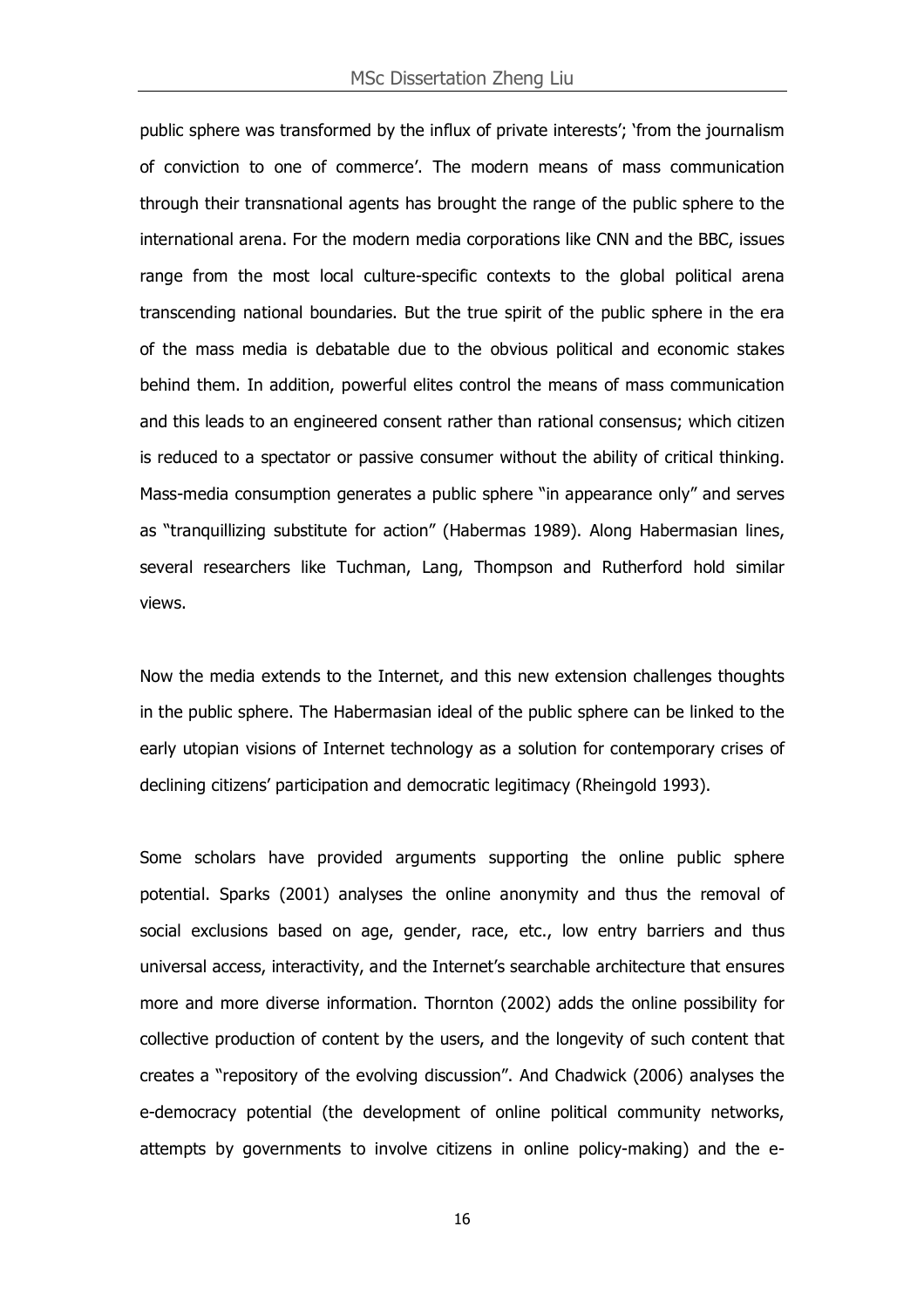mobilization potential (use of the Internet by interest groups and social movements for recruitment, organization and campaigning).

In contrast, there are also some contradicting arguments: the digital divide between the e-literate and the masses has not been solved; further, the Internet is restricted to "the motivated" few (Dahlgren 2005); and most of the Internet is taken up by commercial projects, the top-down structures of e-government, the online version of mainstream media, and entertainment.

Different from traditional media, the political weblogs, specifically, the weblog for the two meetings, appear to be closer to the ideal public sphere. It encourages the masses to participate in public affairs, and it has escaped the control of the big media conglomerates to some extent. The weblog has created a new form of online public sphere. Compared with the bourgeois public sphere, the new online public sphere comprises both the social elite and the masses. Power could come into being in a bottom-up manner, not only top-down. Facing the fact that the public sphere in the mass-media era has been weakened by the mass media itself, the blog has provided a conducive complement.

#### **Conceptual framework:**

Why study the weblog of the CPC and NPPCC? In a country such as China where the political communication environment is relatively monolithically homogeneous, weblog as a decentralized, interactive, free and low-entry-level medium has been hailed as the impetus to foster a pluralist media model and promote the democracy. Weblogs offer a platform for communication and deliberation between different social groups.

The relevant literature brings two theories: "power shift from mass media to new media", and "public sphere". It should be noted that both of the two theories are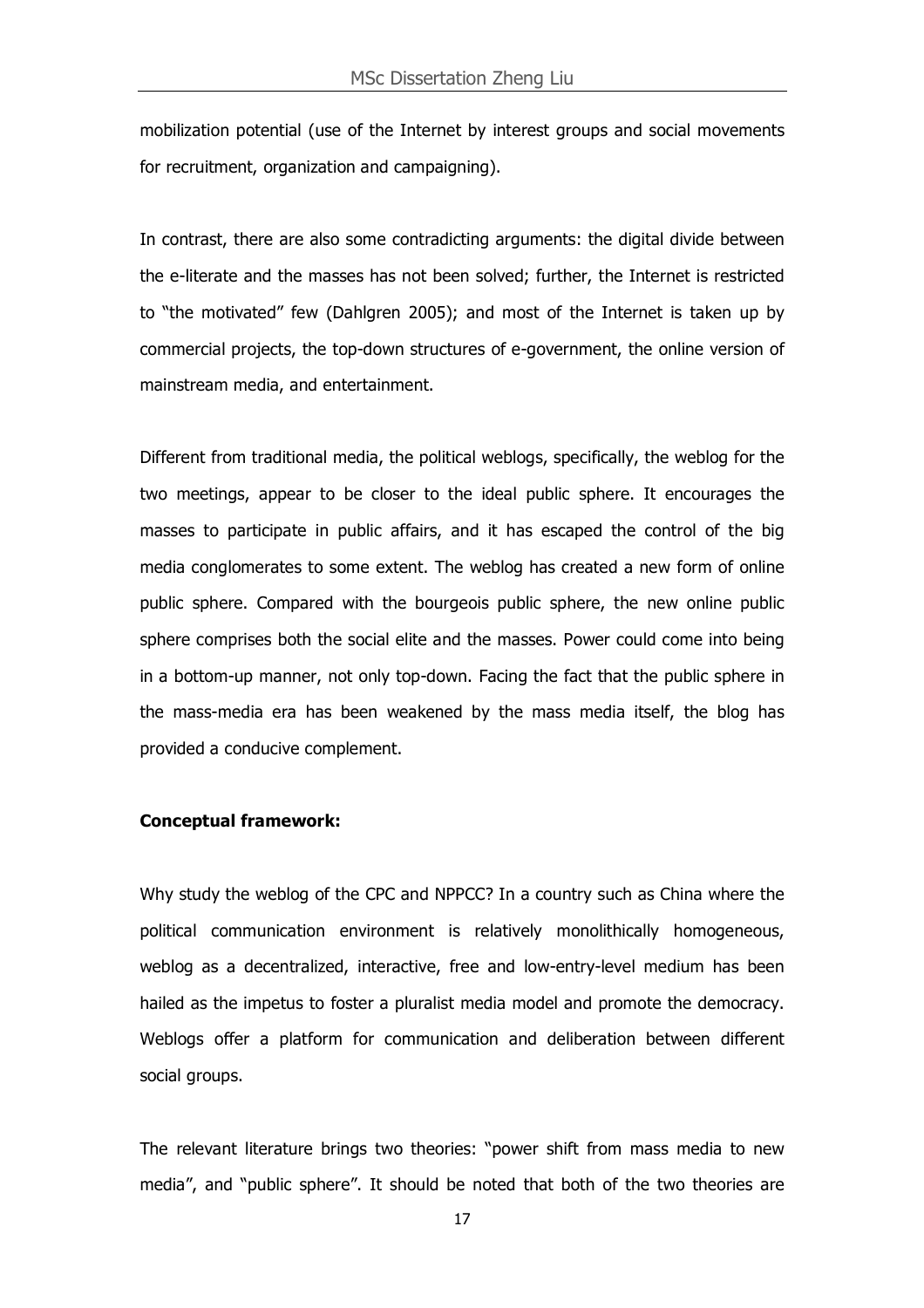under contest and not fulfilled in practice yet. The blog for the two meetings is in some ways relevant to the two issues. And people have high expectations for its future development. Thus, these two theories were employed as the conceptual framework for this research, to figure out the properties and impact of the blog for the two meetings. The literature provides a theoretical orientation that is helpful for understanding the significance of the blog for the two meetings in terms of media power shift and public sphere; and reveals the criteria that the blog has or has not achieved. In order to gain insight into the new communication model, empirical study into its origin, influence and characteristics was conducted.

#### **Research Questions**:

This dissertation therefore asks:

- 1) What are people's viewpoints regarding the significance of the weblog for the two meetings, in terms of communication and democratic politics?
- 2) Do the blogs for the two meetings influence the mainstream media in China? Is this kind of blog still the platform for the grassroots?
- 3) In what aspects is this kind of weblog close to the ideal public sphere?

#### **Methodology:**

a) Research strategy

The research strategy for the relevant study is oriented by the several theories that have been reviewed in the last chapter. This purpose justifies the selection of research methods. Several approaches—interview, questionnaire and content analysis―were considered at the beginning of the study. However, the method of content analysis is considered to be impractical. Though the content of weblog is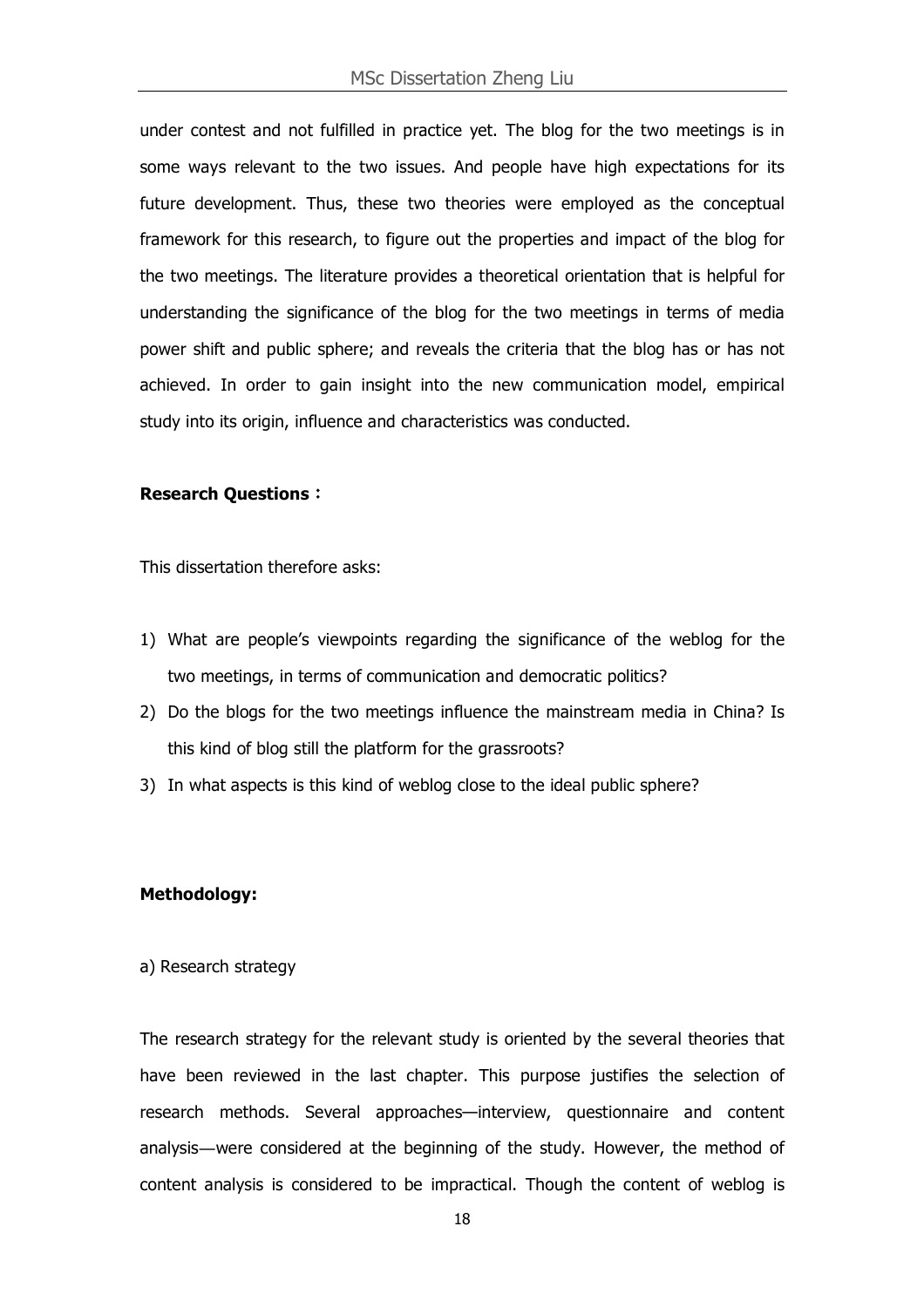text-based and the interactions that take place are mediated by text entries, content analysis does not necessarily explore in-depth information, and some situational variables might be easily neglected. Finally, semi-structured interviews were conducted with eight people from different groups, and then online questionnaires were created and delivered to a sample of 400 people.

#### b) Semi-structured interview

#### Why semi-structured interview?:

Generally speaking, the semi-structured interview is the most commonly used interview technique to probe respondents' opinions (Flick 1998). It provides more information than the surveyor might otherwise collect. This approach is employed for the following reasons:

First and foremost, through interviewing, the researcher can confirm what is already known. And it is also an opportunity for learning. The information gained from semistructured interviews will provide not only the answers, but also the reasons for the answers. The interviewees are given the opportunity to make arguments, rather than answer the questions routinely. In particular, the weblog for the two meetings is a new kind of communication model in which many details need to be examined, and many surprising findings could come out. Furthermore, in a semi-structured interview, the respondents' responses and behaviour can be observed. Last but not least, the individual interview is considered to be more suitable than a focus group discussion because this allowed for a more free, open and informal discussion as it encourages the interviewees to discuss topics which are of particular relevance to them personally. Thus, they are probably more willing to talk from their standpoints and in their own terms.

#### Sampling: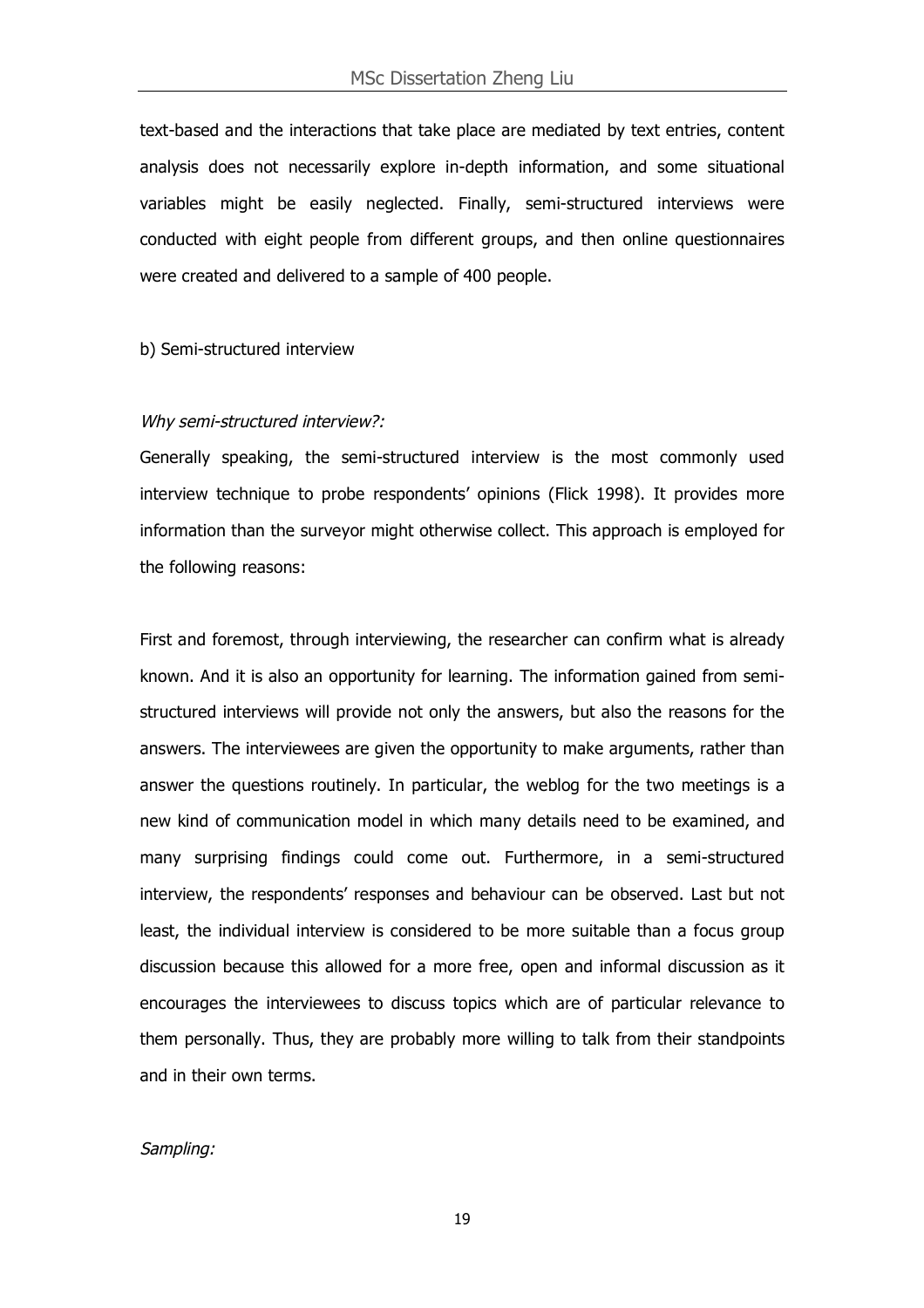The weblog is a set of many sub-blogs of three major categories: deputies, journalists and netizens. As different roles can be found in this kind of weblog, several groups of people are identified. Interviewees included the chief editor of the blog (http://blog.people.com.cn/blog/c/2c\_2007) who is in charge of it, four journalists and three ordinary netizens who have individual sub-blogs (seen as the link on the webpage). The journalists were chosen from the list based on a random process. As for the netizens, a group of people were chosen randomly, but three of them who lived in Beijing were finally selected due to the geographical distance.

The reason for choosing the chief editor who is in charge is that he is the very person who knows this blog best (e.g. the motive and process for establishing this blog, the maintaining work, and the extent of its popularity). Journalists were chosen for their perspectives as traditional media professionals. And the netizens' viewpoints are also a crucial part for examining the issue.

#### Topic Guide:

Because there were three groups of people, three versions of the topic guide were made, with different focuses. For the chief editor, there are some particular questions in the topic guide focusing on the purpose of the establishment, how it works, its influence, etc; for the journalists, the comparison between old and new media was asked; and for the Internet users, the questions were more related to their practical lives. But the major parts of these three versions are same.

To make the respondents comfortable, the questions were arranged from easy to hard. As Gaskell said, a good topic guide should 'create an easy and comfortable framework for a discussion, providing a logical and plausible progression through the issues in focus' (2000:40). In practice, the respondents were inclined to improvise, give examples from their own experience and correlate different issues. Therefore, the topic guide had to be adjusted frequently.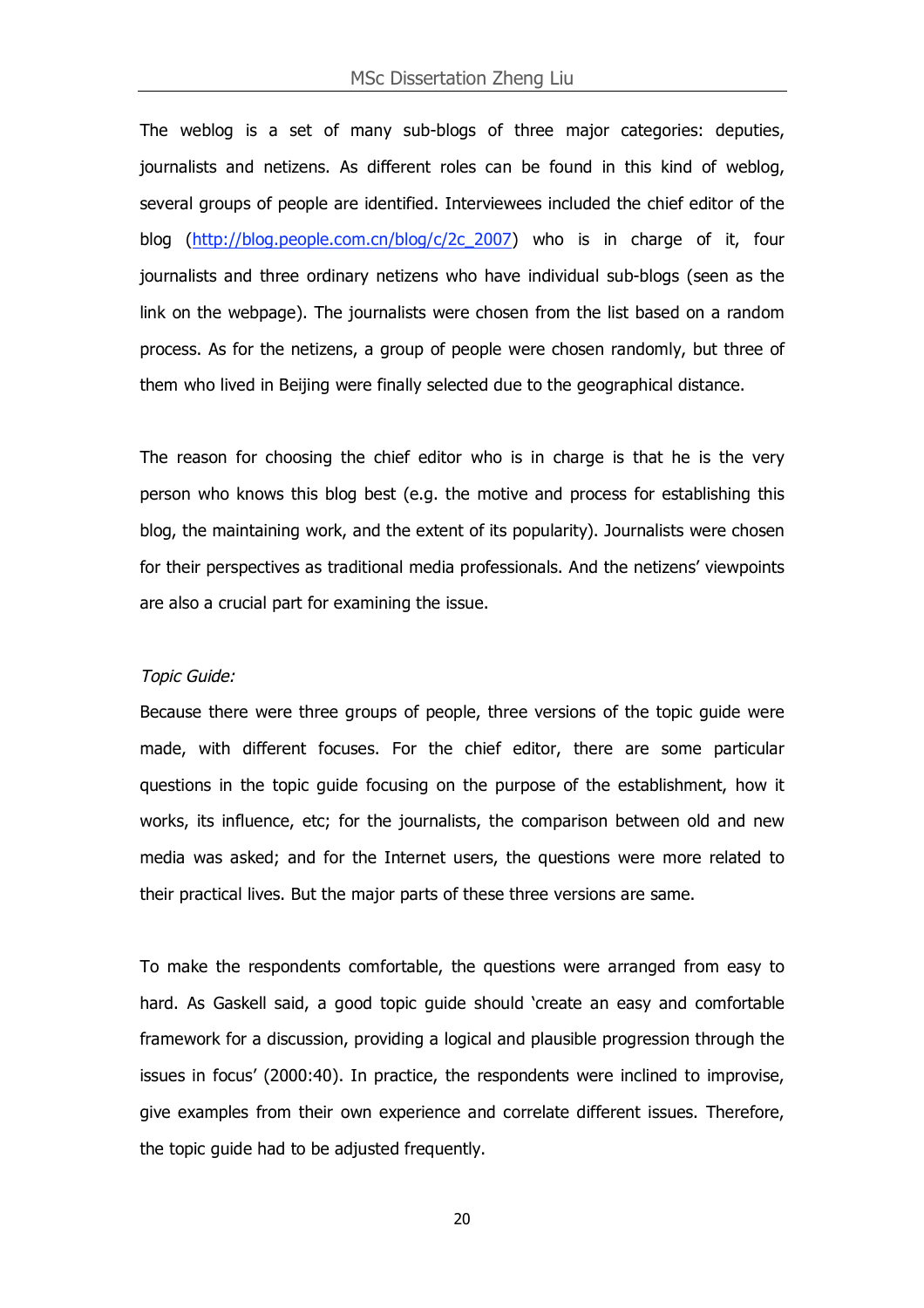#### Interview Process:

All the interviews were face-to-face and private. They all took place in Beijing during July 2007. The conversations were recorded with their permission, and later transcribed into Chinese. Some relevant segments were translated into English (Appendix 2). Notes were also taken during the interview. As mentioned, the interviews were semi-structured, thus a topic guide was prepared but the question order was not strictly followed. Sometimes when issues were worth further exploration, some follow-up questions were improvised. The duration of the interviews varied from 40 to 60 minutes except one interviewee for whom the interview only lasted 26 minutes.

#### c) Self-administered questionnaire

#### Why questionnaire?

In addition to the semi-structured interviews, self-administered questionnaires were made and delivered to complement and further explore the analysis of the interviews. Questionnaires are a good complement to face-to-face interviews because they are less intrusive and they deal better with interviewer bias (Russell 2000:232). As mentioned, one of the aims of this study is to acquire basic information of the Internet users' viewpoints about the blogs for the two meetings and the status of their usage. For such a big group, questionnaires have some advantages over personal interviews in that they are cheap, do not require as much effort, and have standardized answers which make it simple for compiling and analysis of data. Another function of this questionnaire is to check the reliability of the interviewees' answers.

#### In designing the questionnaire:

The questionnaire adopts a grading method to figure out the respondents' attitudes towards different aspects of the weblog for the two meetings. For the questions, the marking scale is from one to five, reflecting the extent to which the netizens agree or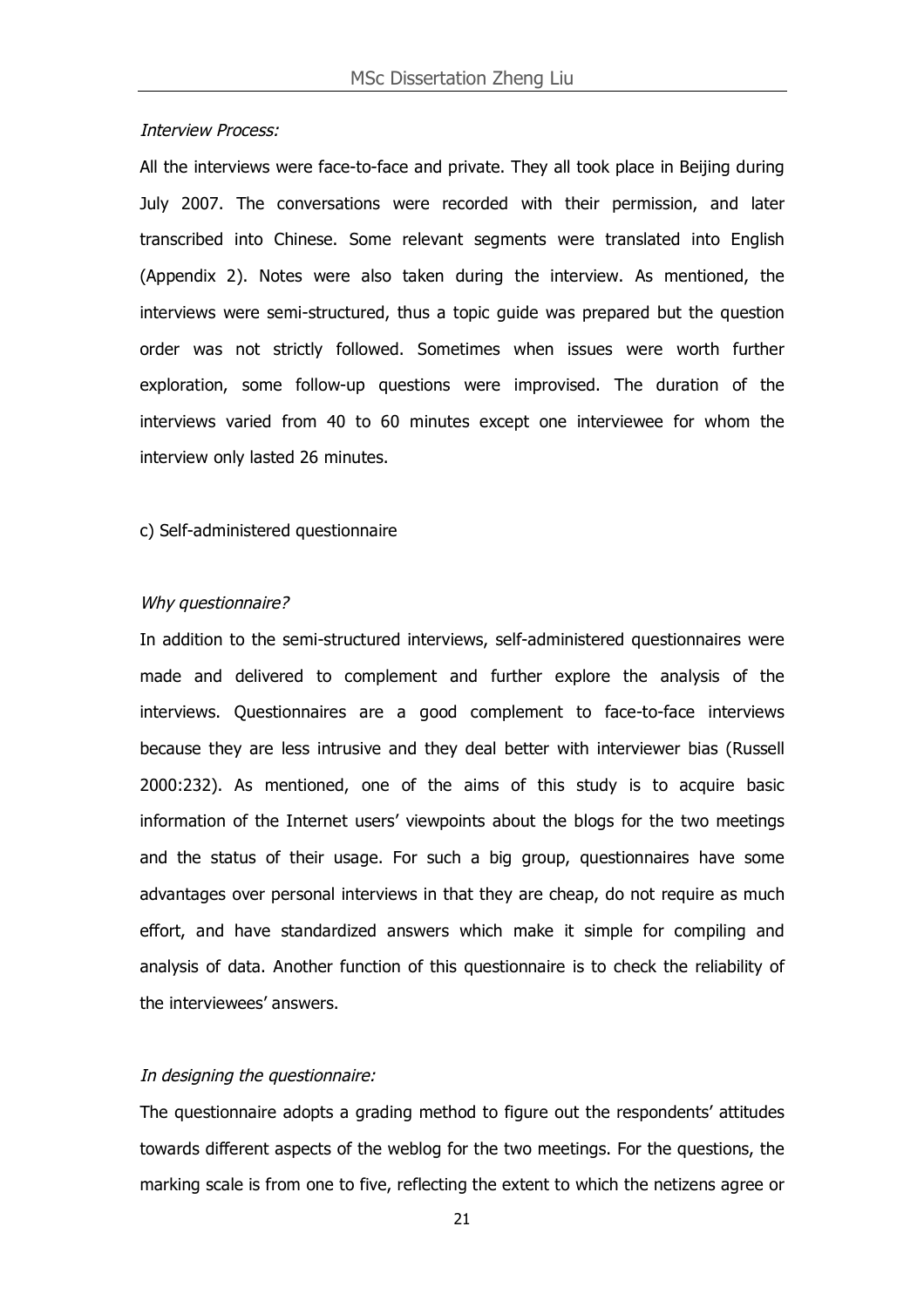disagree with the statements. As the survey is focused on a group of people regarding their thinking and attitudes, a cross-sectional questionnaire survey is adopted.

Inevitably, the self-administered questionnaire itself had some intrinsic weak points. Compared to qualitative interviews, the questionnaire survey 'cannot get in-depth information and probe people's view' (Fink and Kosecoff 1985:13).

There are two types of question in designing the questionnaire: the closed-ended and the open-ended question. The closed-ended question is usually a forced-choice one in which several alternative answers are provided, while an open-ended question is one for which respondents can formulate and organize their own answers. In this questionnaire, taking into account the response rate, most questions are closedended. The major problem is that 'on some issues they can create false opinions either by giving an insufficient range of alternatives from which to choose or by promoting people with "acceptable" answers. Further, the forced-choice approach is not very good at taking into account people's qualifiers to the answers they tick' (Vaus de 1985). Therefore, three qualitative interviews for the netizens were conducted as a supplement to get in-depth information.

#### In delivering the questionnaire:

After designing the questionnaire, how to deliver the questionnaire and gather the data becomes a major concern. Because this survey is for netizens, an online questionnaire is available. Thus, an online questionnaire is made on a website (www.my3q.com) which is able to generate a link for the free online questionnaire, and help people gather the data. The link of the made questionnaire and the survey results is as follows: http://www.my3q.com/go.php?url=tousan/38258.

The questionnaires are delivered via a short-messages service in the online forum. (Usually, the user of these online forums would have a small-size message inbox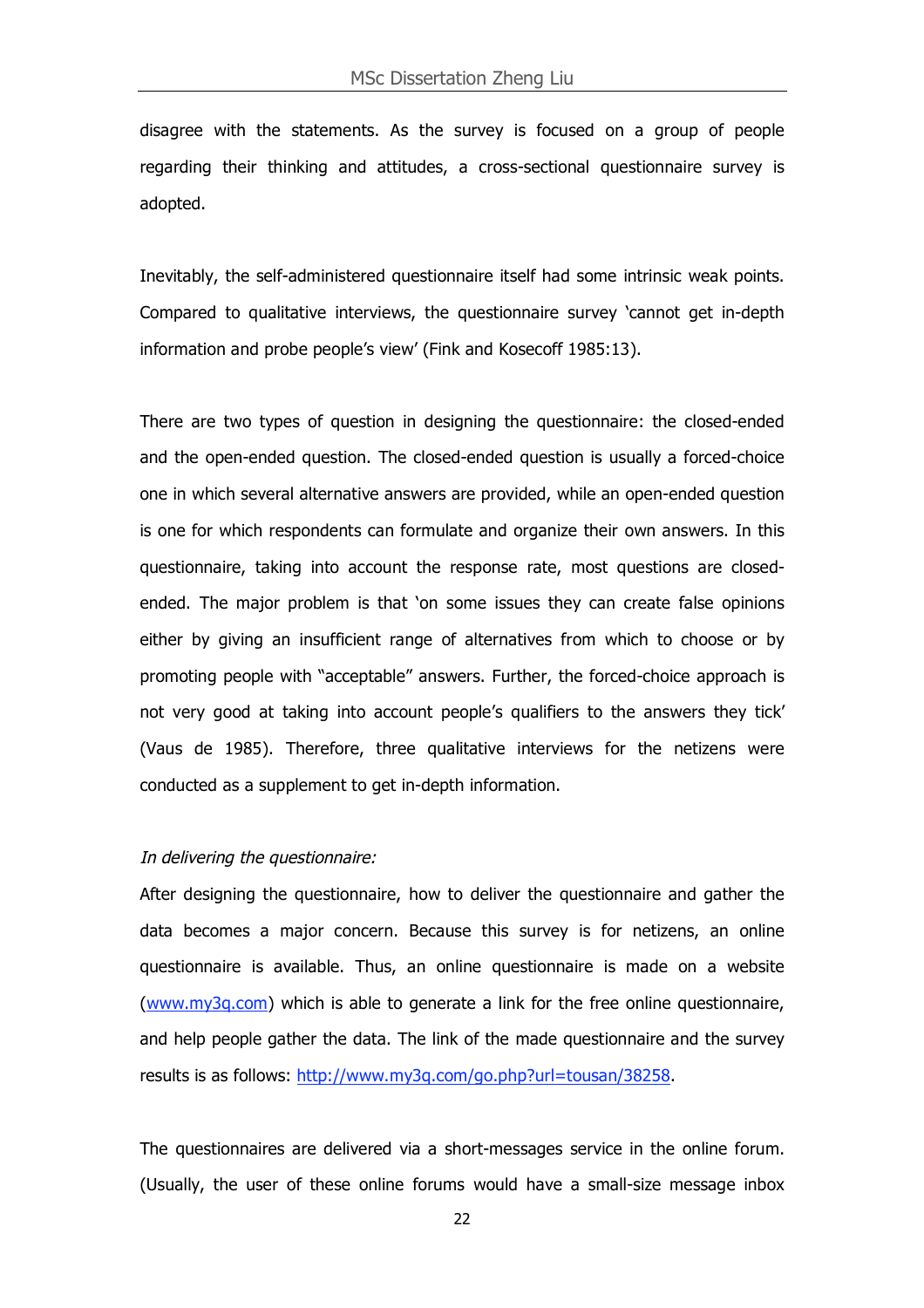which can receive the short message.) In consideration of respondent's worrying about the safety issue, the link to the online questionnaire is included in the message, not as an attachment.

#### Sampling:

In the survey, a sample of 400 Chinese Internet users was randomly selected, who have a user name in several of the most famous online forums where public opinion in Chinese cyberspace usually generates and evolves. The forums are: www.tianya.cn, www.mop.com, www.xici.net, and club.china.com. These websites are famous because their online forums are the places where hot topics are discussed and public opinions are formed; not because they are good at news reporting. Besides, these online forums or BBS have no official media background.

Admittedly, the people who have user names in the online forum do not qualify for the concept of "Netizens". However, these users are closer to the expected people by whom the "power of grassroots" is formed. Thus, the sample is expected to be more representative than for general netizens.

During the selection, a table of random numbers was referenced. The process is as follows: 1. Go the web page for user name list; 2. Select respondents according to the random number. Here is a sequence of random numbers: 09 42 47 64 85 79 34 23…

In the sample selection, the difference of gender, education level, vocation, etc. are not taken into account. The advantage of systematic sampling is that it can generalize the findings to the whole group. But it is crucial to 'ensure that there is no inherent ordering of the sampling frame, since this may bias the resulting sample' (Bryman 2001:92).

Data: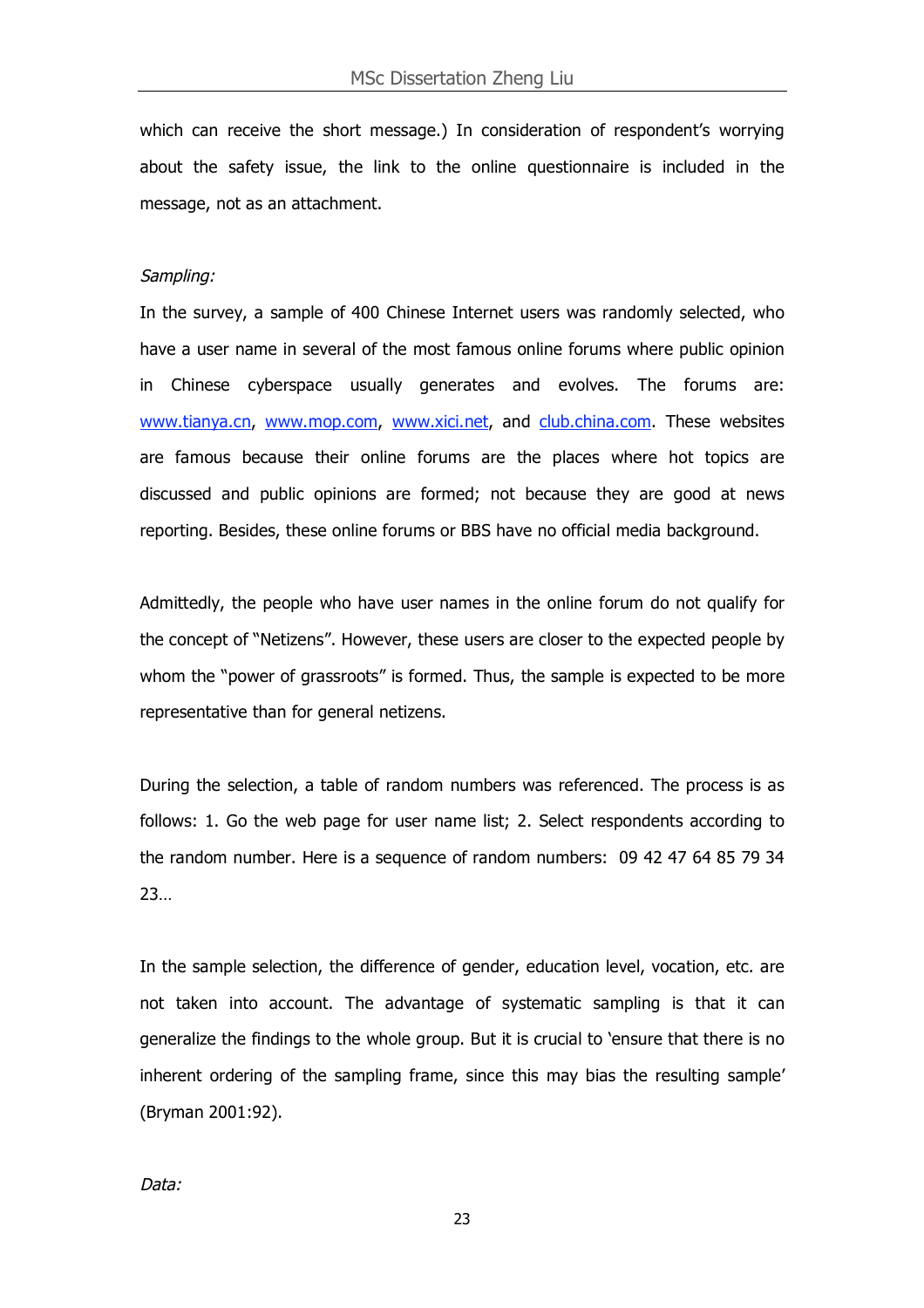The data were gathered through direct submission to the website. Until 13 July (three weeks after delivery), 102 copies of effective responses had been received. The simple data analysis can also be conducted in the website. The results for the questionnaire can be found in the following links:

- http://www.my3q.com/view/viewSummary.phtml?questid=181509
- http://www.my3q.com/view/viewSummary.phtml?intStart=20&questid=1815 09

The first link is for the results of the first 20 questions, and the second is for the last 12 questions. The results can be seen by pie chart, bar chart and line chart. The original questionnaire was Chinese, and an English translation has been included in the appendices.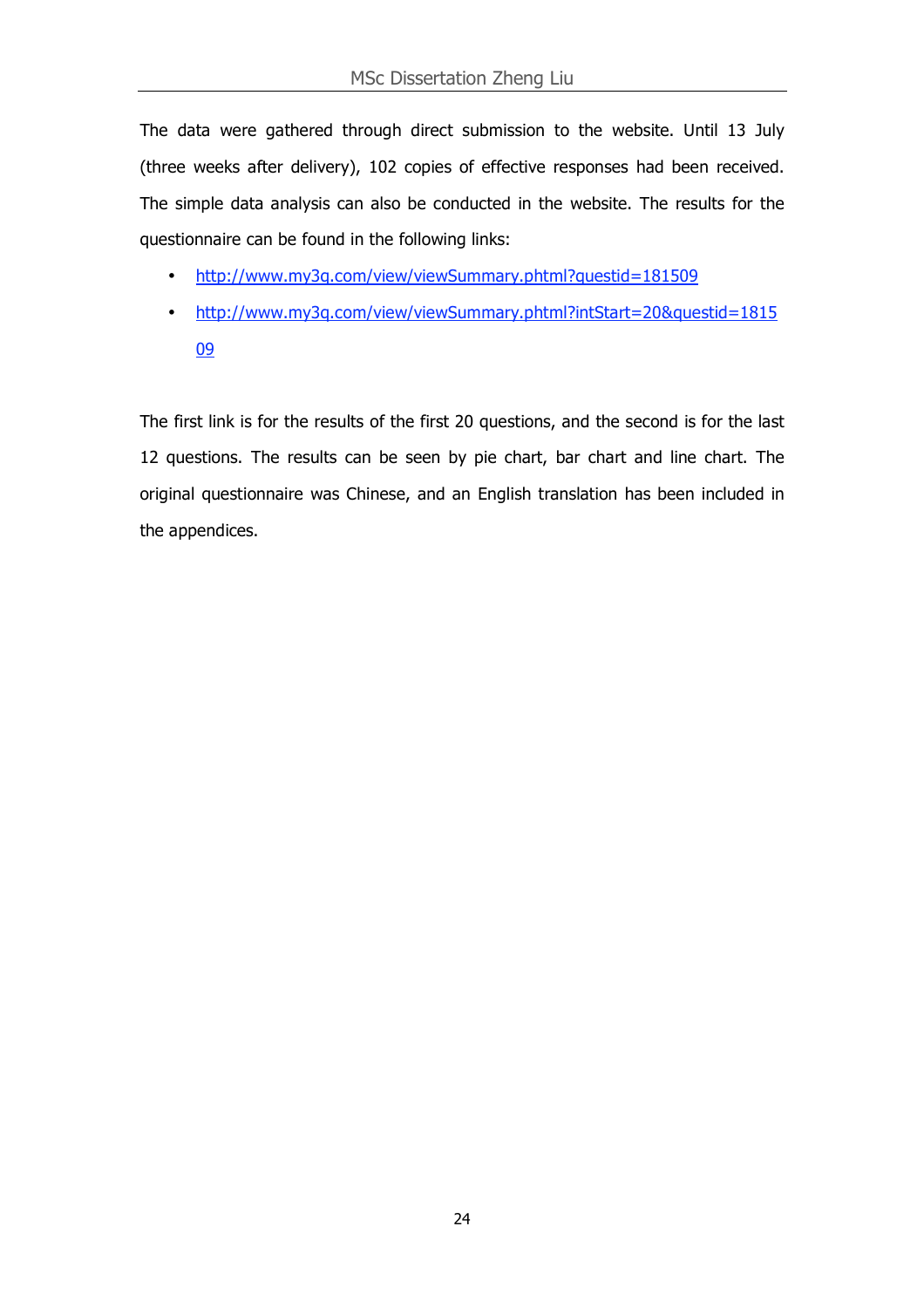#### **Part Four: Results and Interpretation**

In the study, the analysis of the interviews helped to design the questionnaire, and the analysis of the questionnaire has in turn helped to confirm and examine what the interviewees claimed. In the study, eight people were deliberately chosen to represent three groups of people. Therefore, some qualitative conclusions had to be made on the basis of the statements of three or four interviewees. But the questionnaire to some extent has broadened the basis.

#### **Profiles of interviewees:**

- Interviewee A, aged 39, is the chief editor of the "Blog for the two meetings" of Renmin Net. He is one of the creators and maintainers of this blog. He is probably the person who knows this blog best.
- Interviewee B, aged 37, is a journalist from *People's Daily*, the most influential newspaper with an official background. He has his own sub-blog in the mentioned blog, and keeps writing articles about public affairs almost on a daily basis.
- Interviewee C and D, aged 34 and 29, are both female journalists from the Xinhua News Agency, the official media organization of the Chinese government. They both have their own sub-blogs.
- Interviewee E, aged 40, is a journalist from The Beijing News which is a newly established influential newspaper, with no official background. He also has the sub-blog.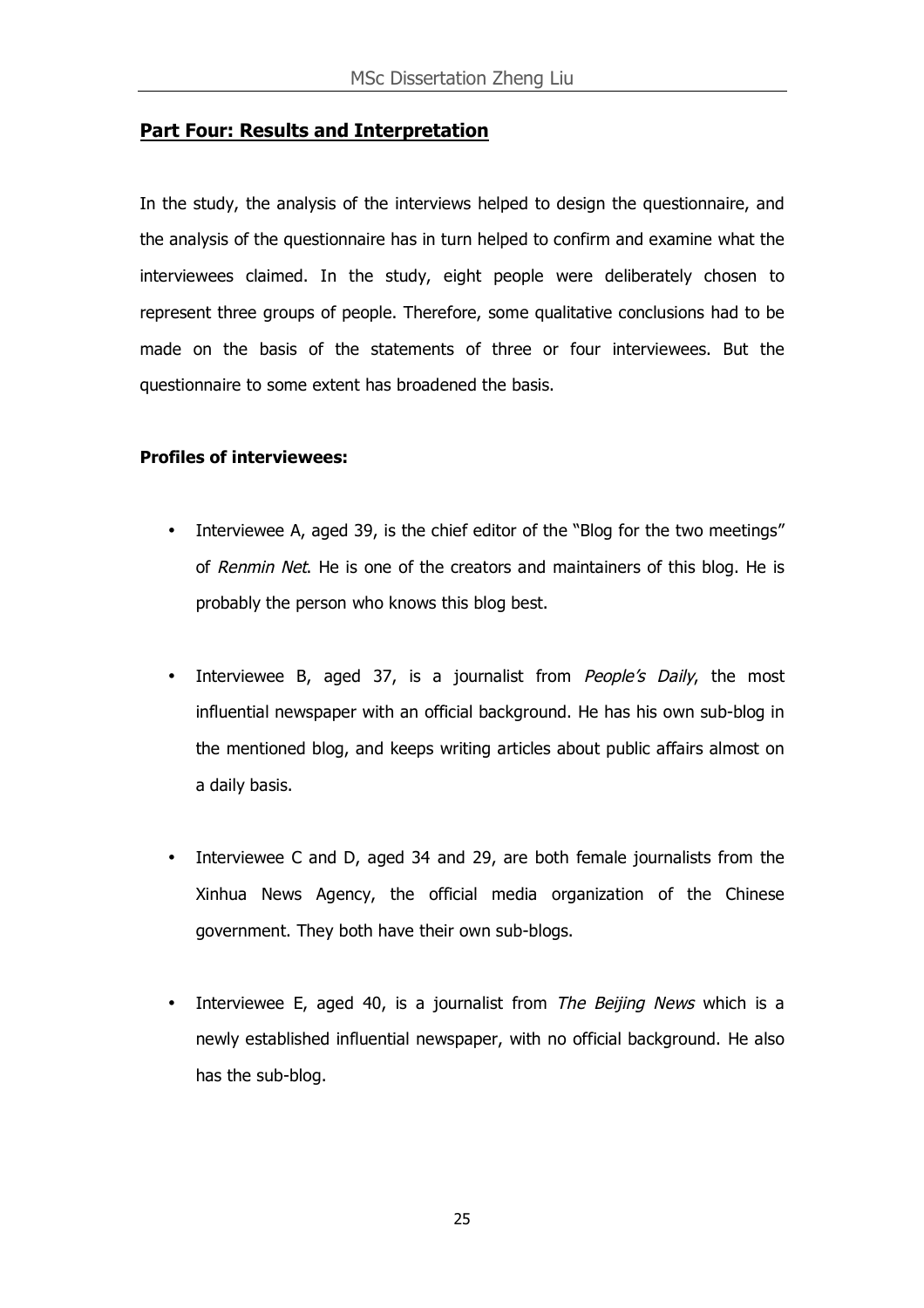- Interviewee F, aged 45, is an active user in the mentioned blog, who likes to make comments or participate in the discussion, as can be detected by the discussion board. He is a civil servant and works in the medical sector.
- Interviewee G, aged 24, is a female graduate student who is keen on reading this blog, but never makes response or write articles in the blog.
- Interviewee H, aged 31, is an IT practitioner who has made comments, but rather sporadically.

As it stands, the interviewees for this study have something in common: they are familiar with this blog. And, surprisingly, they are all found to have a high education level and relatively high social status.

#### **Why establish this blog? And what is peoples' attitude?**

Interviewee A, as the chief editor of this blog, has indicated that this blog was the response of mainstream media when they were facing the challenge of the rapid spread of new media applications. By and large, the blog is one of the new media applications. But there is particularity of the blog for the two meetings. As interviewee A said: "Each organization or person can utilize the new media technology, so it is with the mass media. I think the blog is the amalgamation of the mainstream media's brand effect and the new media's technological advantages."

In the questionnaire survey, 60 out of the 102 (58.8%) respondents thought it similar to the mainstream media, while 18 respondents (17.6%) thought it as different. Correspondingly, only 15 respondents (14.7%) supported that it was a challenge to the traditional mass media. However, most respondents (68.6%) believed the blog could be a very conducive complement to the mainstream media. Interviewee A claimed the blog for the two meetings a big success because it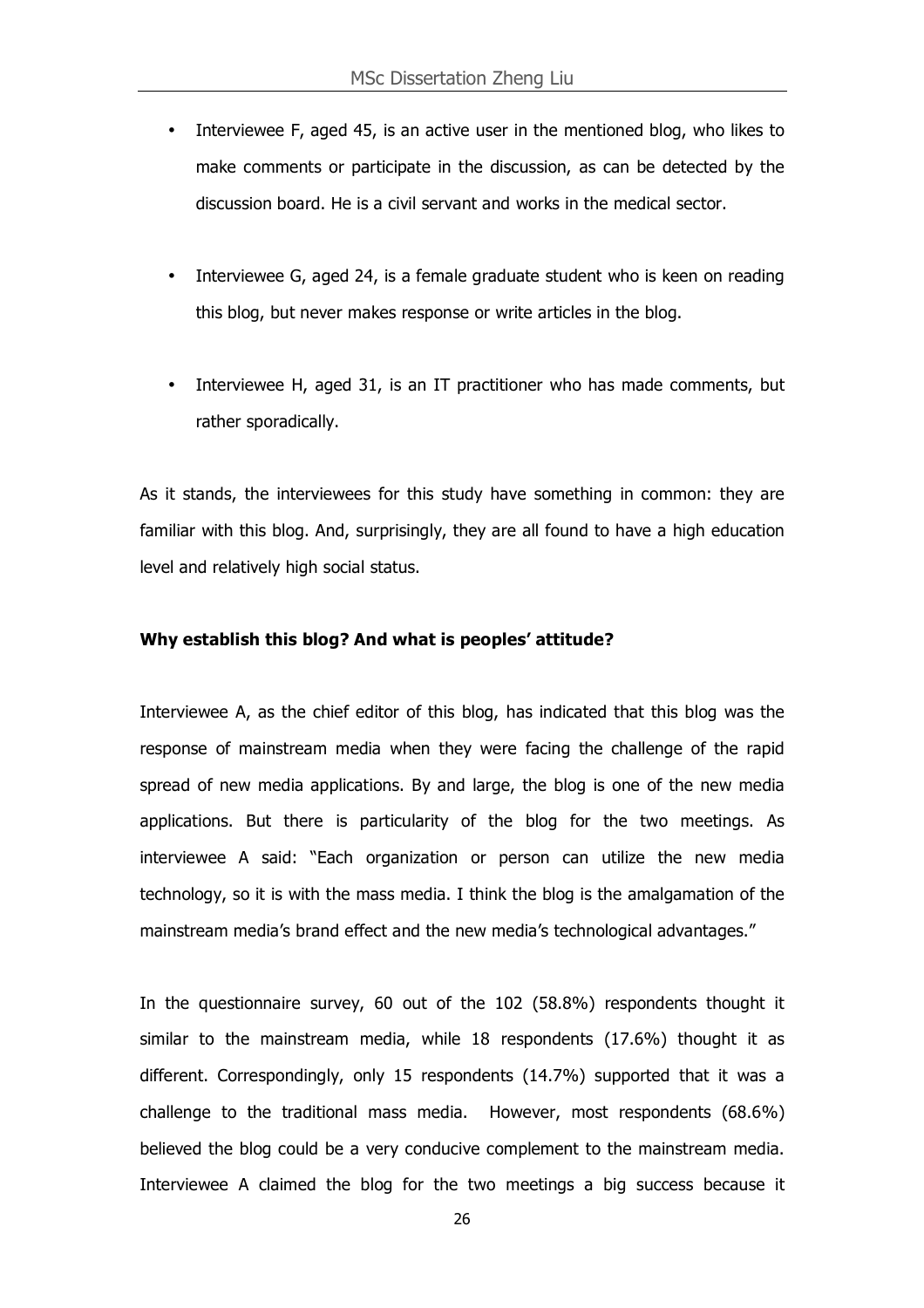attracted at least 100,000 netizens everyday. Interviewee C and E hold quite similar viewpoints with interviewee A, and applauded the blog as well.

Interestingly, Interviewee F held a different opinion with interviewee A. He was convinced that the establishment of this blog in not a "top-down" decision made by officials, but the only choice when they were confronted with the "bottom-up" power of the fast growing blogsphere in China. What they had done was merely not "turning back the trend" but "dancing with it", no matter willing or not.

Interviewee B also tried to explain the popularity of the blog, but his major concern was on democratic politics, rather than its impact in mass communication. He was critical of the media model in China, and pointed out that was "a big disadvantage in developing democracy." As a professional journalist for the official newspaper, he said he was tired of the "only one voice": "It is quite natural that China is problematic as it is that big. I am not saying the decision by most people is the right one, but the point is that different voices can be heard."

#### **Is there a media power shift?**

a) Pro's:

From the perspective of political communication, there are four participators in the information distribution of the two meetings: decision-makers, delegates, the masses and media professionals. Thus, the model of the past information distribution during the NPC and CPPCC sessions is as follows:

1) masses $\rightarrow$ media $\rightarrow$ decision-makers

2) masses $\rightarrow$ media $\rightarrow$ delegates $\rightarrow$ decision-makers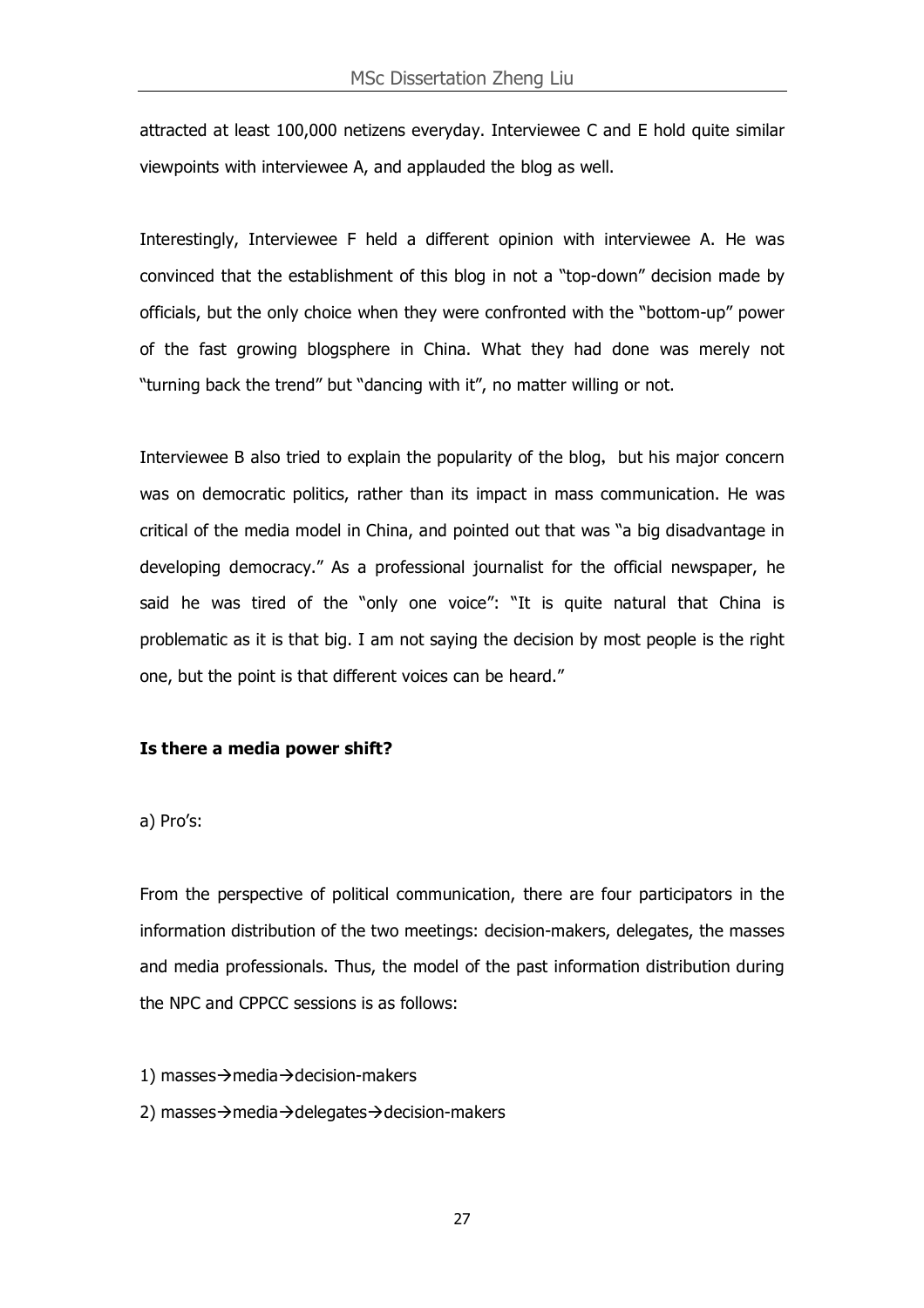Mark Poster claims in his book The Second Media Age that, in the new media era, the new communication relationship would be 'bidirectional, decentralized and heterogeneous' (Poster 1995). Thus, in the new model, free communication and decentralization are its most distinct character.

Therefore, the four participators can communicate with each other directly, as claimed by interviewee A. The new model can be seen as:





In this model, there are two additional ways:

- 3) masses $\rightarrow$ decision-makers
- 4) masses $\rightarrow$ delegates $\rightarrow$ decision-makers

Decentralization has weakened the control of the "gatekeeper" in traditional mass media, and all the interviewees favour the fact that it is positive for the transition process from the dominant media model to the pluralism model. Interviewee B compared the "agenda-setting" in different eras. In the past, the agenda-setting of the media and government would go first, and form a dominant opinion. The agenda-setting of the masses would be strongly affected by the media or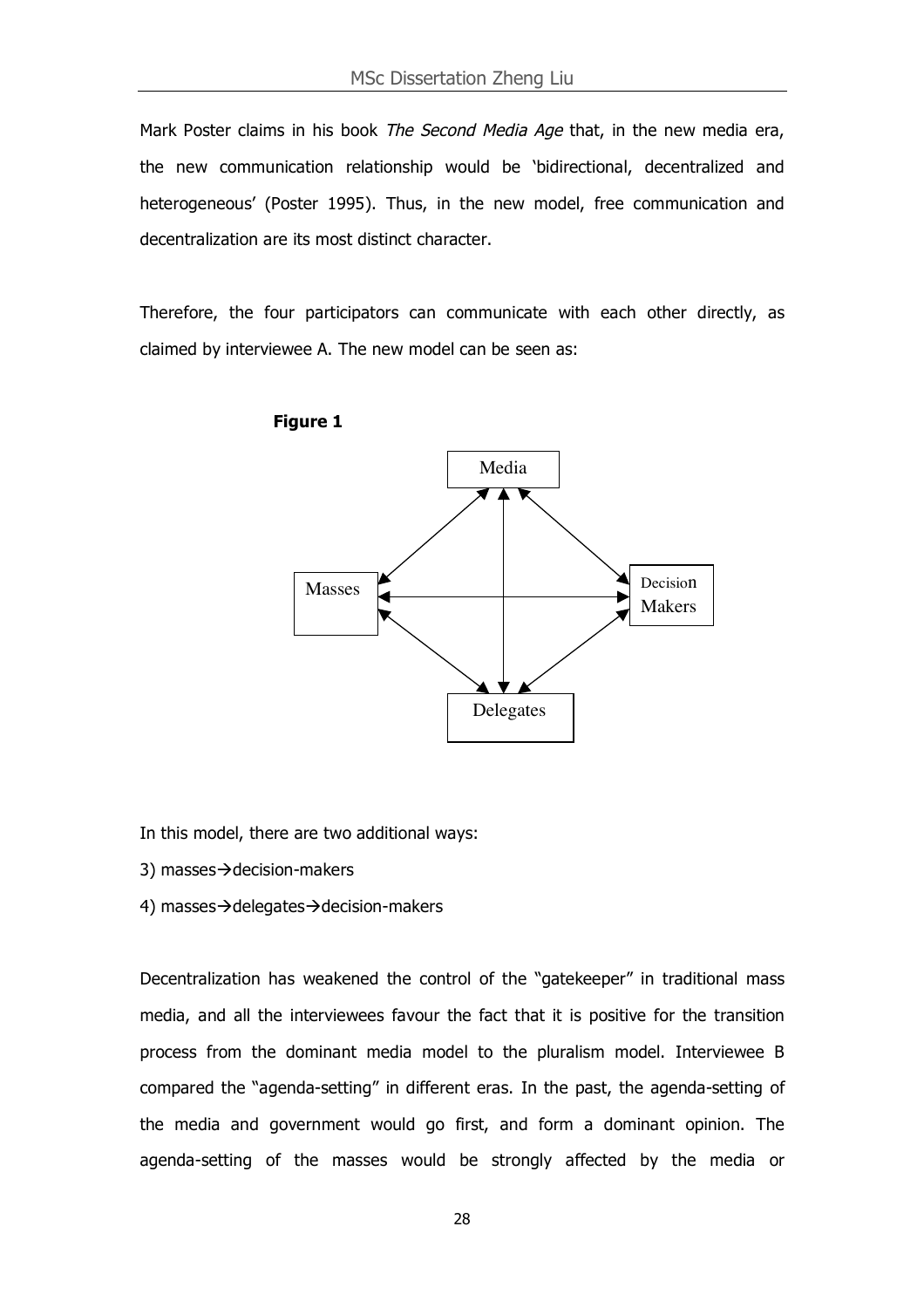government. The phenomenon of the "spiral of silence" could be seen widely. In the new model, the process has turned bottom-up: public opinions are formed among the masses, and what the mass media should do is to try to guide the opinion and convey it to the decision-makers. Thus, nowadays the agenda-setting of the media and government is heavily affected by the agenda-setting of the masses.

In recent years, the power of blogs has increased dramatically, compared with traditional mass media. The birth of the blog, at least in terms of techniques, creates three conflicts—commercial monopolization and non-commercial, standard media production and personalized expressions, one-way distribution and mutual interaction. The blogosphere is exerting a great influence on the agenda-setting of the media, government and the masses, both positively and negatively.

Interviewee D also mentioned the concept of "gatekeeper". As a kind of "we media", blog is distinct for the absence of a gatekeeper. She describes the absence as "a double-edged sword". On the one hand, the new communication model does not have the restrictions that other media do. The right to publish or delete articles belongs to the bloggers themselves. Therefore, some front-page news is first issued in some blogs (e.g. the sexual scandal of Bill Clinton), and 'blogs are becoming the information source of traditional media'. On the other hand, she pointed out that the lack of a gatekeeper make blogs less authoritative than the traditional media. She is prone to support the regulation in the blogsphere because 'the blog is like the free market for exchanging information. The distribution and communication of information relies on the self-regulation of bloggers and all the Internet users'. But the anonymity in cyberspace makes self-regulation utopian. As can be seen from many blogs, the articles or replies are usually full of irrational emotions and superficial perceptions. But she also worried about the over-regulation, which would, according to her, "jeopardize the freedom created by blogs". Interviewee E shared similar viewpoint with D in terms of over-regulation. He said: 'If the regulation to blogsphere is as strong as to the TV or newspaper, I would rather support no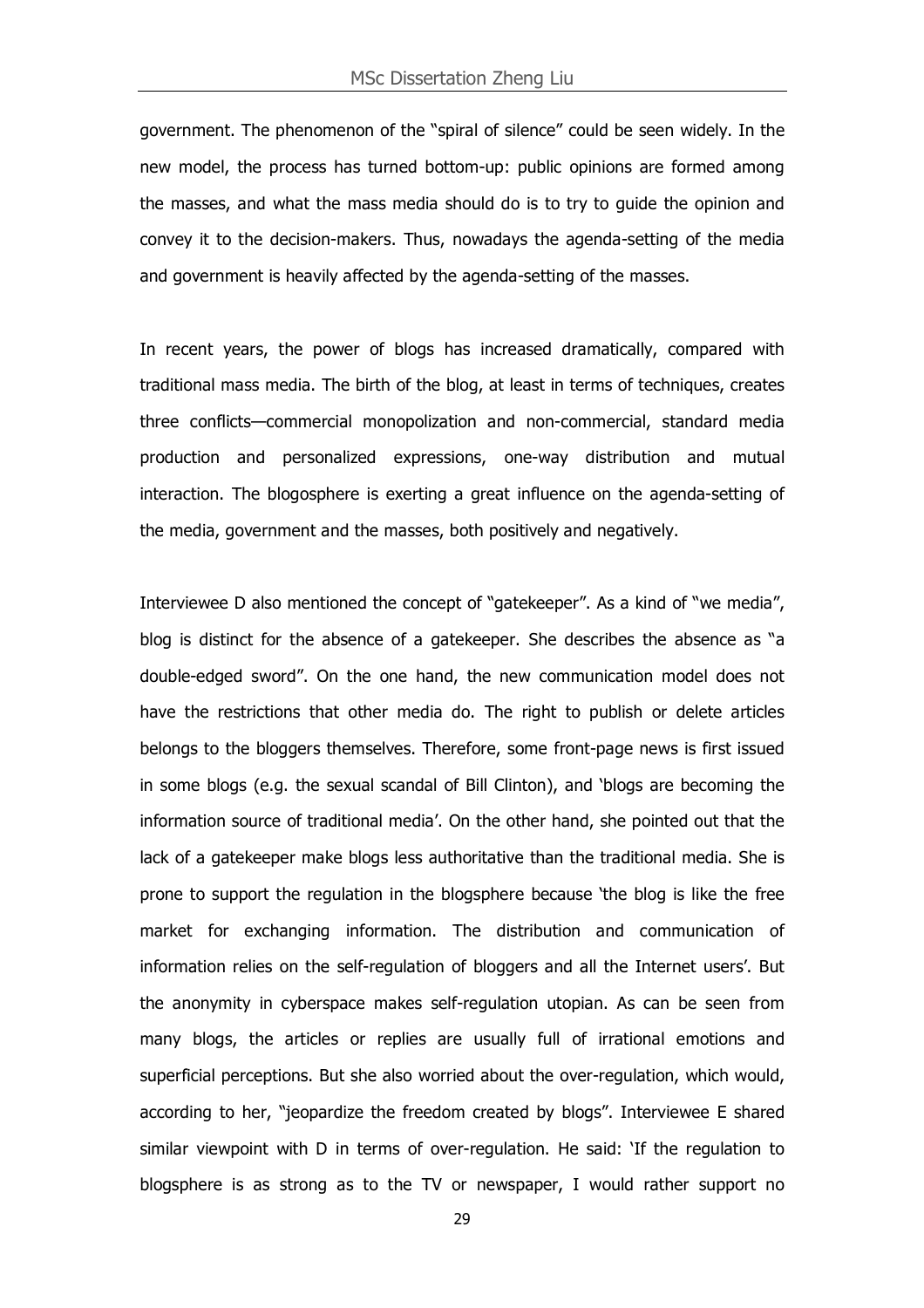regulation. Otherwise, this new medium will degenerate to be the online version of a newspaper'.

Interviewee H showed a slightly different attitude with D and E. His perspective was that the regulation did not make any sense positively. He believed that, even without regulation, he has the ability to judge what information is valuable and what is not. He supported a mix of different roles. While reliable and reputed blogs act as opinion leaders, other blogs still work in their own ways. He used an example to bolster his viewpoint: 'Reading blogs is like reading a newspaper. You will not only read the serious official newspaper, but also the tabloid. But it doesn't bother you, because you are able to select the really authentic and valuable information'. What he claimed has been confirmed by the statistic result from the following questionnaire. Among 102 respondents, 75 people (73.5%) do not think irresponsible information has bothered them, though they dislike it. And for the regulation, 55 people are against the regulation of blogsphere, while only 24 people agree and 8 people strongly agree the regulation (See figure 2). Besides, 83 (81.4%) respondents do not support that the blogsphere requires a "gatekeeper".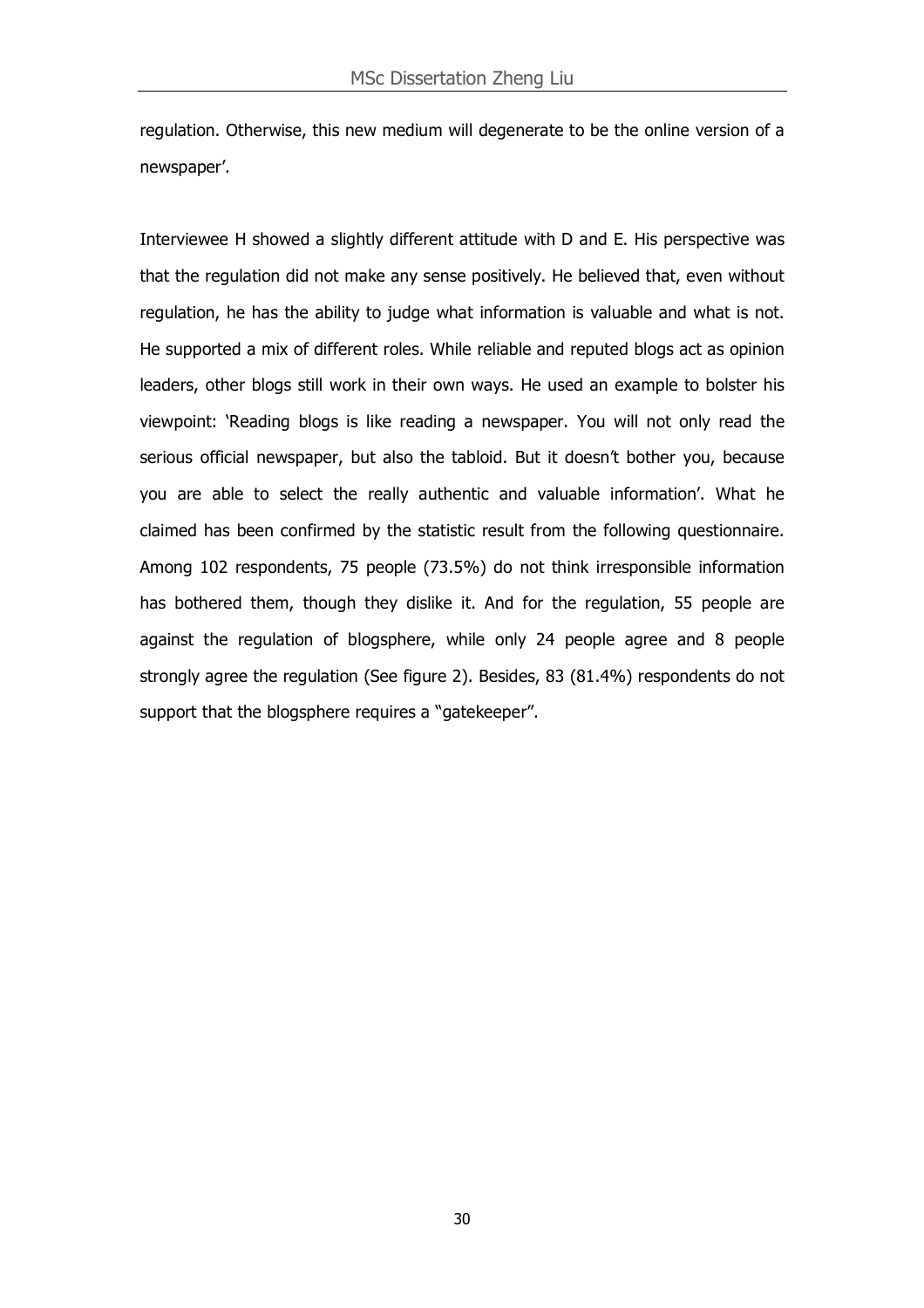

**Figure 2:**



However, most people contend that it is necessary to establish a series of reliable and trustable blogs, and confirm the contribution of the blog for two meetings in terms of democracy and free speech. The blog for the two meetings derive from the mainstream media (e.g. Renmin Net, Xinhua Net, Dongfang Net), and therefore inherits the reputation and brand effects. They gradually become opinion leaders, which paves the way for guiding public opinion in the long term. The officials, journalists and netizens are all keen to utilize this new communication tool to participate in public affairs. The blog for the two meetings is the integration of mass communication and interpersonal communication. Interviewee A is convinced that the blog for the two meetings in Renmin Net can become a paragon for guiding online opinion, though he believes many netizens would misunderstand "guiding" as "regulating" in the early stage. He explained that the motive for creating such a blog is 'not solely to convey the voice of the masses to the decision-makers and provide a place for online discussion, but also to guide the opinion'. He stressed that 'to guide is not to inhibit free speech, but to provide a reliable, civilized and functional place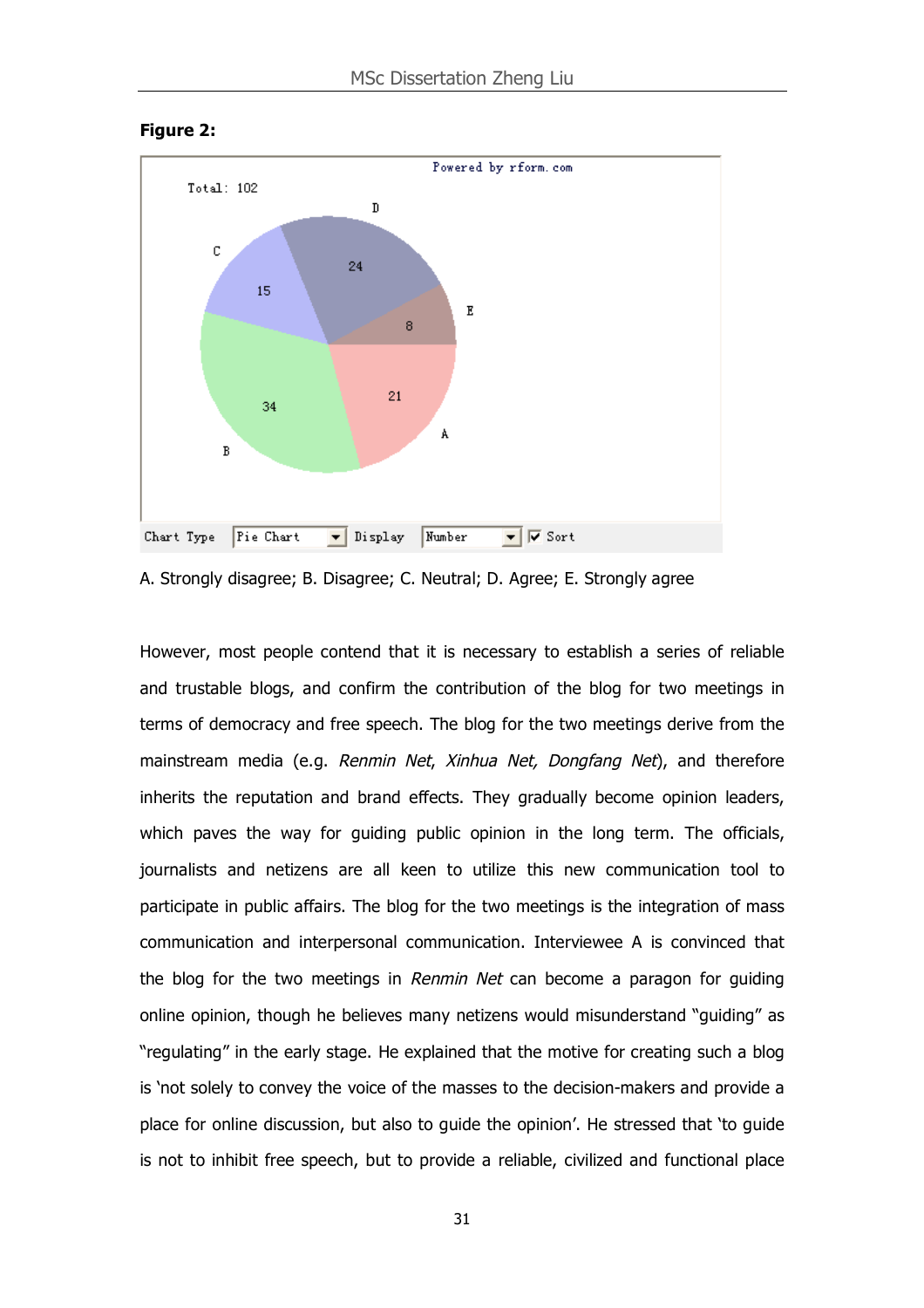for rational discussion', because in cyberspace the individual sometimes does not need to take responsibility for his/her irresponsible speech. He gave an example: 'The pipe is not for inhibiting the water flow, but for guiding the water flow'. Interviewee B and C also agreed that the blogsphere needs guidance.

Apart from those, all the interviewees admitted that the feedbacks from netizens were good ways in promoting the interaction between the government and the masses. The feedbacks are also an important resource for decision-making. On the web page of the blog for the two meetings of Renmin Net, there is a well-designed column for feedback. Interviewee A explained that the feedback can be categorized into three types: to support the author of the article; to argue to the contrary; and to use it as a platform to show their points of view or advice. He indicated that the last two types are of greater value. Through interaction and participation, netizens' problems could be solved, or their feelings could be expressed. For instance, in 2007, two delegates of the NPC who are from entertainment circles were criticized for their low-quality proposals, which seldom happened in traditional media in China. Another example from Interviewee A is an investigation into the working conditions of mining workers in Hunan Province. The investigation is made by five college students and posted on the column on 12 March. A week later, a delegate from the CPPCC named Hao Yuru issued an article as a reply to the students, which was recommended as the headline on that day, and then reported by mass media. From another perspective, this example also demonstrates the blog's influence over media-agenda setting.

b) Cons:

#### Limited influence:

Despite rapid development, the power of blogs is still in a disadvantageous position. Interviewee A cited the result of a survey: during the session, 85% people in Beijing knew of the NPC and CPPCC meetings. In the survey, TV was found to be the most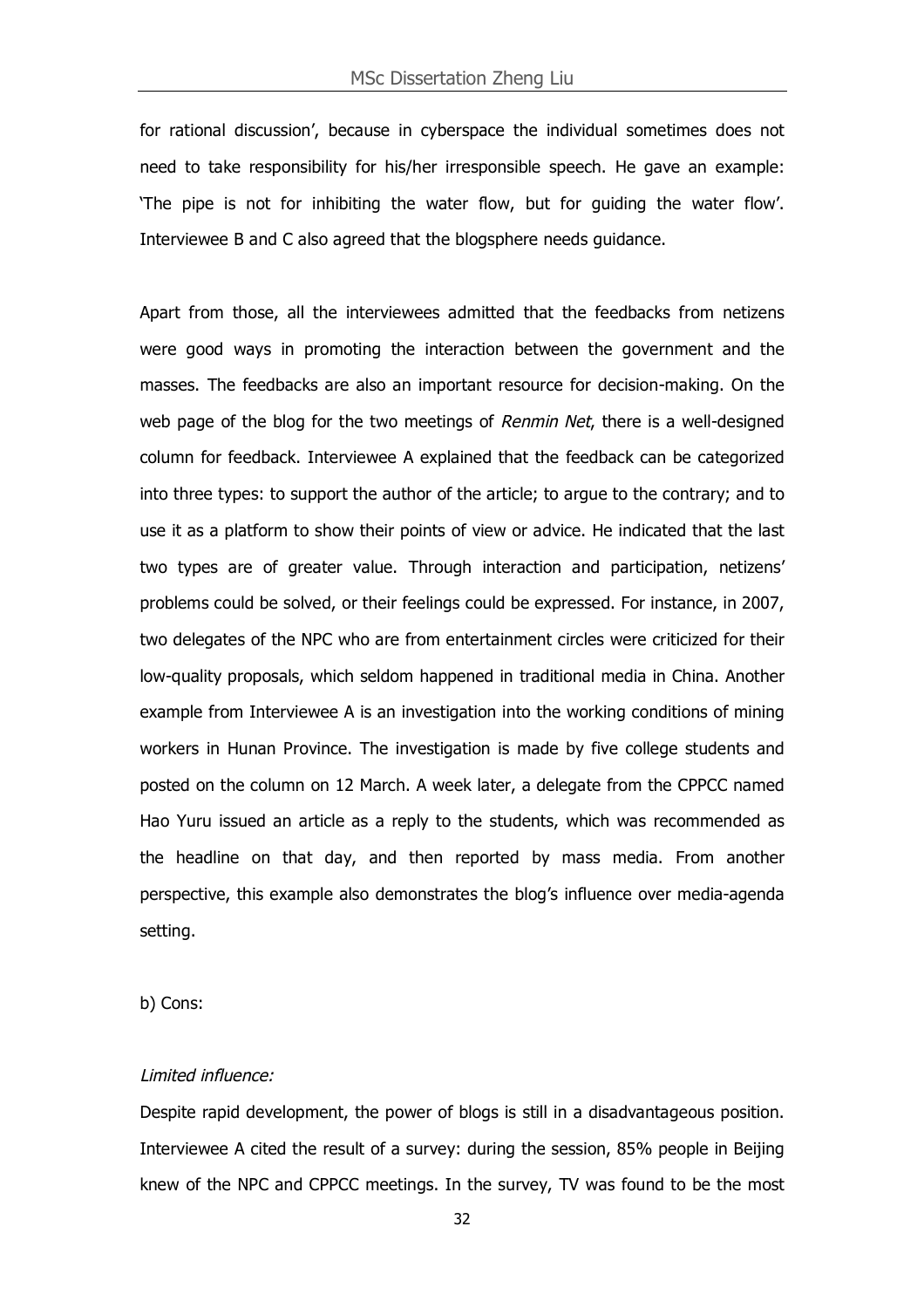important media (66.1%), followed by newspapers (17.9%), the Internet (9.7%) and broadcasting (3.7%). The usage of Internet is far from being ubiquitous. And 'even in the Internet communication, the blog is not the most influential information source yet'. By contrast, American blogs are much more mature. They can play important roles in the elections, and also provide useful information for the masses due to their high speed and trust (Hugh Hewitt 2005).

#### Dependence on mainstream media:

When talking about the power relationship between traditional mass media and blogs, both interviewees C and D indicated that it is reciprocal rather than competitive. Though the blog can challenge the mass media in some aspects, it has to rely on the mass media. Basic knowledge about public affairs is mostly from the mass media, and the voice from the blogsphere has to be enlarged by the mass media if it wants more attention. Interviewee C said: 'Even the reason why my blog is popular is that I am a professional journalist from the mass media'. The statistic result from the questionnaire indicates that a large part of the respondents are inclined to refer to other channels to confirm what they have seen from the blogs (see Figure 3)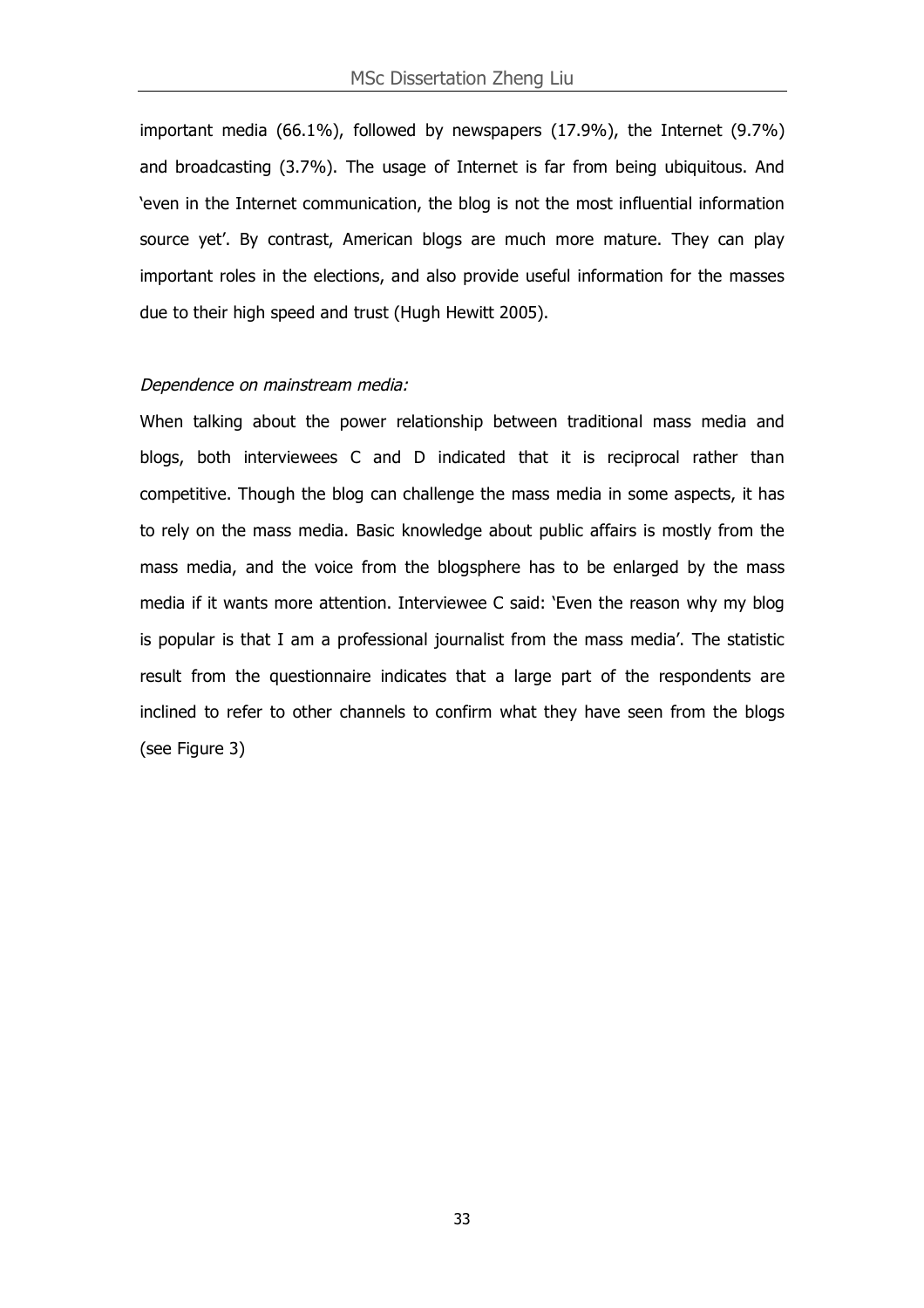

**Figure 3:** What is your attitude towards the public opinion formed in the blogsphere?

A. I don't believe it; B. I won't believe it until get the confirmation from other channels; C. Neutral; D. I would rather believe it, but I still wish to get confirmation from other channels; E. I believe it.

#### Power for grassroots?

A paradox has been frequently mentioned by the interviewees when they were asked about the "power of grassroots". On the one hand, people have equal rights to give their points of view. On the other hand, issues of hierarchy and power still apply. The online is connected with the offline. Interviewee E pointed out that the opinion leaders in the blogs for the two meetings are all social elites: 'Actually the background of the blogger is of utmost importance in attracting the readers … The sparking point of this blog is the participation of delegates. They are mostly intellectuals, government officials, business leaders, etc., and they will easily become opinion leaders. However, I think their reputation and high-class identity have undermined its grassroots property'. Even ordinary users who have their own sub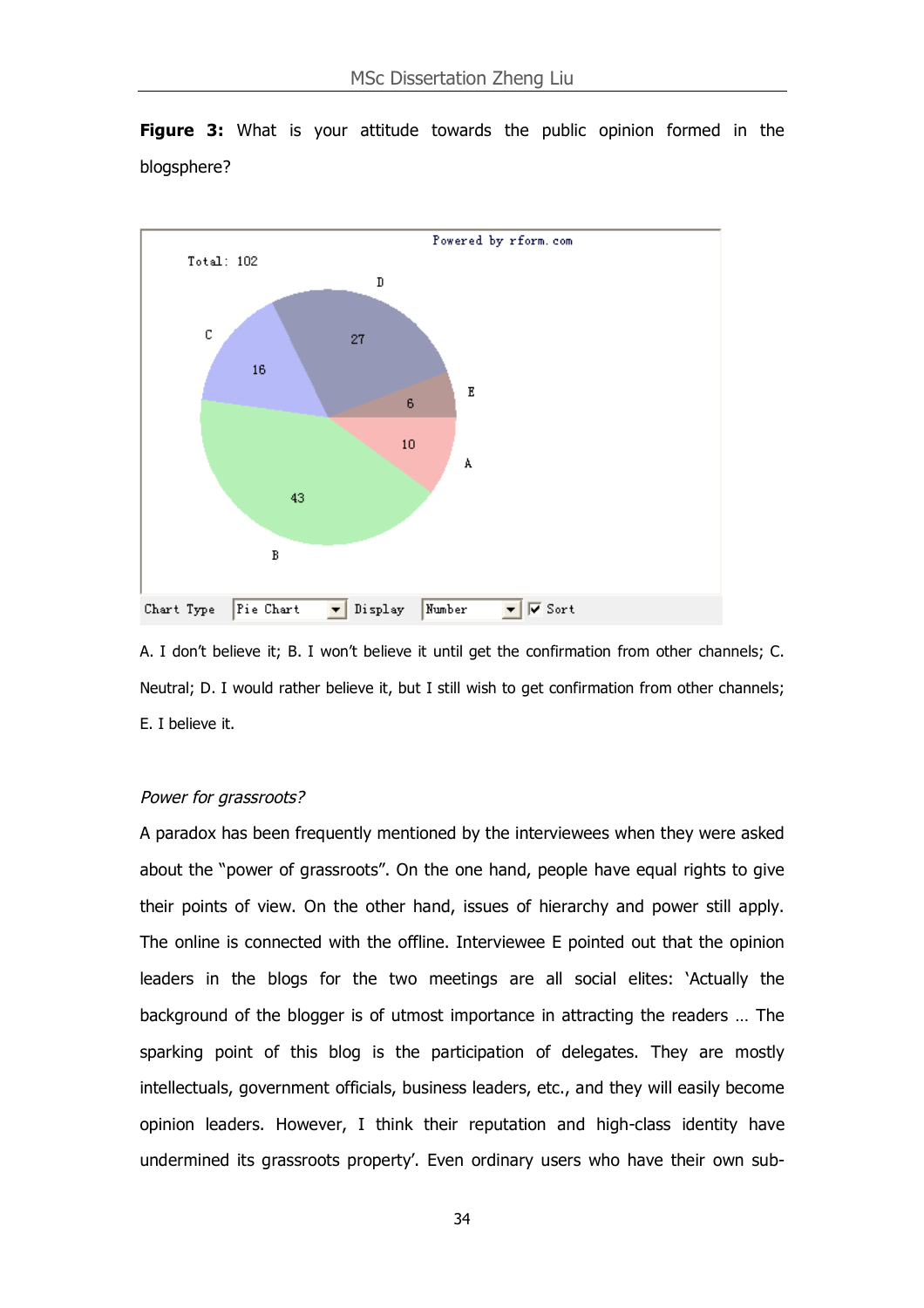blogs are also a group people with insights into public affairs. The result from the questionnaire demonstrated it as well: 73 of 102 (71.6%) respondents claimed that such blogs cannot be categorized as the platform for grassroots. Interviewee C cited a survey result from the CNNIC (China Information Network Information Center): until June 2007, the amount of Chinese Internet users had reached 162 million (CNNIC), but the ratio to the whole population is only 12.3%. 'Maybe most grassroots in China cannot even go to the Internet at all. How can this blog be thought as a platform for grassroots?'

Interestingly, Interviewee F had a quite different viewpoint from interviewee E. He held the opinion that he is from the grassroots class, and the point is rather that 'the political elites do not spend a long time on the Internet, and the IT elites do not care about public affairs that much. The majority of Internet users are grassroots'. But even he admitted that, though such blogs might be helpful for the grassroots, it was not controlled by the grassroots. He illustrated that 'such blogs were set up in a topdown, not a bottom-up way, and that is the difference between this kind of blog and other individual blogs'.

Turning to the issues about the differences between the people who make use of blogs and the ones who do not, and who are in control of blogs and those who are not, the term of "digital divide" was referred to. However, it appears that the interviewees were prone to adopt an eclectic standpoint: the gap is not simply the digital divide, but also the divide between "motivated groups" and politics-nonchalant people. However, no matter what the criterion is for judging the "grassroots" in China, no one in the interview was in support of the opinion that the blog was particularly for "grassroots".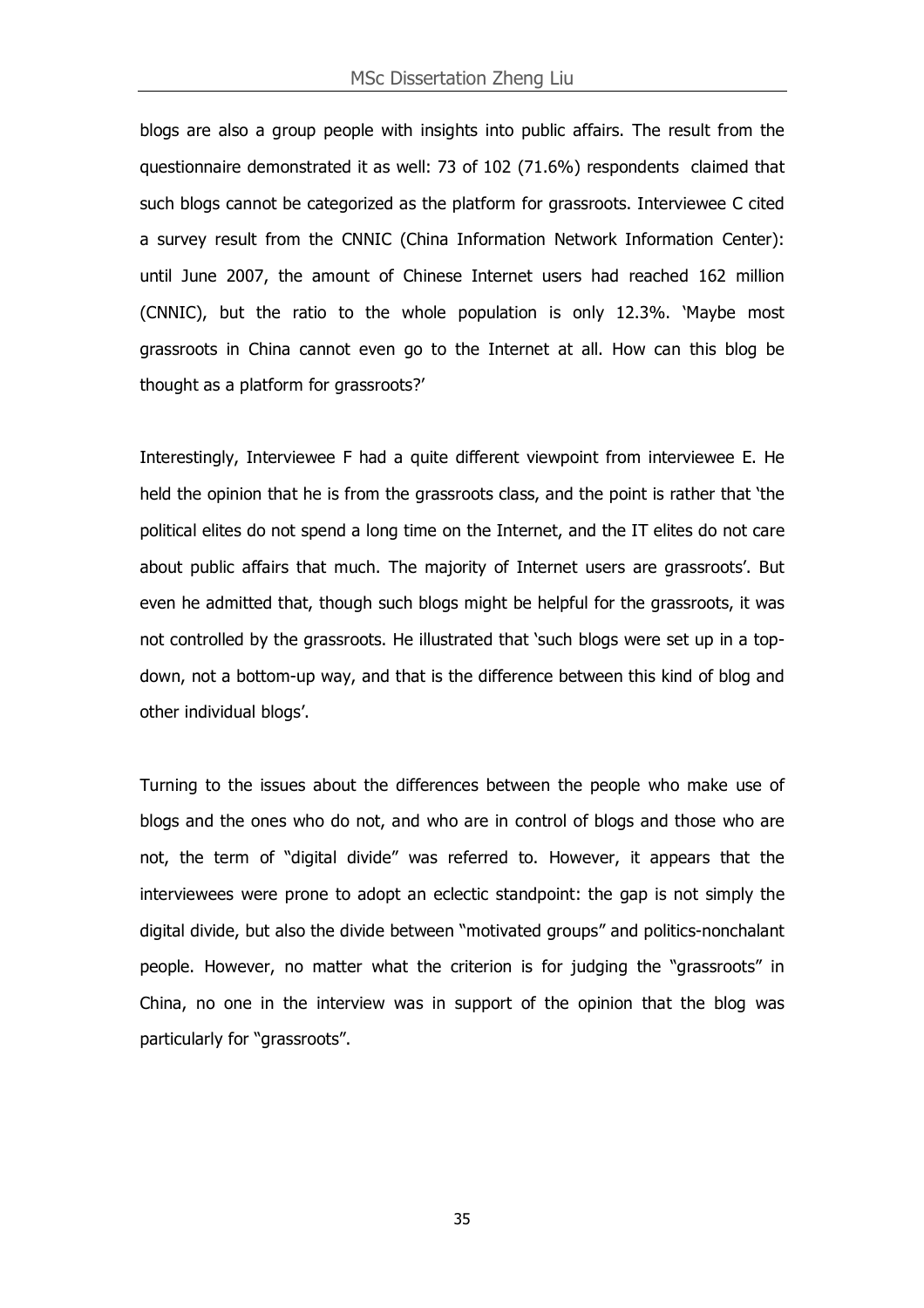#### **Is the "blog for the two meetings" a sort of public sphere?**

a) Pro's:

Since the birth of the Internet, one of peoples' ideals is to build up the online public sphere. According to Habermas, the public sphere is 'a sphere which mediates between society and state, in which the public organizes itself as the bearer of public opinion'. It is independent of other spheres such as the state and the market, enables citizens to counter intrusion of the market and influence of the state and holds the authorities accountable. The "bourgeois public sphere" is the core concept of the Habermasian theory. He is critical of the mass media because it replaced critical journals and rational consensus and became the place for bargaining private political and commercial interests.

Today, the Internet is argued by some researchers to have the potential to become an ideal model of a public sphere because it has some similarities with the ideal "bourgeois public sphere". In particular, as mentioned, the blog for the two meetings in Renmin Net is argued to be the blog for social elites, rather than for grassroots. Habermas believes the ideal public sphere requires rational, civilized, and wellinformed participators. Therefore a question has been raised: Is that the kind of "bourgeois public sphere" that Habermas claimed?

According to Habermas, the public sphere is an ideal communicative environment for critical discussion, rational consensus and deliberation. But he thinks of deliberation and discussion of public interests in practice as the bargaining of political and commercial interests. It is also heavily affected by hierarchical regime.

Referred by the interviewees, the standards for an ideal communicative environment could be summarized as: 1) everyone can take part in the discussion; 2) everyone can make any proposal on the discussion topic; 3) everyone can express his/her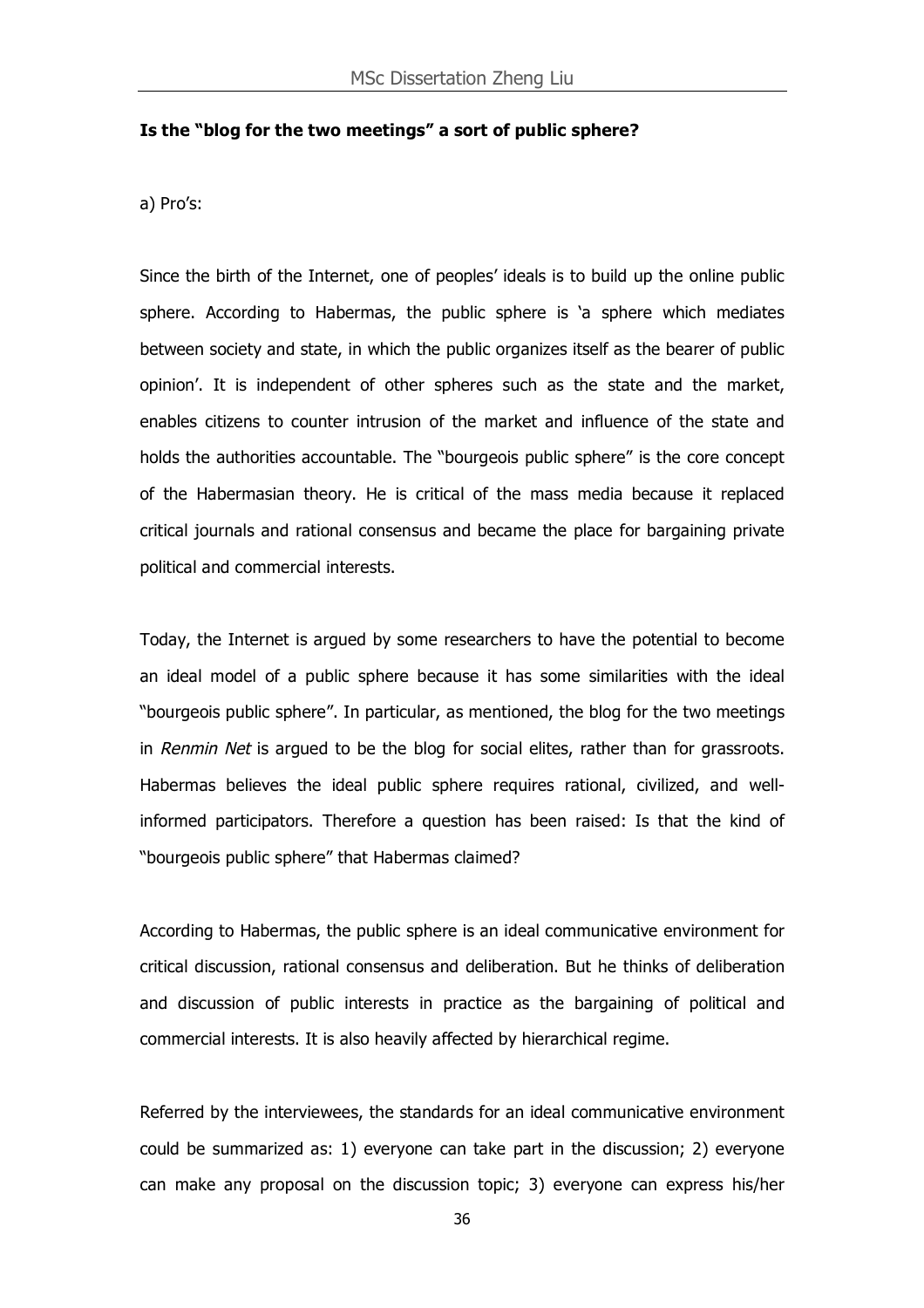opinion, desire and demands; 4) everyone's right. (as mentioned as 1, 2, and 3) cannot be jeopardized by any power inside or outside the discussion.

In the interview, all the interviewees agreed that the blog for the two meetings was better communicative environment. Corresponding to the standards, the distinctions can be seen as: 1) new roles can be brought into the discussion; and 2) in a sense, the anonymity of the netizens could flatten the hierarchy and eliminate the difference between age, gender, income and social classes.

Relatively speaking, the blog for the two meetings is closer to the "bourgeois public sphere" in some aspects. The following table is the comparison between the three models, namely the bourgeois public sphere, the mass media, and the blogs for the two meetings.

|                       | <b>Bourgeois</b><br>public sphere | Mass media         | Blog for the two meetings     |
|-----------------------|-----------------------------------|--------------------|-------------------------------|
| <b>Participation:</b> |                                   |                    |                               |
| 1.paticipator         | Well-educated                     | Opinion leaders;   | Netizens who are              |
|                       | bourgeois                         | limited by         | interested in public affairs, |
|                       |                                   | political, social  | limited by IT literacy        |
|                       |                                   | and economical     |                               |
|                       |                                   | status             |                               |
| 2.openness            | Ordinary                          | Low                | High                          |
| 3.communication       | No medium,                        | Lack of individual | Both point-to-multipoint      |
| model                 | face-to-face                      | interaction        | and individual                |
|                       | interaction                       |                    | communication                 |
| 4.scope               | Small                             | Large              | Large                         |
|                       |                                   |                    |                               |
| <b>Information:</b>   |                                   |                    |                               |
| 1. amount and         | few                               | abundant           | maximum                       |
| variety               |                                   |                    |                               |
| 2. opinions           | pluralistic                       | unitary            | pluralistic                   |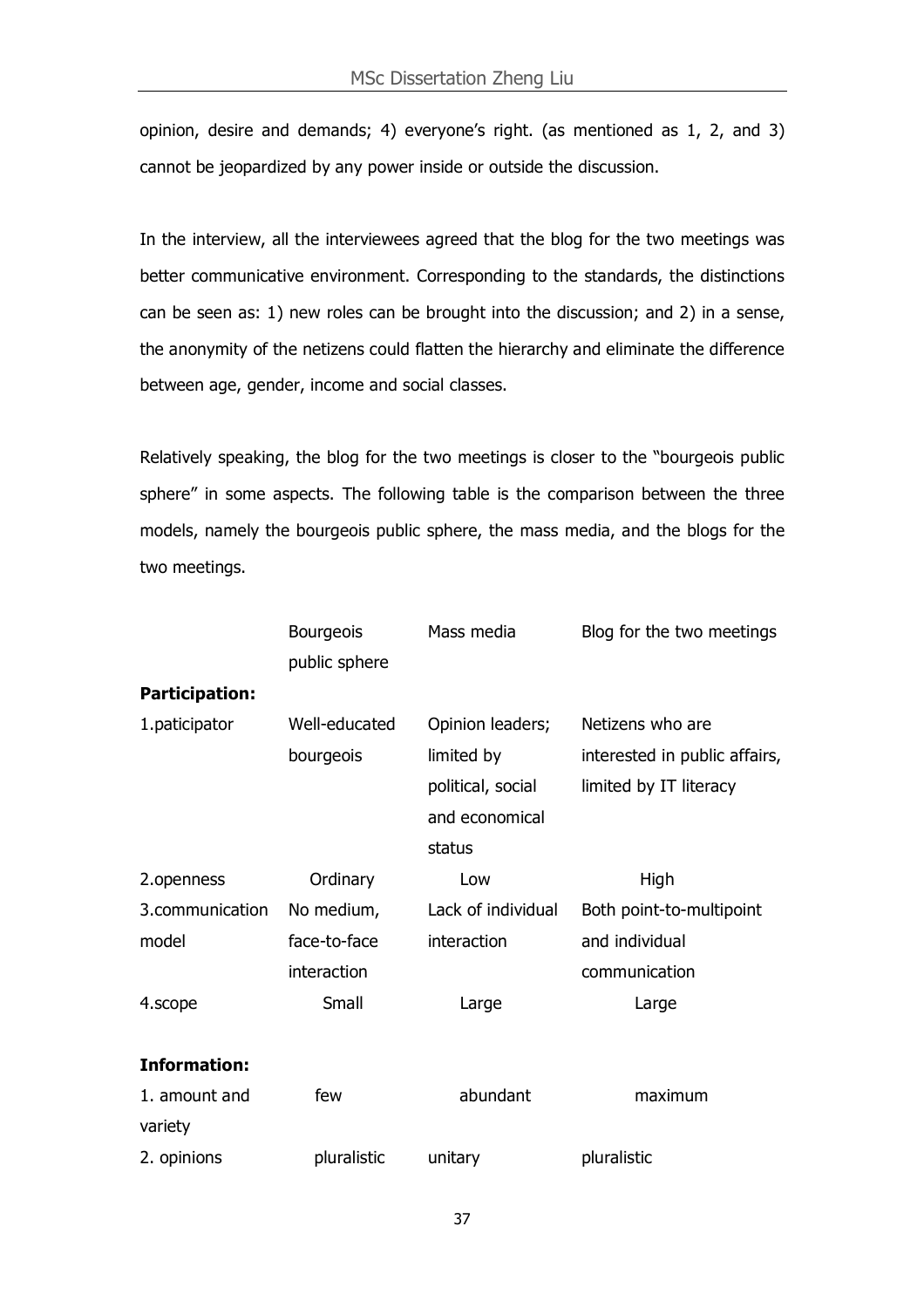| 3. content         | Unprompted | Filtrated by      | Unprompted viewpoints &   |  |  |
|--------------------|------------|-------------------|---------------------------|--|--|
|                    | viewpoints | gatekeepers       | information filtrated by  |  |  |
|                    |            |                   | gatekeepers               |  |  |
| 4. storage         | No storage | There is storage, | Vast storage, and easy to |  |  |
|                    |            | but hard to       | search                    |  |  |
|                    |            | search            |                           |  |  |
| 5. interactivity   | High       | Low               | High                      |  |  |
| 6. the right in    | Passive    | Passive           | Active                    |  |  |
| selection          |            |                   |                           |  |  |
| 7. anonymity       | No         | No                | Yes                       |  |  |
| 8. inclination for | High       | Low               | High                      |  |  |
| discussion         |            |                   |                           |  |  |
| 9.geographical     | High       | Middle            | Low                       |  |  |
| limitation         |            |                   |                           |  |  |

As can be seen from the table, compared with mass media, the blog for the two meetings allows for new, previously excluded discussants. It focuses on public affairs and encourages individual interactions. As interviewee B said: 'the former report to the conferences has been routinized. Now under the new model, more people are getting familiar with public affairs via a personal angle, and they are able to air their opinions and desires'. The blog enables the masses to participate in democratic politics and supervise the political agenda. Moreover, the ideas in the blog are judged by their merit, not by the standing of the discussant. From these perspectives, the blog for the two meetings is quite close to the public sphere.

b) Cons:

On the contrary, however, the blog for the two meetings also in some ways does not accord with the public sphere:

First, based on the Habermasian theory, the public sphere is independent from the state and the mass which counterposes the power of the two sides. But the official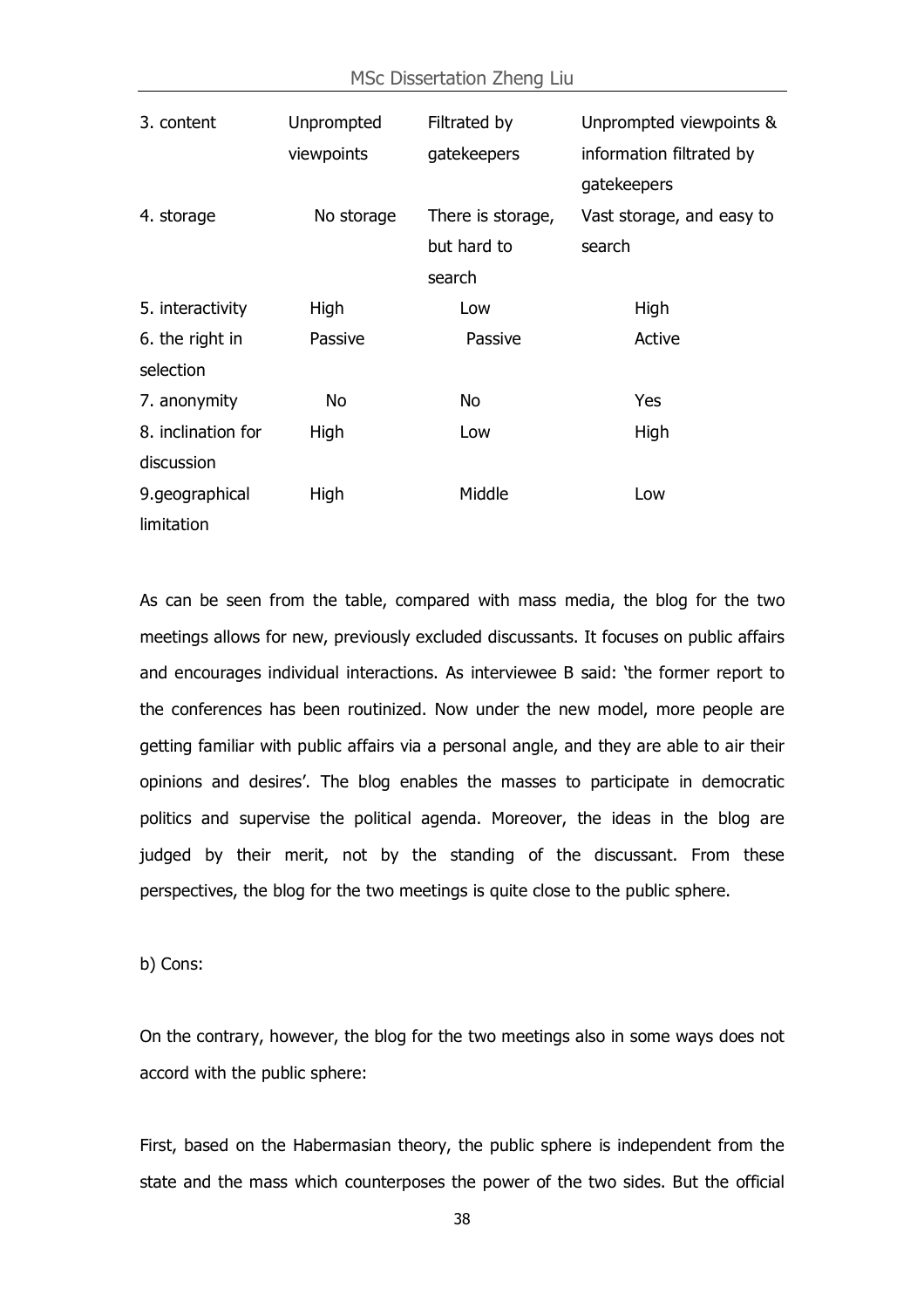background of the blog means that this platform is by no means independent from the government. The media organization which manipulates the work of the blog has a strong sense of the officials. Interviewee A thought the official background as having brought both pros and cons. On the one hand, as mentioned, it has borrowed the brand effects of the mainstream media; on the other hand, it would give the netizens the wrong impression that this online forum is conducted or even regulated by the government.

Second, the participators in the blog are not representative enough. Less than 100 delegates have taken part in the discussion, and they cannot represent the other delegates' (more than 5,000) points of view. And for the netizens, the digital divide has indeed affected the distribution of discourse power. Interviewee G has noticed that the hot issues in the blog were concentrated on the medical system, education, social security etc., which mostly concerned people living in cities. By contrast, the issues of the country are marginalized, with very rare articles and replies in the blog. In addition, Interviewee B noted that the daily headline in the blog was not altered in a comprehensive and balanced way.

Third, the social morality of the netizens in practice cannot achieve Habermasian standards. In Chinese cyberspace, there are some activists called the "Internet mob". When they face the large amount of information, they lack the ability of critical thinking. Some of them 'easily express their strong feeling or superficial understanding on some issues' (Interviewee C). Interviewee G explained the reason why she rarely writes or replies to articles about public affairs is that she is afraid of the "shit and brick" (abusive and aggressive words). Interviewee A also confessed that even the blog for the two meetings, which is oriented towards well-informed people, suffered from irresponsible and dirty words all the time. In addition, while the anonymity flattens the hierarchy to some extent, it also leads to the decrease of social responsibility, which is supported by the survey result (57 advocators, 22 dissenters, and 23 neutrals).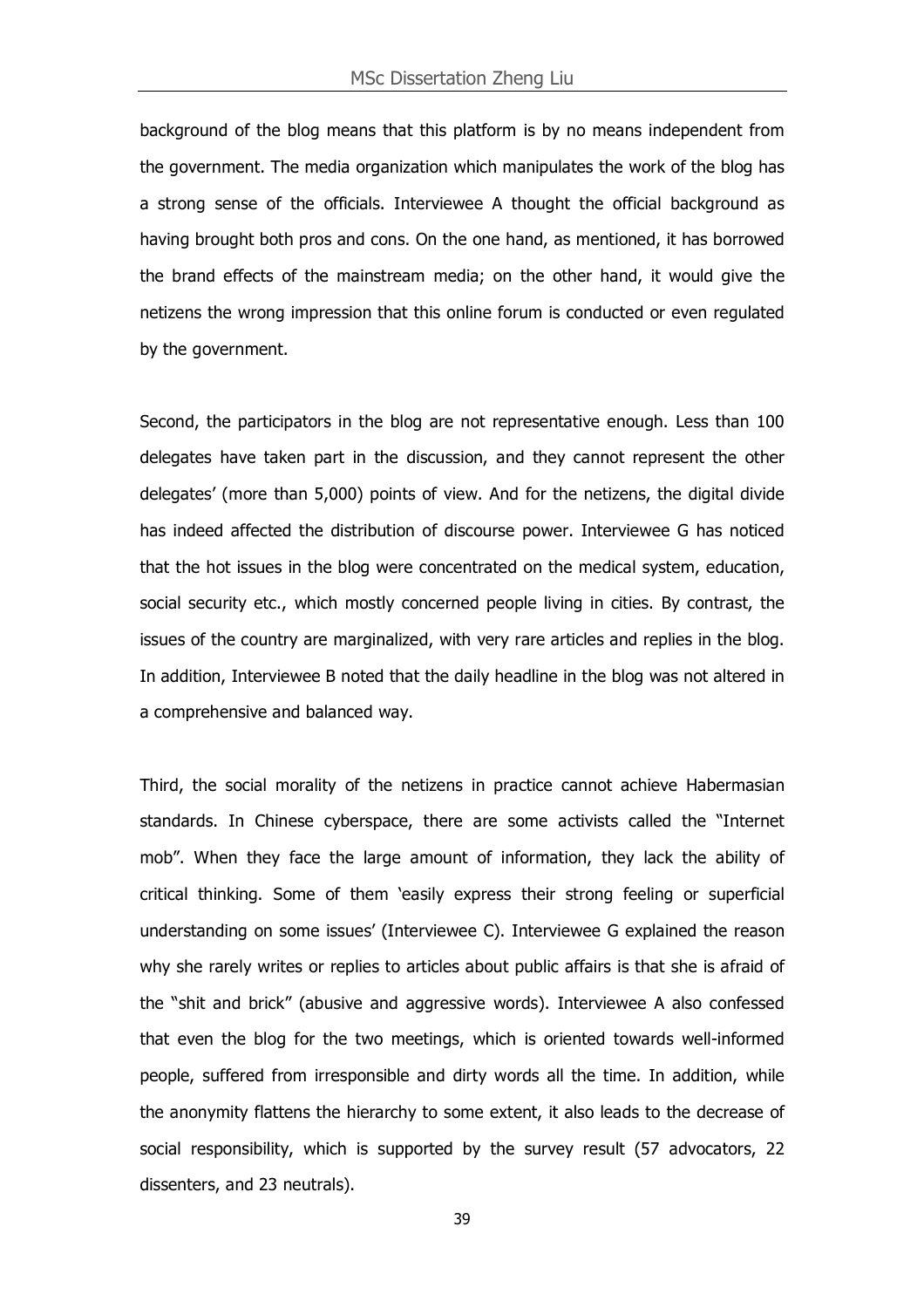Besides, the media literacy of Chinese netizens is also criticized by interviewee A: 'Media literacy—I mean the ability of people in selecting information sources, understanding the content, and critical thinking—aims to enable people to be skilful creators and producers of media messages, both to facilitate an understanding as to the strengths and limitations of each media, and to create independent media. However, the media literacy in China is not satisfied'. According to him, the headline article usually would be read approximately 15,000 person-times in a week after publishing in the blog, while the amount of replies was expected to be only 100. Moreover, those replies are mostly composed of superficial and subjective thinking, rather than constructive suggestions. That is to say, by and large, the Chinese netizens have not fully made use of it to participate in democratic politics. The survey in some ways bolsters what interviewee A claims. Among the 102 respondents, only 6 (5.9%) of them claim that they would love to take part in the discussion unconditionally. Besides, only 10 respondents (9.8%) are inclined to air their opinions that are different from most other people. Arguably, opinion leaders in the blog still exercise the power, though the platform appears to offer equal opportunity for discussion; and the "spiral of silence" still exists.

Last but not least, the discussion in the blog actually appeared to exert very limited influence on decision-making in public affairs. Interviewee C argued that: 'More frequently, the discussion is to disclose the dark side, or to criticize imperfections. I don't think it can affect decision-making directly. Basically, it is still a complement, not a determinant'. Therefore, it is not yet appropriate to regard the blog for the two meetings as an ideal public sphere model. Her point of view got support from interviewee D and E.

As Thompson (1995) says, the public sphere in its true sense existed only in the idealistic conception of Habermas. Even in the ideal model, the public sphere was used more to make power visible but the real decisions were invisible. With the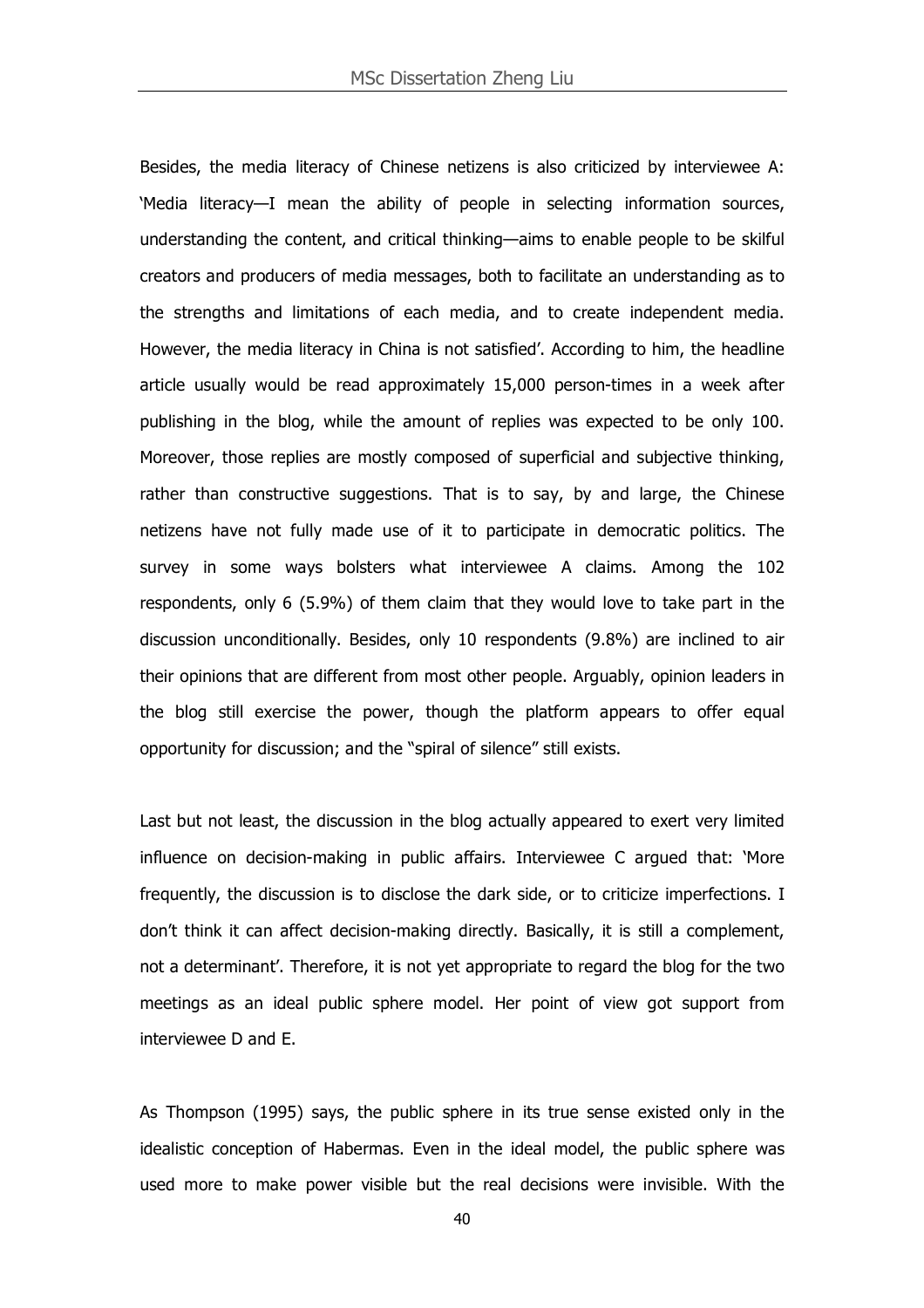emergence of a new communication model in the modern world, the nature of the public sphere has widened its scope to such an extent that events and acts are made public even to those who are far away from the places where they occur.

#### **Conclusion:**

This project attempted to investigate three objectives: 1. to examine people's attitudes towards the blog for the NPC and CPPCC conferences; 2. to explore whether this new communication model would have grassroots influence on the traditional mainstream media in China; and 3. to assess whether the blog accords with conceptions of the public sphere.

The research has indicated that the blog for the two meetings has been favoured by most Internet users. The establishment of the blog is the response from the mainstream media to the challenge of increasing new media applications. Its original intention was an attempt to set up a platform for direct communication and deliberation in which information distribution and discussion would be more rational and reliable; and to guide public opinion in the blogsphere. The chief editor of this blog explained the nuance between regulation and guidance, stressing that it is different from previous regulation in Chinese mass media.

It is argued that the blog does enable considerable media power. The decentralization effect of the blog has weakened the control of "gatekeeper" in traditional mass media and is conducive to the transition process from the dominant media model to the pluralism model. Besides, it could also influence the agendasetting of the media, government and the masses, both positively and negatively. Most people dislike irrational expression and irresponsible information in the blogsphere, but many of them worry about the over-regulation. Therefore, setting up a trustworthy and reputed blog (such as the blog for the two meetings) was thought to be a good way of overcoming the disordered public opinion in the blogsphere.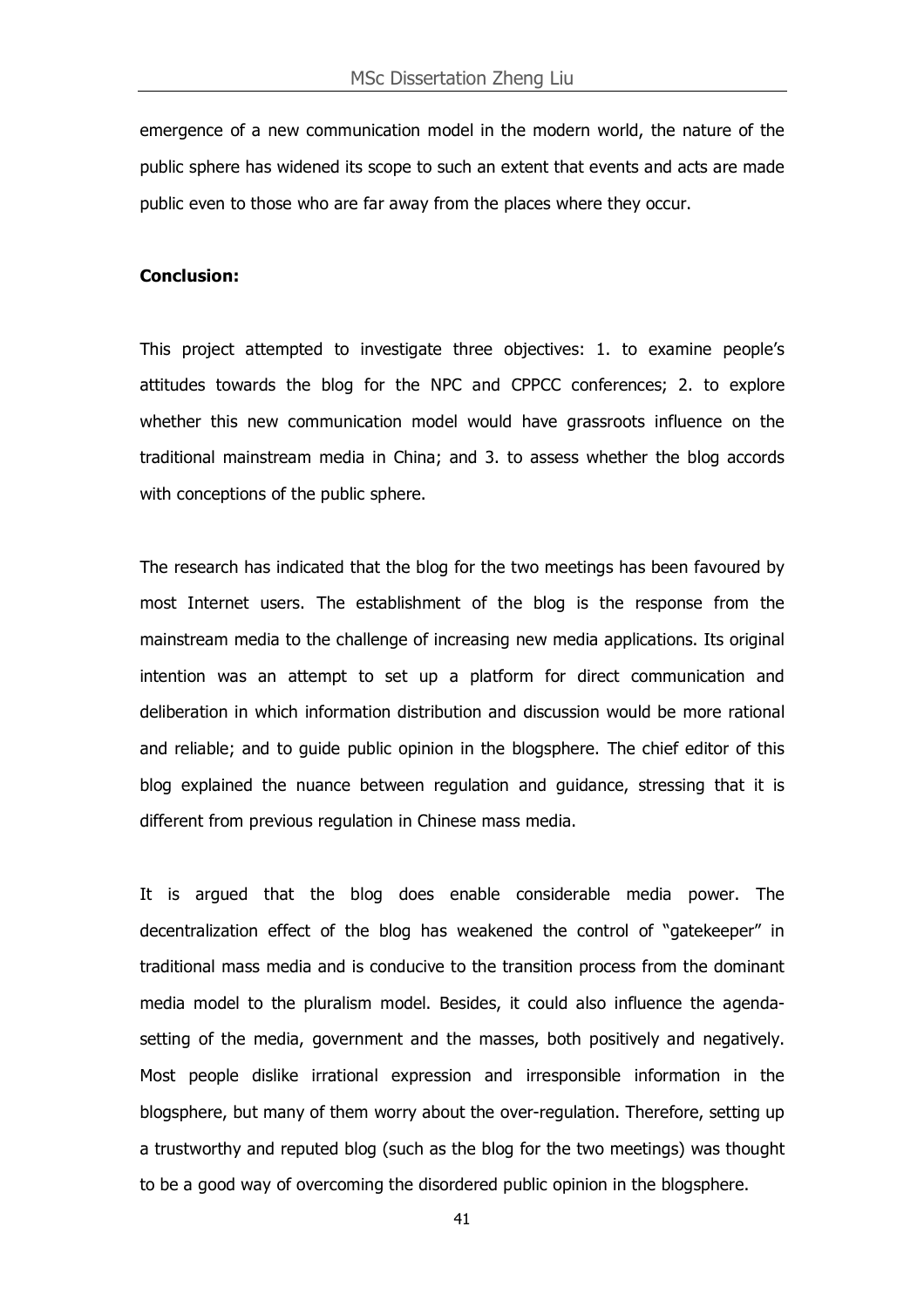However, the blog for the two meetings examined here did not appear to challenge the mainstream media. Firstly, it relies on the mass media. Secondly, most people still use the traditional mass media as the primary information source. Last, but not least, the power of the blogsphere is usually from grassroots, but the blogs for the two meetings were not regarded as the blogs for the grassroots due to their official background and high-class orientation.

The study also reveals the relationships between the blog for the two meetings and the concept "public sphere". The blog is indeed congruent with some key points about the ideal public sphere. For instance, it has more rational, civilized, wellinformed participants than ordinary personal blogs; it allows for new, previously excluded discussants and encourages interaction. Compared to the traditional mass media, it is regarded as a better communicative environment for critical discussion, rational consensus and deliberation. On the other hand, the blog also has some incongruent characteristics: 1) it is not independent from the government; 2) the participants are not representative enough; 3) the social morality and media literacy of the participants still cannot achieve high standards; and 4) it has limited influence on the decision making in the two meetings.

A point to note is that most interviewees and respondents agreed that the driving force of the development of the blog for the two meetings is the grassroots power enabled by new ICT technologies.

To sum up, the blog for the two meetings is thought to be an improvement in the media and communication field in China and also was expected by many people to act as the impetus for the promotion of democracy. As this research was based on a limited number of intervieweese and questionnaire respondents, the results cannot be generalised to the population to measure the influence or to draw broad conclusions. It is also inappropriate to regard the aim of this research as being to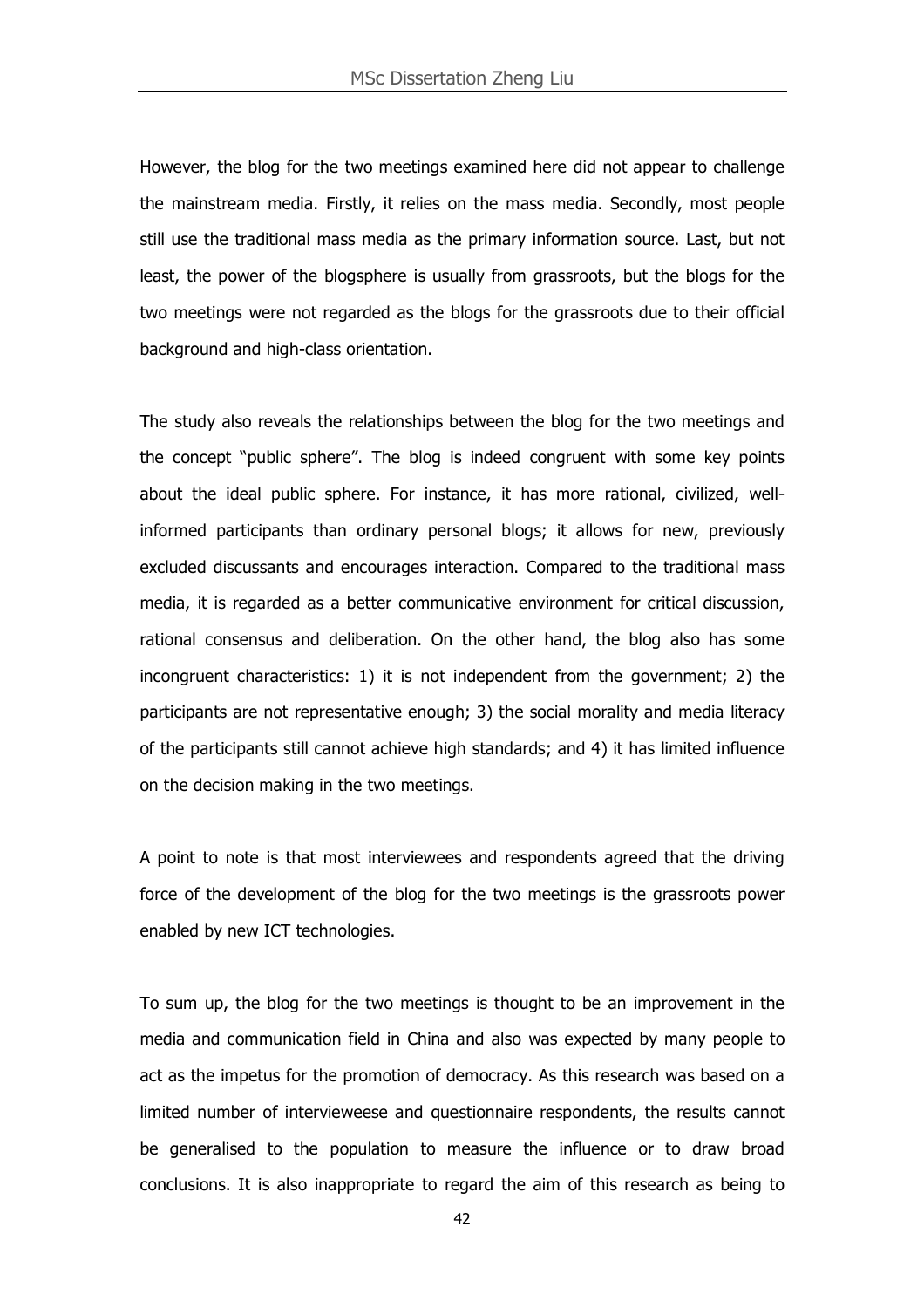testify to the applicability of certain theories in Chinese cyberspace. Rather, it would be better to say that several theories have been employed to explain a new phenomenon in China.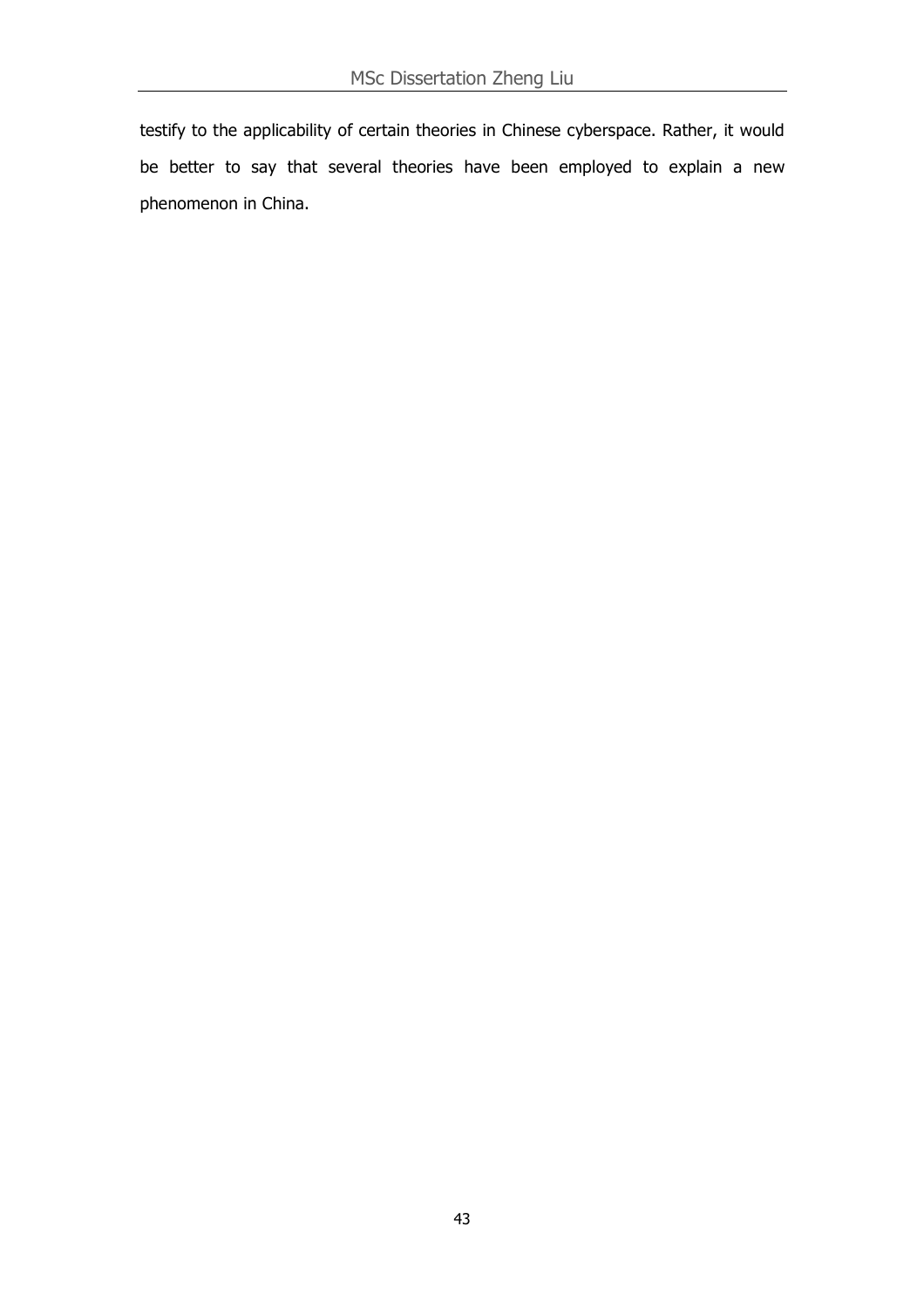#### **References:**

- Andrews, P. (2003) "Is Blogging Journalism?" http://nieman.harvard.edu/reports/03- 3NRfall/63-64V57N3.pdf (Accessed on July 1, 2007)
- Atton, C. (2001) "The Mundane and Its Reproduction in Alternative Media". Journal of Mundane Behavior, 2 (1). http://www.mundanebehavior.org/issues/v2n1/atton.htm (Accessed on July 1, 2007)
- Blankenhorn, D. (2005) "Is Blogging Journalism?" in CORANTE, 29 April, http://mooreslore.corante.com/archives/2005/04/29/is\_blogging\_journalism.ph p (Accessed on July 1, 2007)
- Bryman, A. (2001) Social Research Methods. Oxford: Oxford University Press.
- Calhoun, C. (ed.) (1992) Habermas and the Public Sphere, Cambridge, MA: MIT Press.
- Castells, M. (2001) The Internet Galaxy: Reflection on the Internet, Business, and Society, Oxford University Press, Oxford; New York.
- Chadwick, A. (2006) Internet Politics: States, Citizens and New Communication Technologies, New York: Oxford University Press.
- CNNIC http://www.cnnic.net.cn/uploadfiles/doc/2007/7/18/113843.doc (accessed on 21 July, 2007)
- Coleman, S. (2003) 'Democracy in an e-connected world', in R. Davidson (ed.), The E-Connected World: Risks and Opportunities, Canada-United Kingdom Colloquia Series, Montreal: McGill Queens University Press.
- Coleman, S. (2005) "The Blogs and the New Politics of Listening", Political Quarterly, Vol. 76, 15: pp. 272–80
- Curran, J. (2003) "Global Journalism: A case study of the Internet" in Contesting media power: alternative media in <sup>a</sup> networked world. Lanham, Maryland: Rowman & Littlefield.
- Curran, J. and Seaton, J. (2003). Power without Responsibility, 6<sup>th</sup> ed. London: Routledge.
- Dahlgren, P. (2005) 'The internet, public spheres, and political communication: Dispersion and deliberation', Political Communication Vol.22, 2: pp. 147-62.
- de Vaus, D. A. (1985) Surveys in Social Research, Melbourne: Australian Institute of Family Studies, p.86
- Drezner, D. and Farrell, H. (2004) The Power and Politics of Blogs, Paper presented at the 2004 American Political Science Association.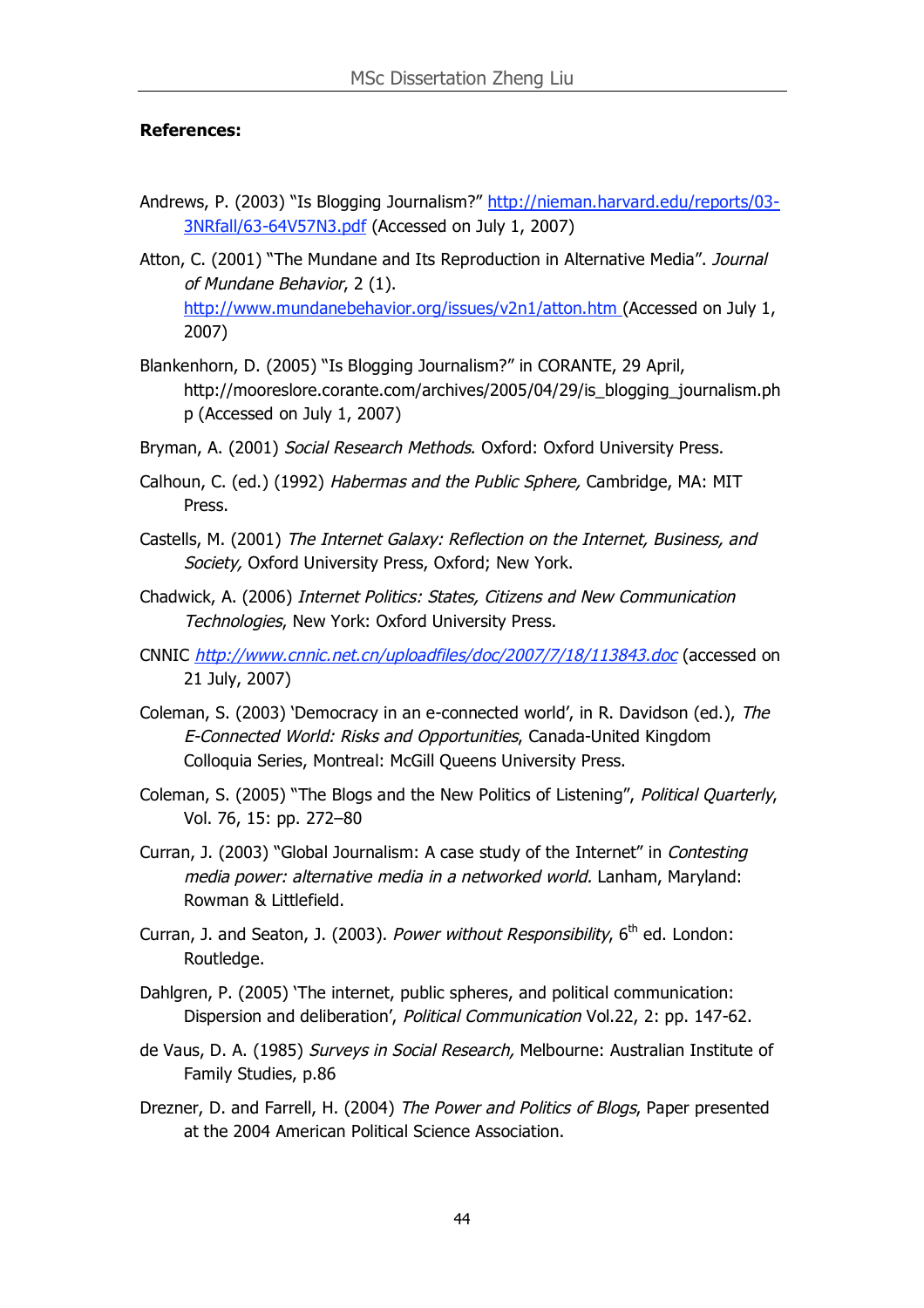- Fink, A. and Kosecoff, J. (1985) How to conduct Surveys? A Step-by-Step Guide, London: Sage.
- Flick, U. (1998). An Introduction to Qualitative Research, London: Sage
- Garnham, N. (1990). Capitalism and Communication. London: Sage.
- Garry, P. M. (1994). Scrambling for protection: the new media and the First Amendment, Pittsburgh, Pa.: University of Pittsburgh Press.
- Gaskell, G. (2000). "Individual and Group Interviewing" in *Qualitative Researching* with Text, Image and Sound—a Practical Handbook, Bauer W. M and Gaskell G. (eds.), London: Sage.
- Gillmor, D. (2004) We the Media: Grassroots Journalism By the People, For the People. Sebastopol: Published by O'Reilly Media.
- Graham, A., and Davies, G (1998). Broadcasting, Society and Policy in the Multimedia Age. Luton: John Libbey.
- Habermas, J. (1974) 'The public sphere: An encyclopaedia article', New German Critique Vol 1, 3: pp. 49-55.
- Habermas, J. (1989) The Structural Transformation of the Public Sphere: An inquiry into a category of bourgeois society, Cambridge: Polity Press.
- Habermas, J. (1994) 'Three normative models of democracy', Constellations, Vol1, 1:  $1 - 10$ .
- Hewitt, H. (2005), *Blog: Understanding the Information Reformation That's* Changing Your World **,** Nelson Business (Accessed on July 1, 2007)
- Hiler, J. (2002) 'Blogsphere: The emerging Media Ecosystem: How Weblogs and Journalists Work Together to Report, Filter and Break the News' in Microcontent News. http://www.microcontentnews.com/articles/blogsphere.htm (Accessed on July 1, 2007)
- Ito, J. (2004) Weblogs and Emergent Democracy, http://joi.ito.com/static/emergentdemocracy.html (Accessed on June 29, 2007)
- Kahn, R. & Kellner, D. (2004). "New media and internet activism." in New Media & Society, 6, pp. 87-95.
- Macdonald, N. (2003) 'The Future of Weblogging' in Spiked IT. http://www.theregister.co.uk/2004/04/18/blogging\_future/ accessed on July 1, 2007
- McQuail, D. (2000). 'New media new theory?' in McQuail's mass communication theory, London: Sage, pp. 117-40.
- McQuail, D. (2005). McQuail's mass communication theory**.** London: SAGE Publications.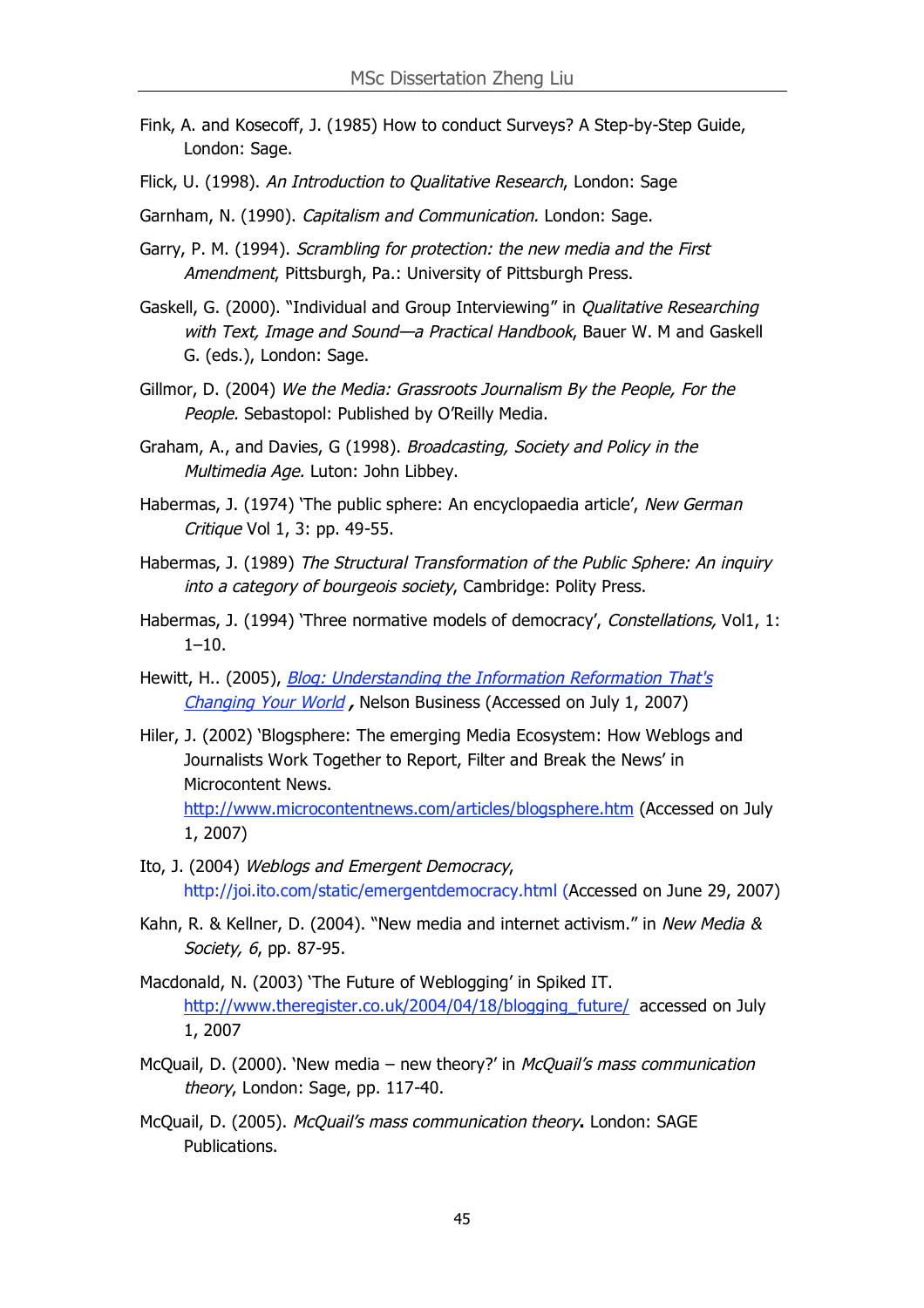- Park, S. H. (2001) Characteristics of on-line news and the potential of alternative journalism: analysis of "Oh my news"], Hankook Eonlon Hakpo, vol. 45, no. 2, pp. 117-55.
- Pavlik, J. V. (2001) Journalism and new media, New York: Columbia University Press.
- Poster, M. (1995) The Second Media Age, Cambridge: Polity Press.
- Rappaport, P. N. (2002) 'The Internet and the demand for news', *Prometheus*, vol. 20, no. 3, pp. 255-62.
- Rheingold, H. (2000) The Virtual Community: Homesteading on the Electronic Frontier, (Rev.) MIT Press, Cambridge, Mass.
- Rosenberg, S. (2003) "Much Ado About Blogging," http://www.salon.com/tech, 12 February. (Accessed on July 1, 2007)
- Russell, B. (2000). Social Research Methods, London: Sage.
- Sparks, C. (2001) The Internet and the Global Public Sphere, in *Mediated Politics:* Communication in the Future of Democracy, W. L. Bennett and R. M. Entman (eds.), New York: Cambridge University Press.
- Thompson, J. (1995). The Media and Modernity: A Social Theory of the Media. Cambridge, UK: Polity Press.
- Thornton, A. (2002) Does Internet Create Democracy?, MA dissertation.
- Toffler, A. (1980). The Third Wave, New York: William Morrow.
- Winner, L. (1993). 'Upon Opening the Black Box and Finding It Empty: Social Constructivism and the Philosophy of Technology.' Science, Technology, & Human Values, Vol. 18, No. 3: 362-78.
- Wyatt, S., Henwood, F. Miller, N. and Senker, P. (eds.) (2000) Technology and Inequality: Questioning the information society. London: Routledge.

#### **Websites:**

- http://www.ccidconsulting.com/search/channel/detail.asp?Content\_id=13359 accessed on 10, July, 2007
- http://www.rebeccablood.net/essays/weblog\_history.html accessed on 30 June, 2007
- http://technorati.com/about accessed on 3 July, 2007
- http://www.time.com/time/magazine/article/0,9171,1569514,00.html accessed on 29, June, 2007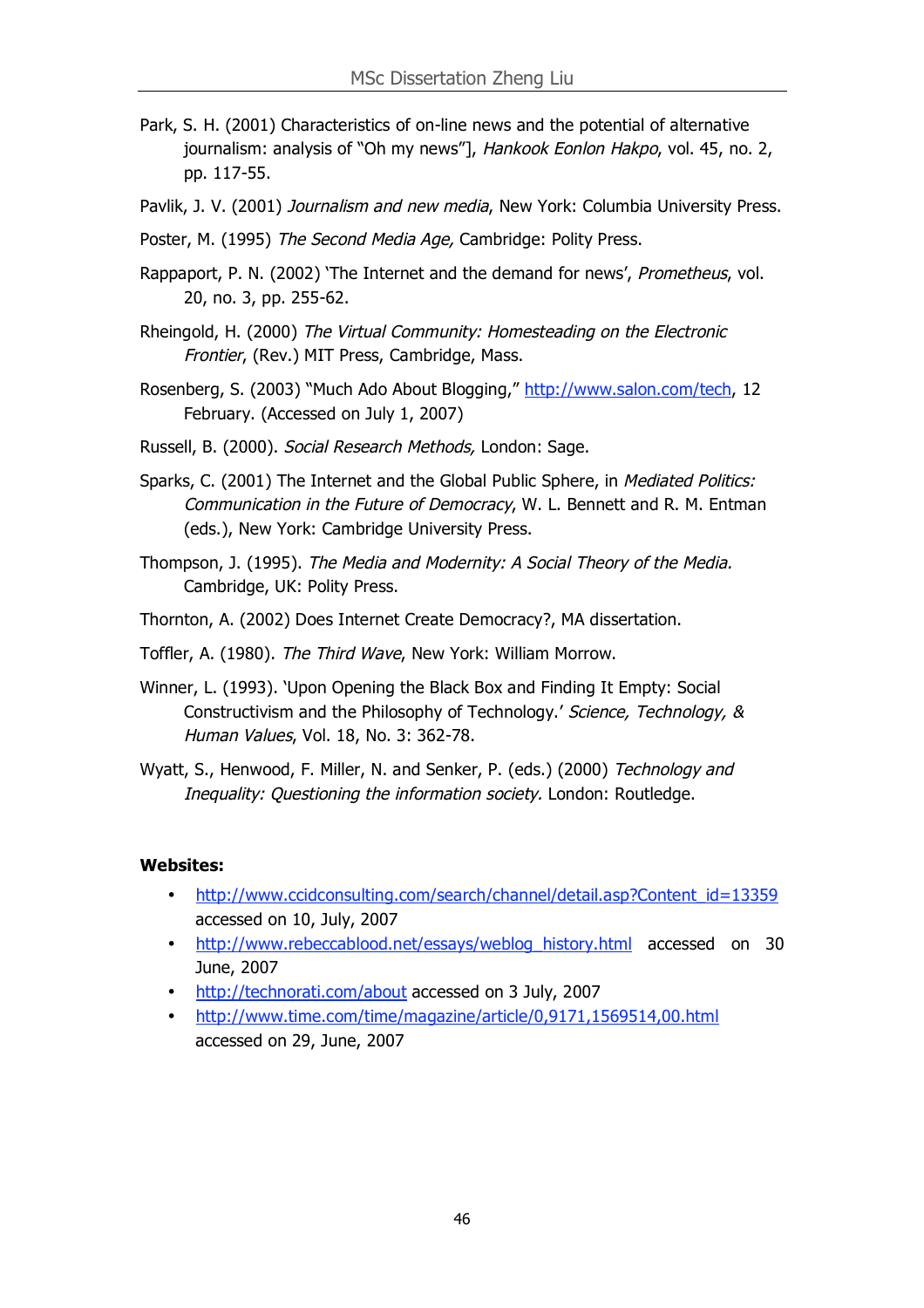## **Appendix I: Interview Topic Guide (translation)**

### **Part One: Preliminary (less than 5 minutes)**

Introduce myself and my research topic briefly:

Thank you so much for your time. I am so glad that I got the opportunity to conduct this interview with you. Let me introduce what I am doing research on. It is about the weblog for the two meetings, including the reason why it is established, its impact, potential and so on. I am also interested in your thoughts and attitudes towards this new communication model. This interview is going to be recorded, and I promised that this interview would be only used in my research work. Is there any question that you would like to ask before we start?

#### **Part Two: Introduction (15 minutes)**

- **2.1.** Tell me a little about yourself and your familiarity about the blog for the two meetings.
- **2.2. A** (For Interviewee A only, the chief editor)
	- i. Can you tell me the reason why the blog is established?
	- ii. How long does it take to build the blog? And could you talk about the process?
	- iii. Do you think the blog functions well?
	- iv. Who are the target audiences? Is this weblog welcomed? Has the impact achieved your expectation?
	- v. Apart from the blog of Renmin Net, there are several similar blogs in other websites. Can you make a comparison between them?

**2. 2.B** (For Interviewee B, C, D, E only, the journalists)

- i. Can you talk about the reason why the blog is established?
- ii. Do you think the blog has made contribution positively? If yes, in what aspects? And to what extents?
- iii. Do you think the blog functions well?
- iv. Who do you think are the main audience of the blog? Is this blog popular?
- v. Could you compare the blogs in Renmin Net and others?
- **2. 2.C** (For Interviewee F, G, H only, the netizens)
	- i. How do you know this blog?
	- ii. Do you think the blog has made contribution positively? If yes, in what aspects? And to what extent?
	- iii. How do you use the blog?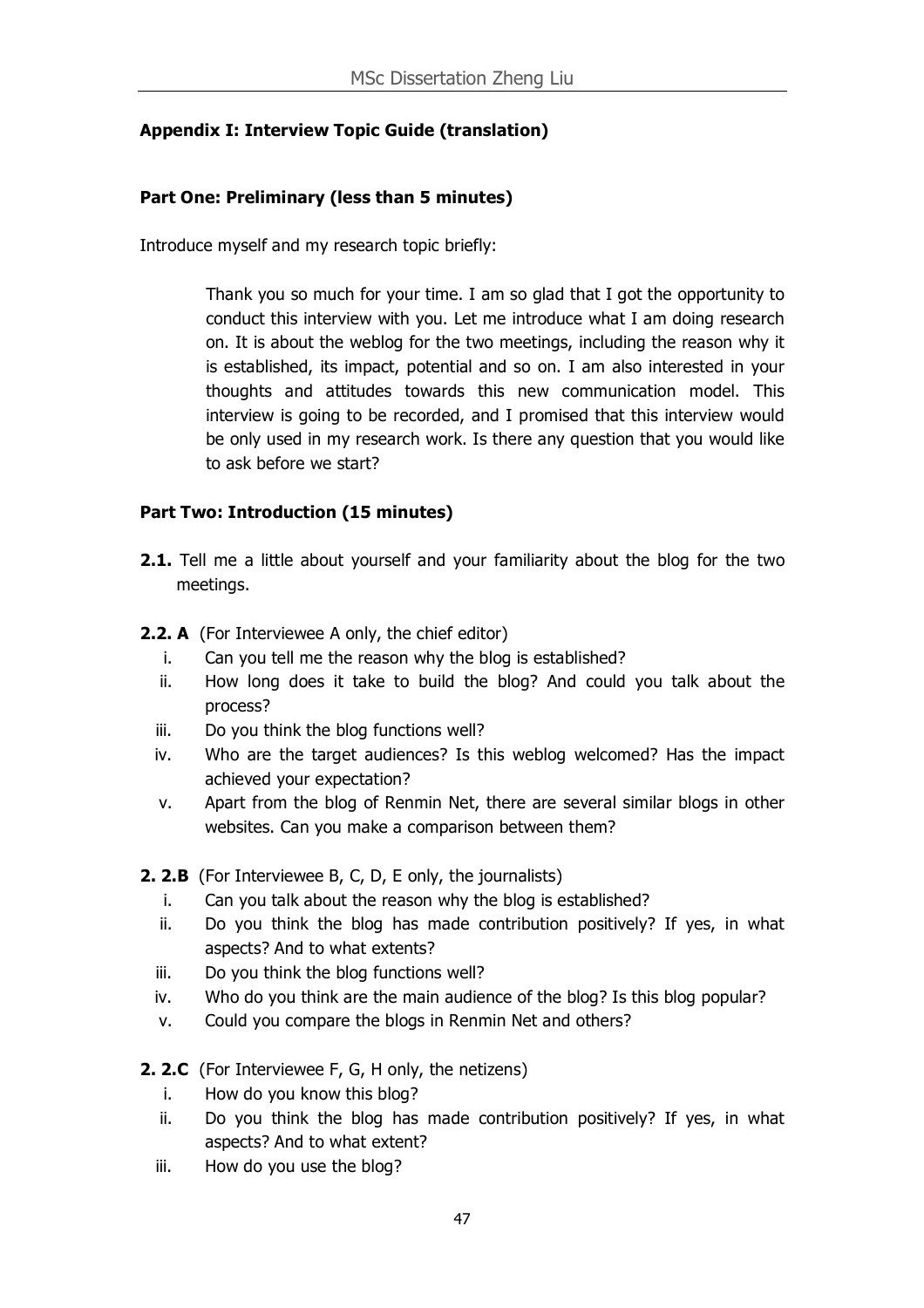- iv. Do you think the blog functions well?
- v. Who are the major users of this blog, as far as you concerned.

#### **Part Three: Discussion (30 minutes)**

- **3.1** What is the major difference between the blog for the two meetings and an ordinary blog? And what is the difference between the blog for the two meetings and other media for distributing the information about the two meetings?
- **3.2** As we know, blogs are sometimes thought as the voice for grassroots. Is this blog still the voice for them?
- **3.3** Can you talk about the relationship between this blog and the mainstream media? Do you think the public opinions from blogsphere can influence the mainstream media? Do you think there is a power shift?
- **3.4** Do you think the blog for the two meetings can act as the guidance on the Internet?
- **3.5** Do you think the public opinion on the Internet need quidance? Do you think the blogsphere would need a gatekeeper? (Question 3.4 and 3.5 are added after the interview with A.)
- **3.6** Do you think this blog creates a good communicative environment? Can everyone air his (her) voice freely? Are their opinions easy to be influenced by others? Is everyone performing responsibly and decently in the new environment?
- **3.7** Do you think the new information and communication technology would bring the blog to a brighter future?

#### **Part Four: End (less than 5 minutes)**

Thanks for your time! I am so glad to conduct the interview to you. Your comments are of great significance to my research! Do you have any other things to add on this topic? Or do you any questions for me?

Your help is appreciated. I promise that your comments would only be used in my study.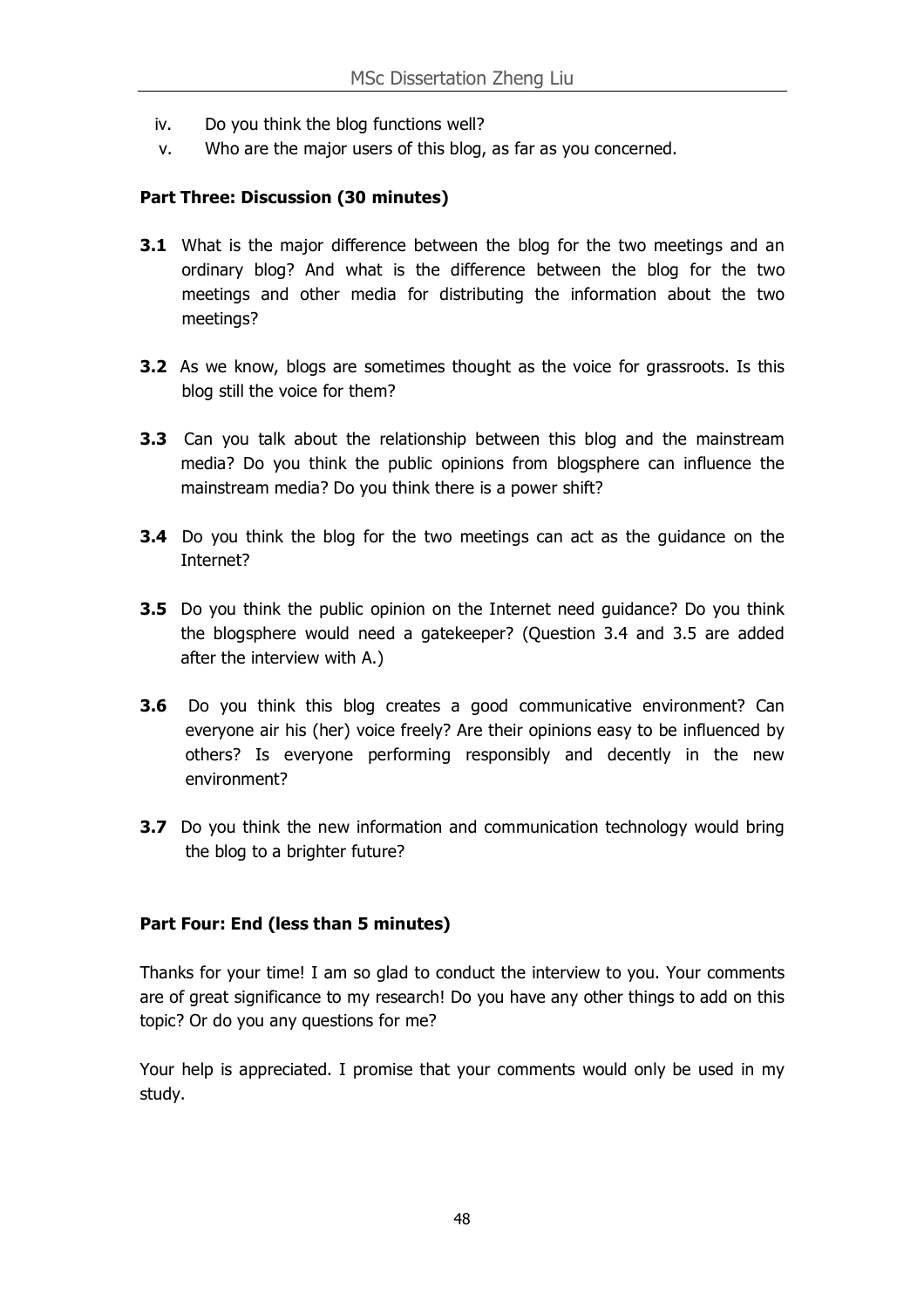## **Appendix II: Interview Transcript (translation)**

Transcript of Interviewee A (the chief editor of the blog for the two meetings in Renmin Net)

- Q: Thank you so much for your time. I am so glad that I got the opportunity to conduct this interview with you. I am a student from London School of Economics and Political Science, majoring in MSc New Media, Information and Society. Let me introduce what I am doing research on. It is about the weblog for the two meetings, including the reason why it is established, its impact, potential and so on. I am also interested in your thoughts and attitudes towards this new communication model. This interview is going to be recorded, and I promised that this interview would be only used in my research work. Is there any question that you would like to ask before we start?
- A: There is no question. I think we can move on.
- Q: Great. First, would you mind telling me your name and age?
- A: My name is "A". I am 39.
- Q: Could you please tell me about your work?
- A: I am the chief editor of the blog for the two meetings in Renmin Net. I have been at this position for one year and a half. Before, I was an editor in charge of the societal new in Renmin Net. I am not doing any designing or coding job here. What I am doing is leading the team to work smoothly. Namely, I am the manager of this team. The only practical thing I do is organizing the articles in a proper way. But I gotta say I am familiar with everything about this blog. Maybe I am the person who knows it best. (Laughing)
- Q: Wow, that's perfect. Well, can you tell me the reason why the blog is established?
- A: Maybe you know, in recent years, the new ICT applications have increased so fast. They have changed people's lives in many ways—politics, culture, economy, lifestyle—everything. At least in China it is. This blog was the response of Renmin Net when facing the rapid spread of new media applications.
- Q: So you think the new ICT applications like blog have posed a challenge to the mainstream media?
- A: I am not saying that. Let's think about it from another perspective. Nowadays each organization or person can utilize the new media technology, so it is with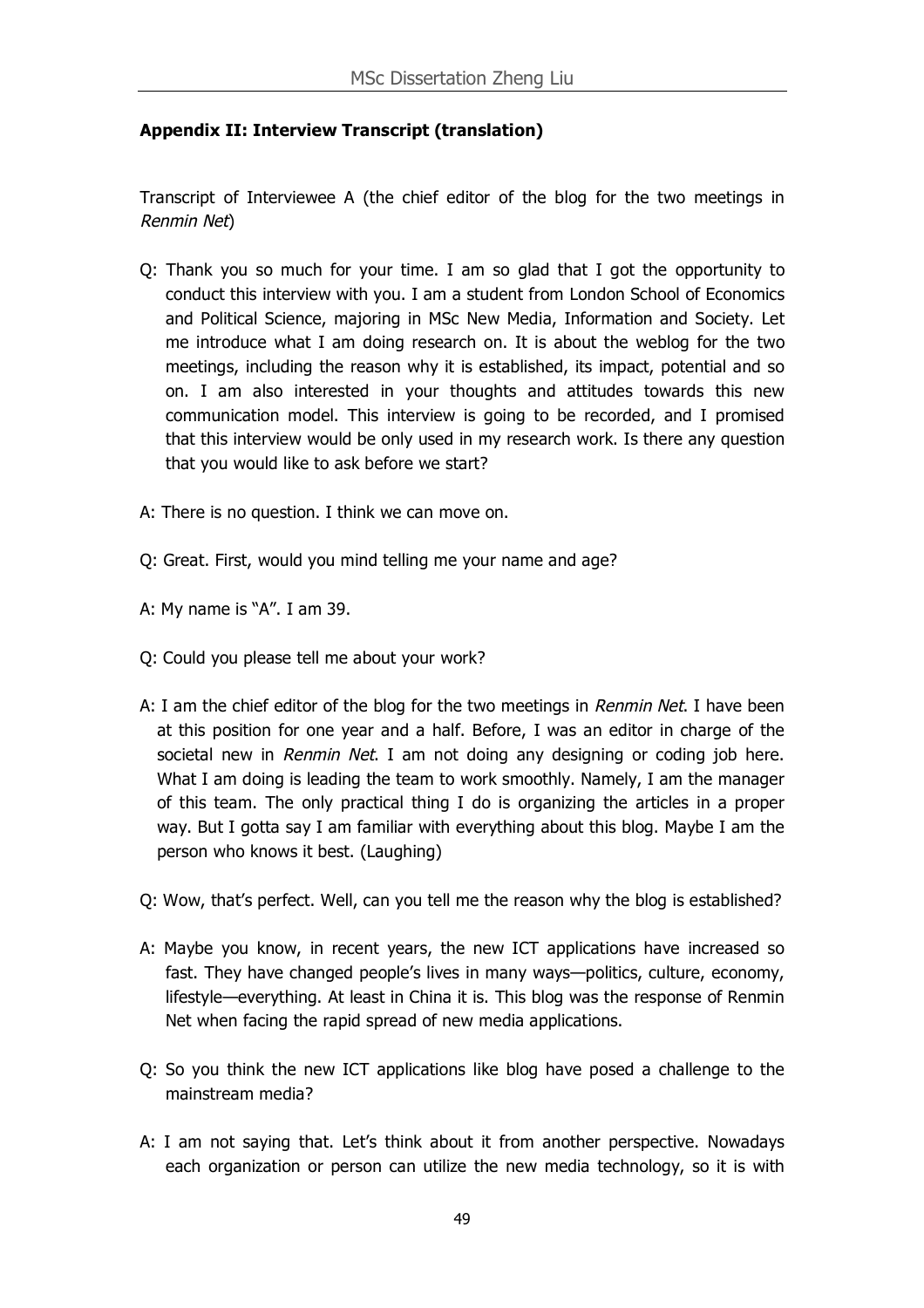the mass media. I think the blog is the amalgamation of the mainstream media's brand effect and the new media's technological advantages.

- Q: I am sorry to interrupt, what do you mean by "the amalgamation of the mainstream media's brand effect and the new media's technological advantages"?
- A: OK, let me explain. Which media, I mean traditional media or blog, from your opinion, is more authoritative and trustable? I think you would choose traditional media, right? But for the mass, they cannot do anything but passively receive the information. The traditional media is the platform for the great men. As for the blog, if you have access to the Internet and master some basic skills, you can set up the media for your own and let your voice heard. However, its low entry level also leads to low reliability. Thus, building a blog with authority can not solely to convey the voice of the masses to the decision-makers and provide a place for online discussion, but also to guide the opinion.
- Q: To guide the opinion? Do you think the guidance would deteriorate the free speech that the blog has created?
- A: Of course no. To guide is not to inhibit free speech, but to provide a reliable, civilized and functional place for rational discussion. Maybe you know, in the Chinese blogsphere the individual sometimes does not need to take responsibility for his/her irresponsible speech, and that has messed the online world up. It is necessary to set up an authoritative blog to act as the guidance. But please, please never equate guidance to inhibition. You see the pipe? The pipe is not for inhibiting the water flow, but for guiding the water flow.
- Q: Very interesting. Could you tell me how long the establishing process is?
- A: Actually it is very short. In February 2006 when the first personal blog about the two meetings was set up by the delegate named Cheng Yiju, and welcomed by many people, we knew, it is time for us to step up. We decided to found a special blog. It is not a personal blog, but a collection of many personal blogs, focusing on public affairs. Technically, it was not time-consuming to set it up. One day is more than enough. The hardest work, as we expected, was inviting the delegates to set up their sub-blogs in this blog. Surprisingly, many delegates show high interests in it. In two weeks, 16 delegates had set up their sub-blogs.
- Q: Do you think the blog functions well?
- A: Pretty good, I think. There are six major modules on the webpage: news reporting, recommended articles, the column for delegates, the column for journalists, the column for the mass, and discussion area. Everyday, one of the articles of the delegates would be recommended as the headline. Everyone can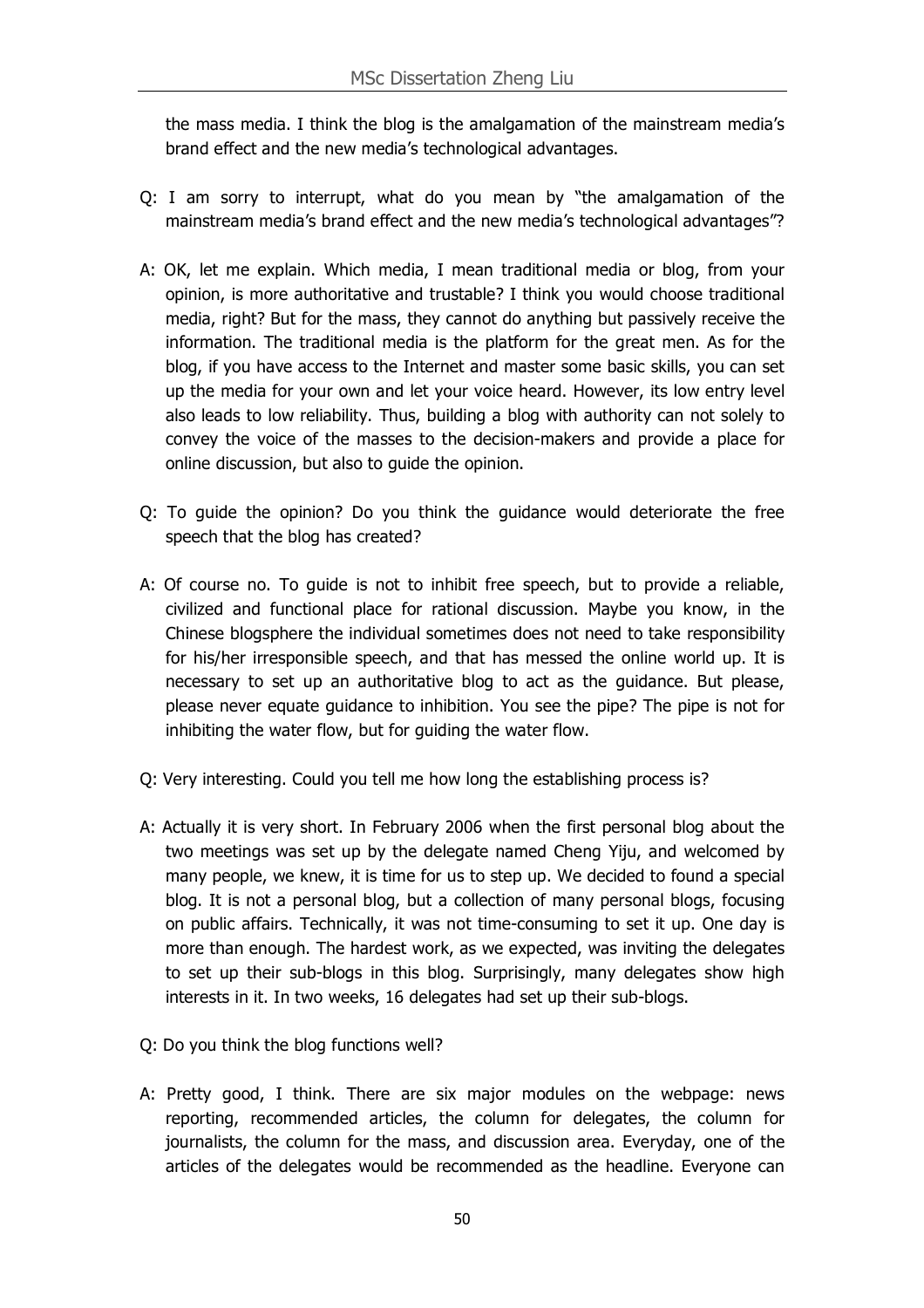discuss any topic he is interested in. They can communicate with the delegates directly. Especially during the session period, every evening there would be a delegate as the guest speaker to answer questions from netizens at real time.

- Q: What are the target audiences at first?
- A: Ordinary netizens, especially who are enthusiastic in public affairs. But in practice, we found most participators are of higher social status than the average level.
- Q: Is this blog popular? Do you think it has achieved your expectation?
- A: I think it is quite popular, at least compared to other political blogs. During the session time, the blog was browsed over 100,000 person-times everyday. But in China, the most popular blogs belong to those film stars or singers. Have you heard that Xu Jinglei became the world's most widely read blogger this month when her blog logged 100 million page views within about 600 days? Compared to her, we have a long way to go. (Laughing)
- Q: Well, that's funny. Eh, I have noticed that now there are some other blogs for the two meetings in other websites like Xinhua Net, Qianlong Net, etc. Can you compare those blogs and the blog in Renmin Net?
- A: No big difference, as far as I know. *Xinhua Net* and *Oianlong Net* are both official media, just as Renmin Net. In fact, even Sohu has set up the blog for the two meetings either. The point is, all these websites have very good reputation. Therefore, the blog can take advantage of the brand effects, as I mentioned.
- Q: OK. So what is the difference between the blog for the two meetings and an ordinary blog?
- A: Most blogs are private blogs, but this is a public blog, more serious. You have to try to avoid irresponsible speech. You can express your feelings, but not too much. In fact, there are so many differences between the two types, but I think this point is the most important.
- Q: And what is the major difference between this blog and other media for reporting the two meetings?
- A: I think the biggest difference is that other media, like TV, radio and newspaper, they are solely "reporting" it. It is a one-way information distribution though there does exist limited interaction. But in the blog, people can freely make comments on the agenda, or discuss the newly issued law on time. They can use their feedbacks to support of the author of the article, to argue to the contrary, and to use it as a platform to show their points of view or advice. Especially the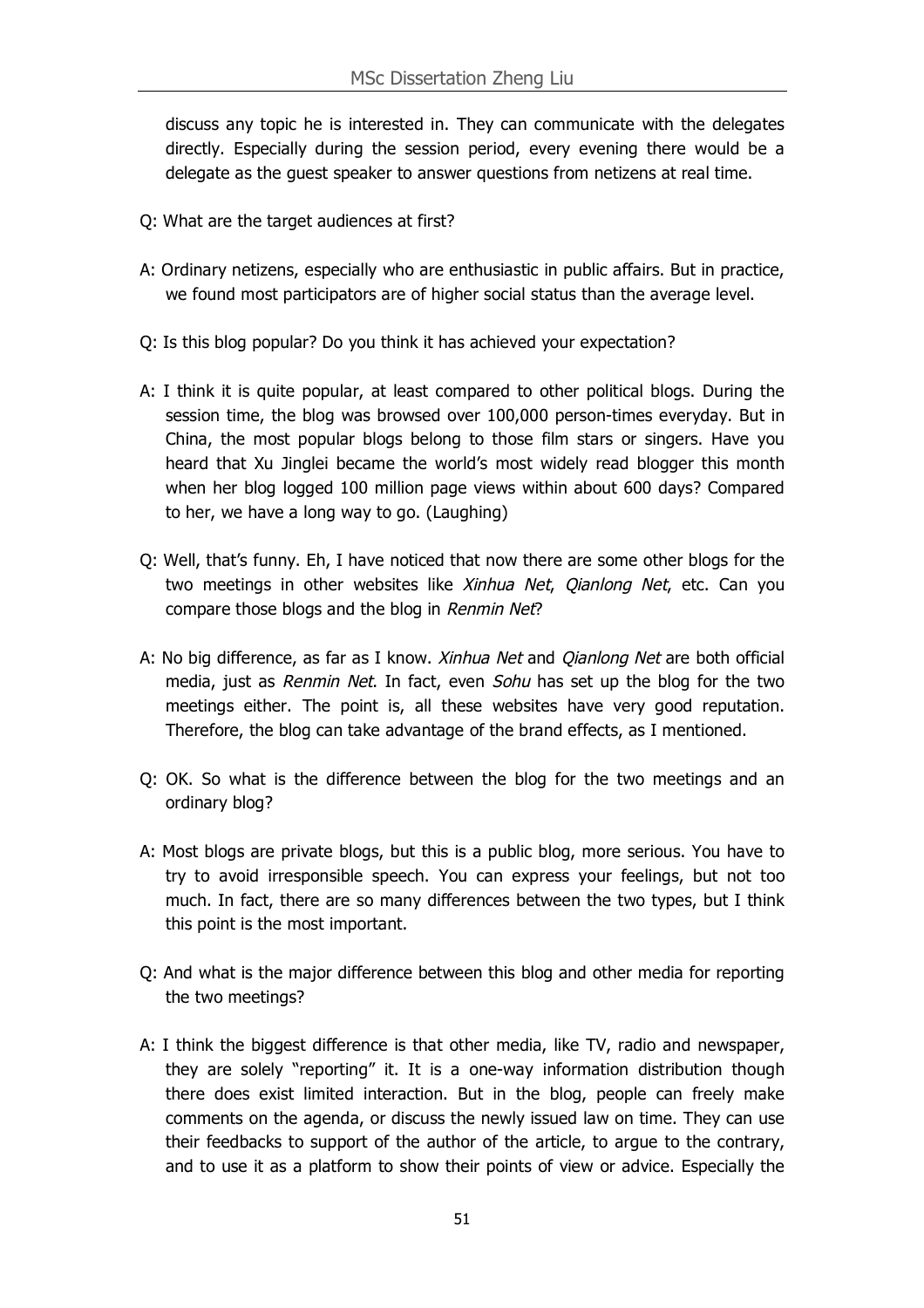last two points, I think they are of greater value. I will give you an example: before the session in 2007, an investigation into the working conditions of mining workers in Hunan Province is made by five college students and posted on the column on 12 March. A week later, a delegate from the CPPCC named Hao Yuru issued an article as a reply to the students, which was recommended as the headline on that day and drew attention from the related governmental sector.

- Q: As we know, blogs are sometimes thought as the voice for grassroots. Is this blog still the voice for them?
- A: Well, it is so hard to tell…I believe, compared with other media for the two meetings, this blog really empower the grassroots in some ways. It is an improvement. But the power, I believe, is still not controlled them. And, I admit this blog is becoming more and more high-class oriented, though the target audiences at first are ordinary Internet users.
- Q: Can you talk about the relationship between this blog and mainstream media?
- A: As mentioned, the success of this blog is because that it has borrowed the brand effects of Renmin Net. Even in the Internet communication, the blog is not the most influential information source yet. It has to rely on the mainstream media to gain people's trust. It is a conducive complement to the mainstream media, in terms of free speech and democracy. On the other hand, the mainstream media background also brings some cons: some netizens would think this online forum is conducted or even regulated by the government.
- Q: Do you think the public opinions from this blog can influence the mainstream media?
- A: Of course. In the example I have just talked about, the investigation into the working conditions of mining workers in Hunan Province is first issued in the blog. After several days, it had been reported by mass media and got more attention. I think the public opinions can influence the mainstream media, most time positively.
- Q: Do you think there is a power shift from mass media to this kind of new media?
- A: I think, at this stage, the relationship between the two is reciprocal rather than competitive. There might be a power shift, but very limited. Especially under Chinese communication environment, the power shift is still in the control of the government. At best it is amelioration, not revolution. Perhaps we are on the process of power shifting. But no one knows what the final status it will be.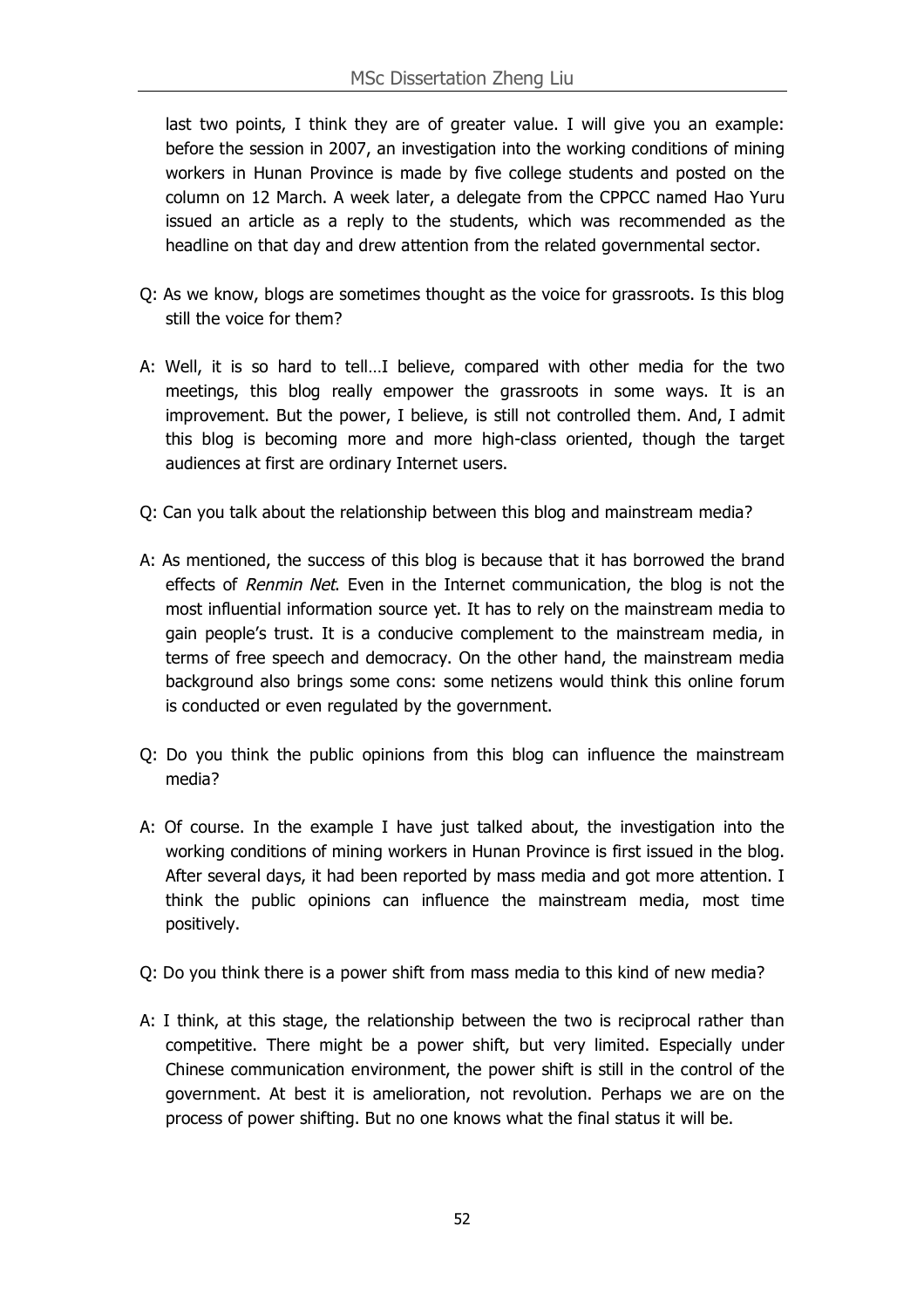- Q:Do you think the new information and communication technology would favour the media power shift?
- A: Sorry, I got a bit confused. What do you mean by "media power shift?" If you mean the technology would promote the new media, and make it more influential than the traditional media. The answer is yes. But if you mean the new technology would flatten the inequality between different social classes, I don't see that happening in short term. Well, I am not saying the grassroots power is not great. It is really impressive. It helps the mass air their voices. But, for example, in the blog for the two meetings, the power relation in the real world still applies in the blogsphere. If an Internet user hides his identity in the real world, he actually has little power in the blog.
- Q: But I think the anonymity is an important factor in creating a good communicative environment, isn't it? It helps the discussants get rid of the hierarchy.
- A: You are right. But we can't neglect its negative effects as well. The anonymity can be double-edged sword. Now, even this blog in which most discussants are civilized and well-informed, had to suffer from irresponsible speech and dirty words.
- Q: Apparently, no one likes the aggressive and dirty words. But from another perspective, do you think it is a kind of improvement? They don't follow or receive the information passively. They have the right to tell what they do feel. And their ability of critical thinking can be promoted.
- A: Yes, it is a kind of improvement. Everyone should have the right to express his or her feelings. But remember, it is a public blog. They have to perform rationally and decently. Especially, most participators are of higher social class. The social responsibility of most Chinese netizens, including the civilized people, is still at a relatively low level. As for the critical thinking ability, I have no idea whether you have heard the word "media literacy". The media literacy—I mean the ability of people in selecting information sources, understanding the content, and critical thinking—aims to enable people to be skilful creators and producers of media messages, both to facilitate an understanding as to the strengths and limitations of each media, and to create independent media. However, the media literacy in China is not satisfied.
- Q: Not satisfied?
- A: Definitely not. For instance, the headline article usually would be browsed for approximately 15,000 person-times in a week after publishing in the blog, while the amount of replies were expected to be only 100. Moreover, those replies are mostly composed of superficial and subjective thinking, rather than constructive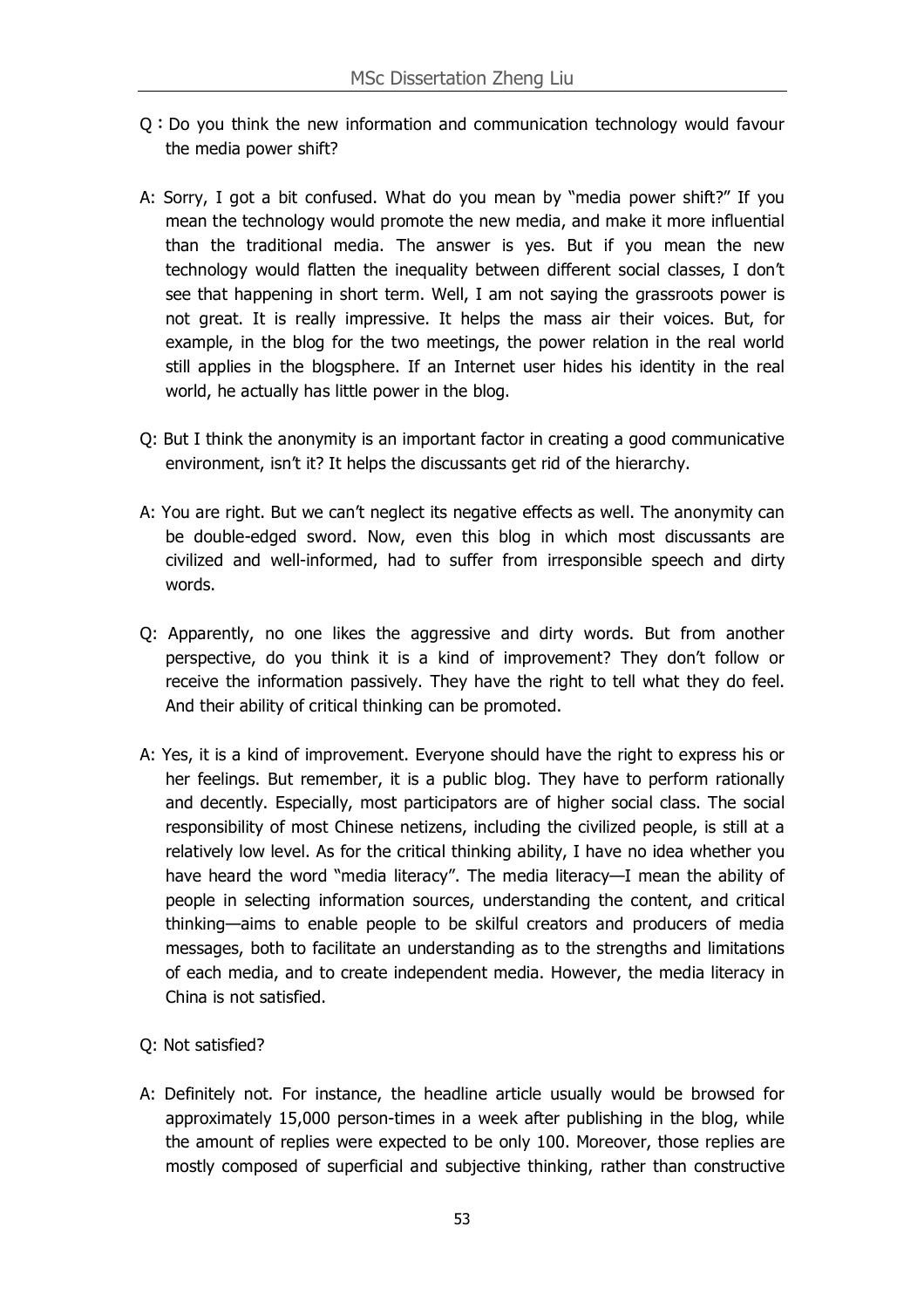suggestions. That is to say, by and large, the Chinese netizens have not fully made use of it to participate in democratic politics. And that is why we think the online world needs guidance. People have to be guided to the right way in utilizing the new communication technology to participate in democratic politics.

- Q: OK. So here is my last question: do you think the blog for the two meetings in Renmin Net can guide the online opinion?
- A: I am confident about it. I think this blog can become a paragon for guiding online opinion. There is only one thing I am afraid of: I think many netizens would misunderstand "guiding" as "regulating" in the early stage.
- Q: Thanks for your time! I am so glad to conduct the interview to you. Your comments are of great significance to my research! Do you have any other things to add on this topic? Or do you any questions for me?
- A: I guess no question.
- Q: Your help is appreciated. I promise that your comments would only be used in my study.
- A: That's fine.
- Q: I guess that's it. Thank you again for your help! Wish you a good day!
- A: You are welcome. Bye.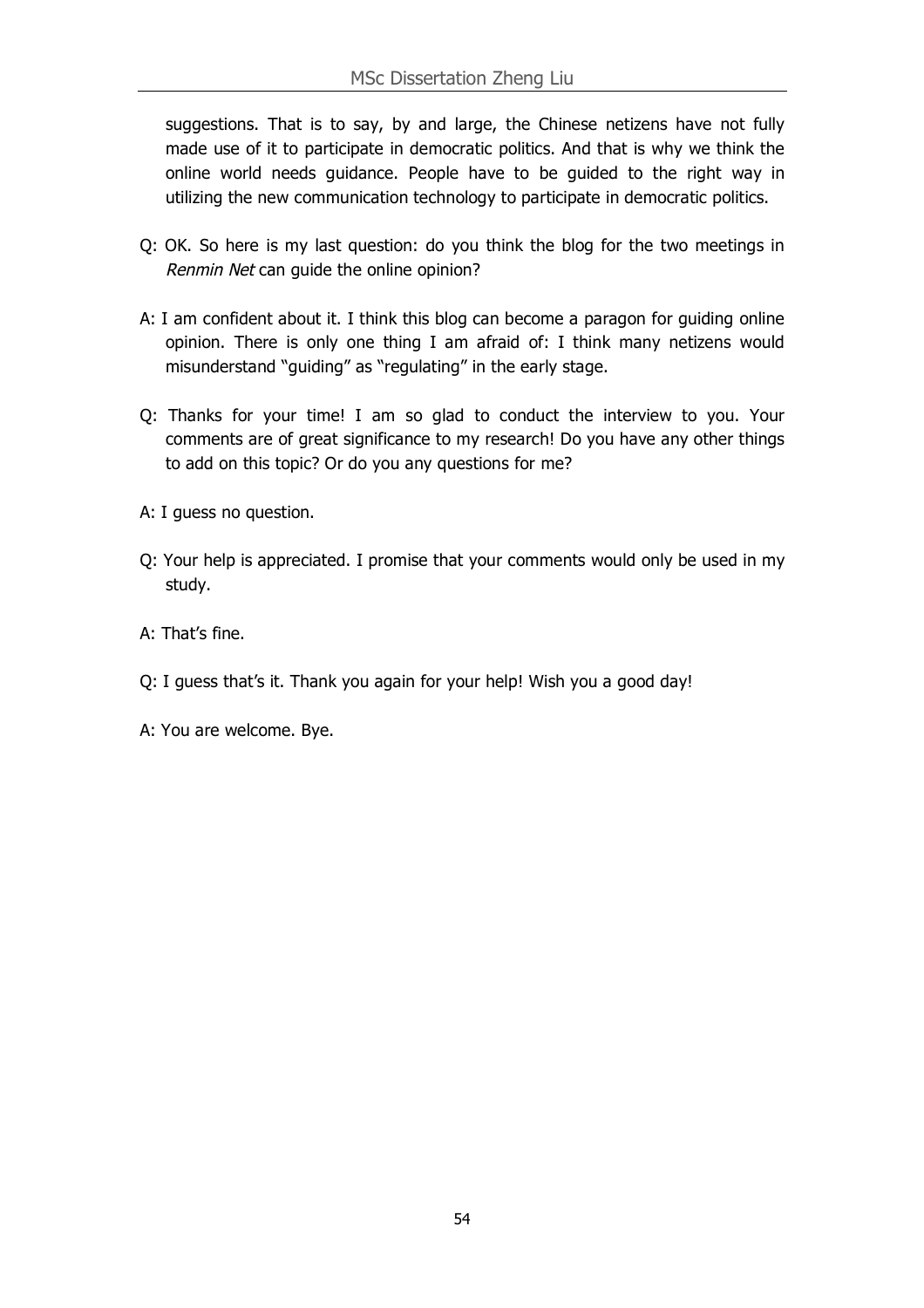#### **Appendix III: Email (Translation)**

Email to respondents of the questionnaire.

Dear [insert name],

My name is Zheng Liu. I am a student at the London School of Economics, majoring in MSc New Media, Information and Society. I am currently working on a research project on the Weblog for the two meetings (NPC and CPPCC). The project will focus particularly on the influence and potentials of this kind of blog in terms of communication and democracy. In completing this research, I have made an online questionnaire survey. Please follow the link: http://www.my3q.com/go.php?url=tousan/38258

I promise that the result of the survey will be used only for research purposes and will not be published in the news media. I would be delighted if you can help me finish the online questionnaire.

Thank you for your time!

Best wishes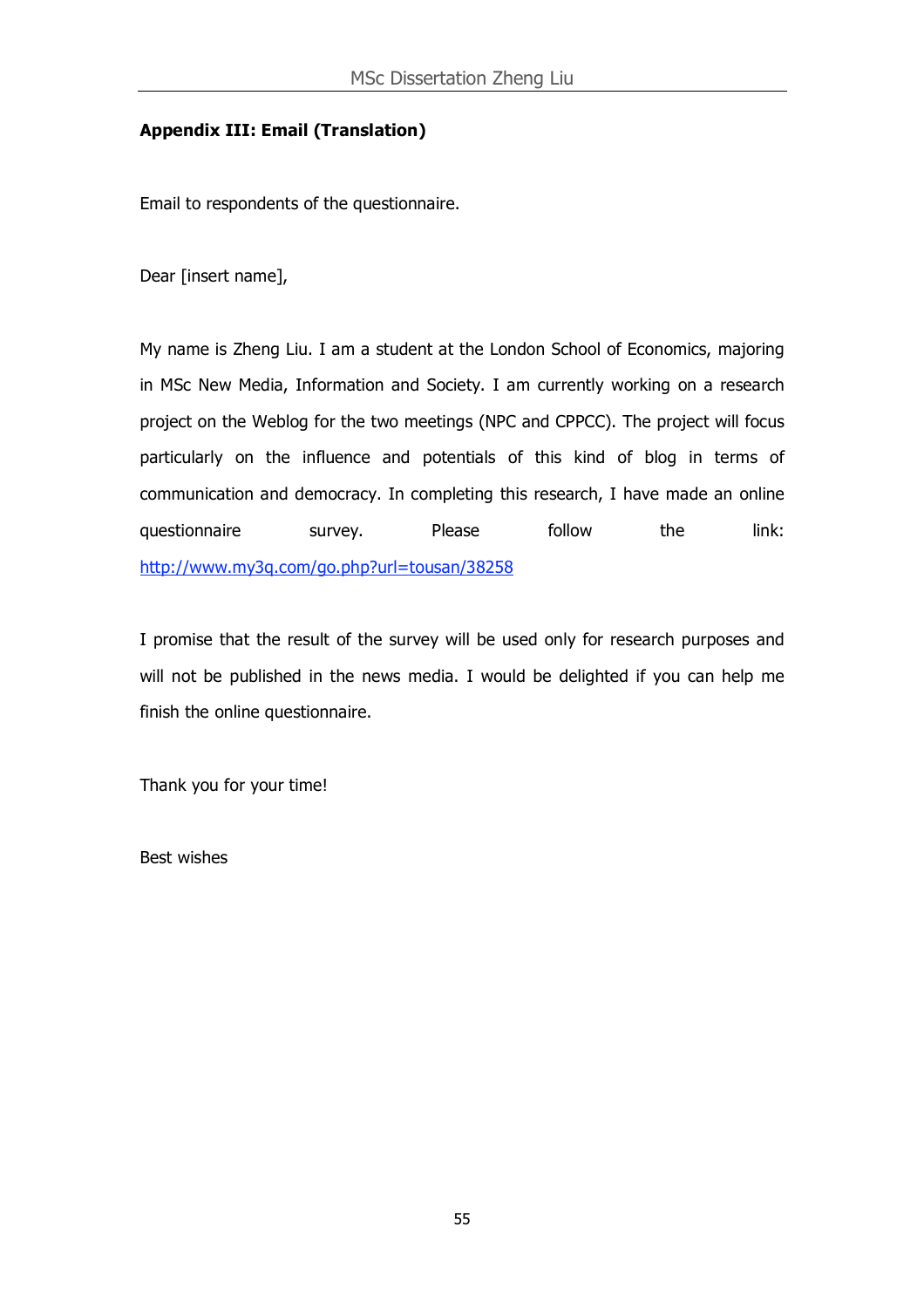#### **Appendix IV: Questionnaire (translation)**

- 1. Your gender is ? A. male B. female
- 2. Your education level is ?
	- A. primary school B. junior middle school C. high school D. undergraduate E. postgraduate
- 3. Do you have your own blog? A. Yes B. No.
- 4. Do you often read other people's blog? A. Yes B. No.
- 5. Some websites usually set up a series of weblogs that have specific concerns, have you read these blogs? A. never B. seldom C. sometimes D. often E. frequently
- 6. In 2006, some websites set up the weblog for the two meetings (NPC and CPPCC), do you think it is creative? A. Yes B. No
- 7. Is this kind of blog your first choice to gain information about the two meetings? A. Yes B. No.
- 8. Do you think the blog for the two meetings is similar to the mainstream media? (Please tick the score: 1 means totally disagree, 5 means totally agree.) A. 1 B. 2 C. 3 D.4 E.5
- 9. Do you think it is the complement of the mainstream media? A. 1 B. 2 C. 3 D. 4 E. 5
- 10. Do you think it is a challenge to the mainstream media? A. 1 B. 2 C. 3 D. 4 E. 5
- 11. Do you think it is an effective channel for communication between different social groups?

A. 1 B. 2 C. 3 D. 4 E. 5

- 12. Do you think it has improved the freedom of speech?
	- A. 1 B. 2 C. 3 D.4 E.5
- 13. Do you think it has promoted the democracy?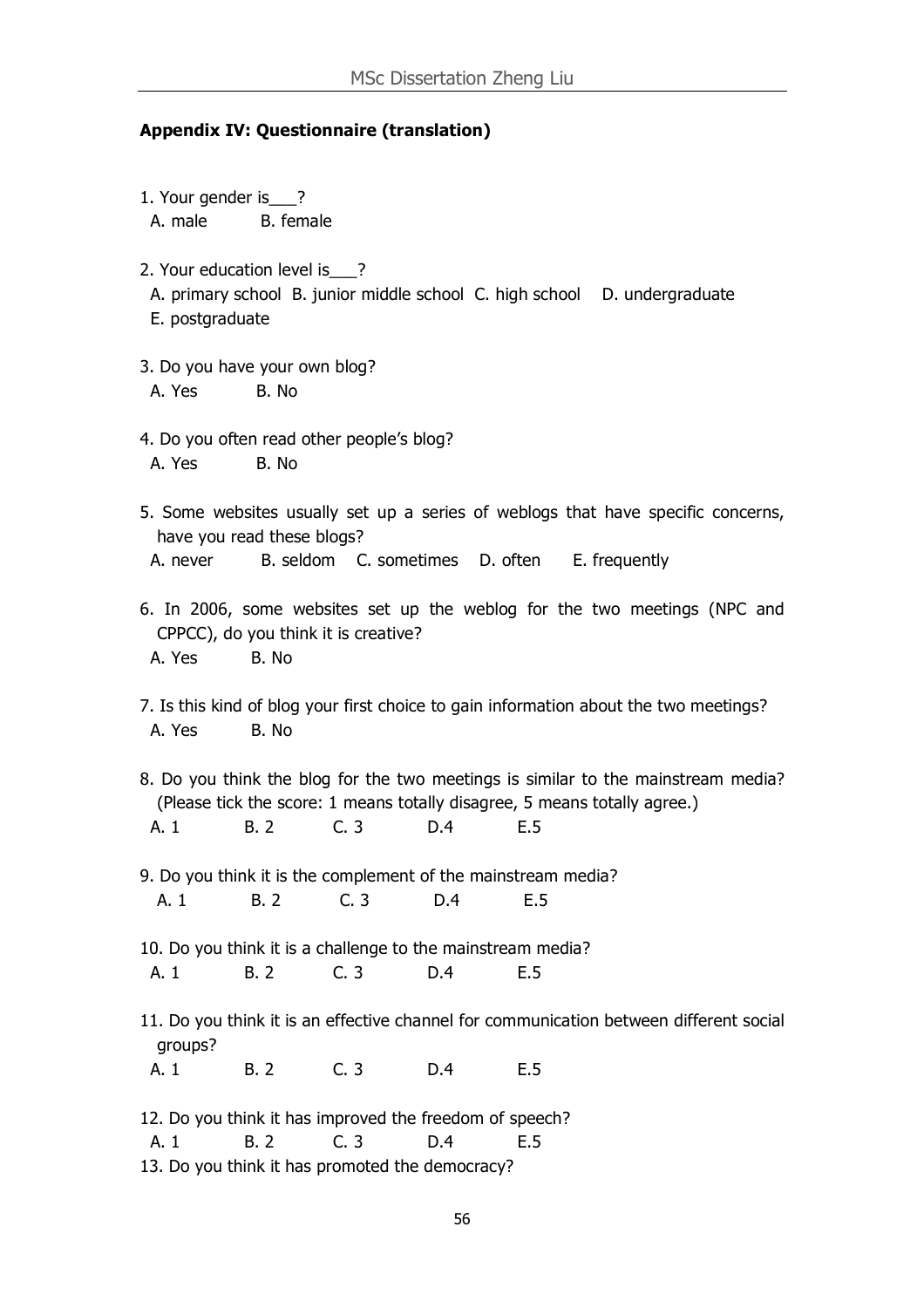A. 1 B. 2 C. 3 D. 4 E. 5

14. Do you think the blog for the two meetings is the outcome of development of information and communication technology?

- 15. Do you think the content in the blog is well organized? A. 1 B. 2 C. 3 D. 4 E. 5
- 16. Do you think the weblog is similar to the mainstream media? A. 1 B. 2 C. 3 D. 4 E. 5
- 17. Do you think the weblog has novelty in terms of content and form? A. 1 B. 2 C. 3 D. 4 E. 5
- 18. Do you think the content in the weblog in more authentic? A. 1 B. 2 C. 3 D. 4 E. 5
- 19. Apart from the delegates, in the weblog there are the columns for the netizens, and the journalists who report the two meetings. Do you think it is an ideal communicative environment?
	- A. 1 B. 2 C. 3 D. 4 E. 5
- 20. As mentioned in Q 19, do you think it can offer more perspectives for analyzing the public issues?

A. 1 B. 2 C. 3 D.4 E.5

21. Do you think the anonymity of netizens can eliminate their worries on their speech in the blog for the two meetings?

A. 1 B. 2 C. 3 D. 4 E. 5

- 22. Do you think the anonymity of netizens would lead to the decline of their sense of responsibility when they write articles or make comments in that blog? A. 1 B. 2 C. 3 D. 4 E. 5
- 23. Do you think your viewpoint would be influenced by other people's comments? A. 1 B. 2 C. 3 D. 4 E. 5

24. Are you willing to participate in the discussion in the blog voluntarily?

A. Yes B. I only make comments that I am familiar or interested. C. No

25. If you disagree with most people, are you prone to air your own opinion?

- A. I will do that anyway.
- B. If I think my viewpoint is reasonable, then I will do that.
- C. Seldom or never.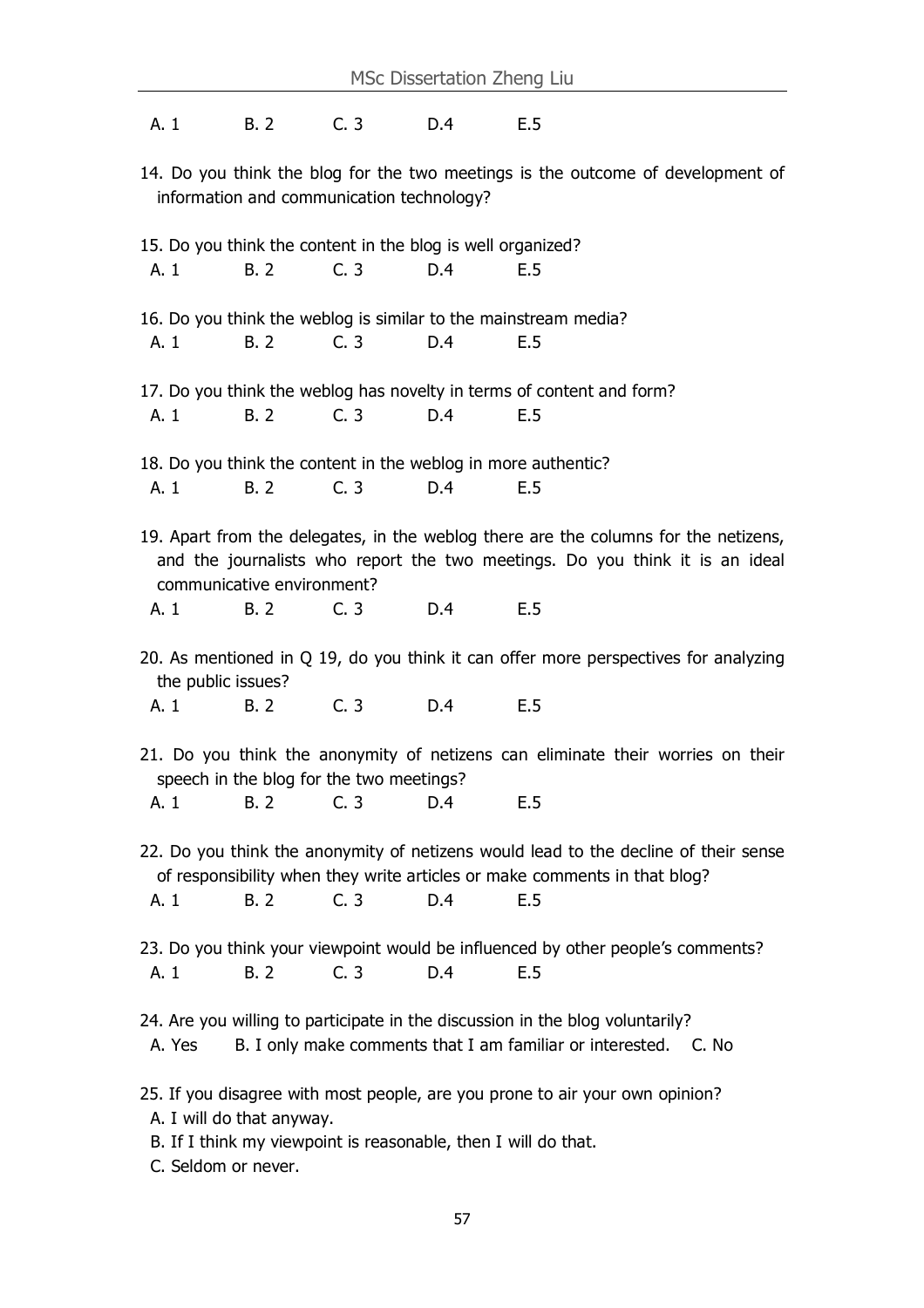26. Do you think the irresponsible speech on the Internet has bothered you? A. Yes B. No.

27. Do you think the speech in the blogsphere needs regulation? (Please tick the score: 1 means totally disagree, 5 means totally agree.)

A. 1 B. 2 C. 3 D. 4 E. 5

28. What is your attitude towards the public opinion formed in the blogsphere?

- A. I don't believe it.
- B. I won't believe it until get the confirmation from other channels.

C. Neutral

- D. I would rather believe it, but I still wish to get confirmation from other channels.
- E. I believe it.
- 29. Do you think the participators have equal discourse power in the blog for the two meetings?

A. Not equal B. Relatively equal C. Equal

30. The major participators in the blog for the two meetings are social elites like delegates and journalists. Do you think such a blog is still the platform for the grassroots?

A. Yes B. No.

- 31. Do you think the blogsphere needs a "gatekeeper?"
- A. Yes B. No.
- 32. Do you think the blog for the two meetings can guide the public opinion on the Internet to some extent?

A. Yes B. No.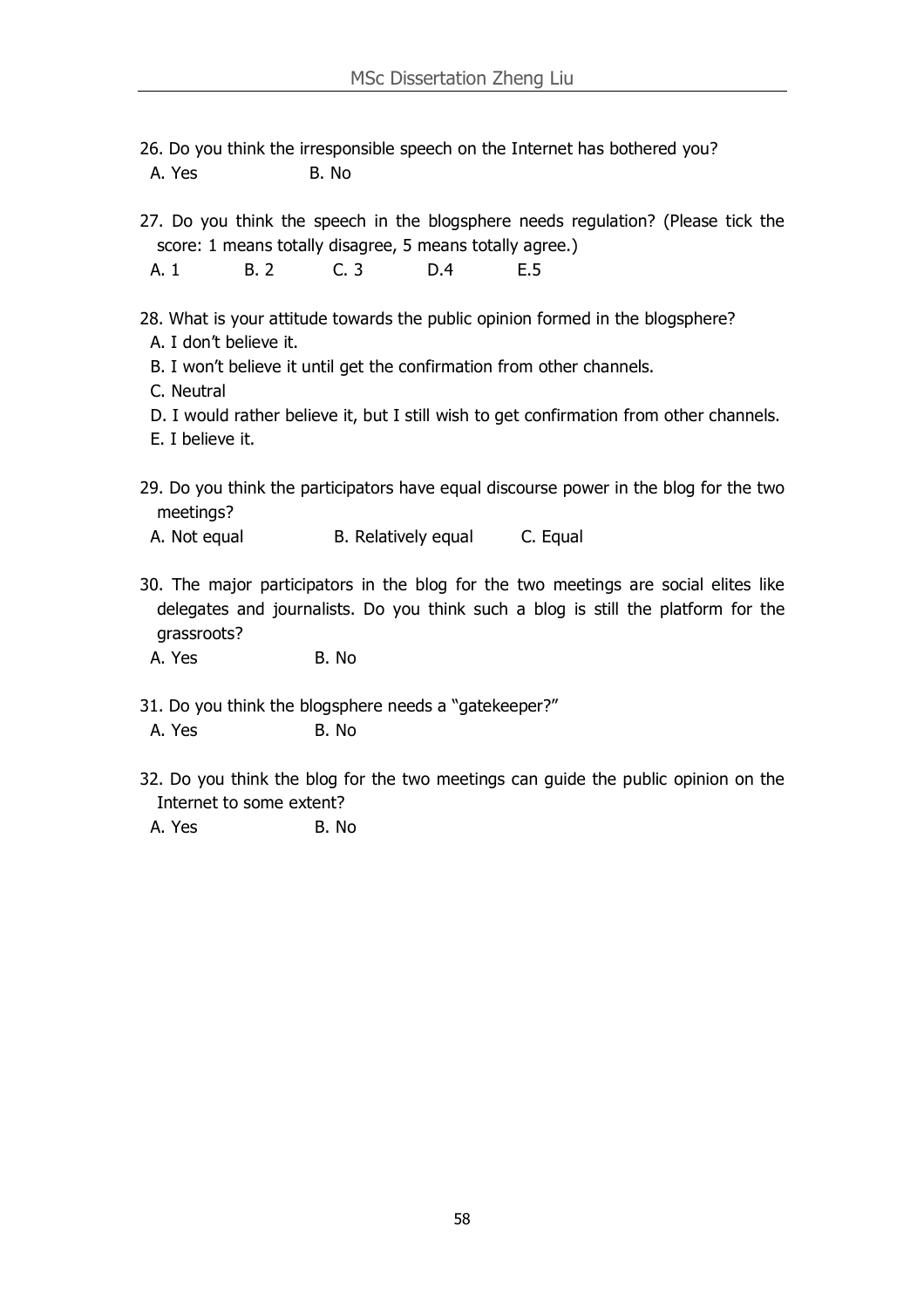# **Appendix V: Summary Table of interviewees**

|                    |               |     |                   | What<br>is<br>the   |                   | <b>Media Power shift</b> |               | <b>Public Sphere</b> |  |
|--------------------|---------------|-----|-------------------|---------------------|-------------------|--------------------------|---------------|----------------------|--|
| <b>Interviewee</b> | <b>Gender</b> | Age | <b>Occupation</b> | reason for the      | pros              | cons                     | pros          | cons                 |  |
|                    |               |     |                   | establishment       |                   |                          |               |                      |  |
|                    |               |     |                   | of this blog?       |                   |                          |               |                      |  |
| $\blacktriangle$   | M             | 39  | Chief editor      | Response from       | Feedbacks are     | Mainstream               | A more equal, | The low social       |  |
|                    |               |     | of the blog       | mainstream          | beneficial;       | media would              | open and free | responsibility       |  |
|                    |               |     |                   | media;              | Mainstream        | give the                 | communicative | and media            |  |
|                    |               |     |                   | Guidance of the     | media has         | netizens the             | environment.  | literacy of          |  |
|                    |               |     |                   | online public       | brought brand     | wrong                    |               | participators.       |  |
|                    |               |     |                   | opinion;            | effects and high  | impression               |               |                      |  |
|                    |               |     |                   | Facilitating direct | reliability.      |                          |               |                      |  |
|                    |               |     |                   | communication       |                   |                          |               |                      |  |
|                    |               |     |                   | between mass        |                   |                          |               |                      |  |
|                    |               |     |                   | and decision        |                   |                          |               |                      |  |
|                    |               |     |                   | makers, and         |                   |                          |               |                      |  |
|                    |               |     |                   | online discussion.  |                   |                          |               |                      |  |
| $\mathbf B$        | M             | 37  | Journalist        | For more voices     | It has influenced |                          | People can    |                      |  |
|                    |               |     | from People's     | to be heard.        | the mass media    |                          | select the    |                      |  |
|                    |               |     | Daily             |                     | in terms of       |                          | information   |                      |  |
|                    |               |     |                   |                     | agenda-setting.   |                          | actively.     |                      |  |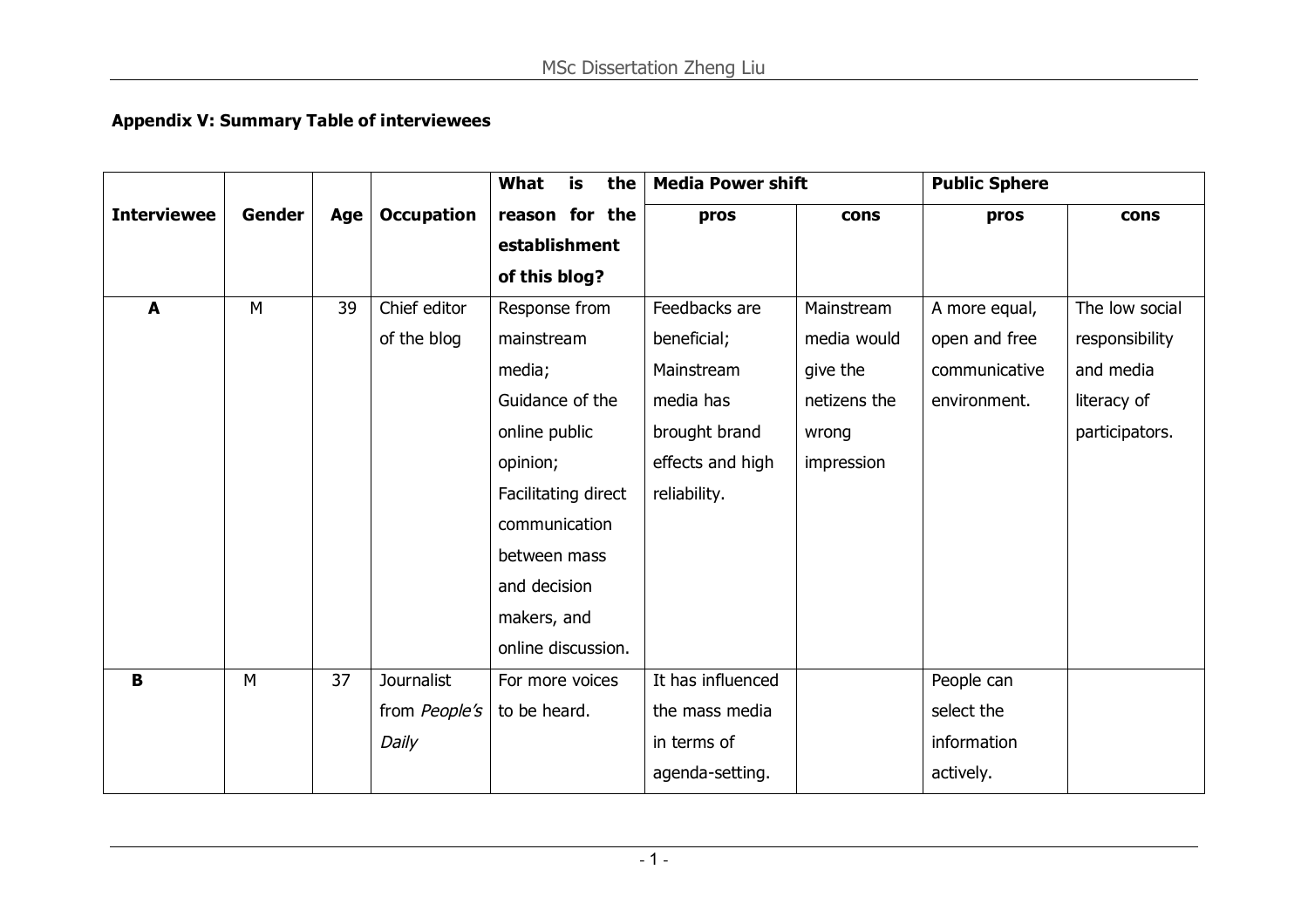|             |   |    |                    |                 |                  |                 | It encourages      |                  |
|-------------|---|----|--------------------|-----------------|------------------|-----------------|--------------------|------------------|
|             |   |    |                    |                 |                  |                 | personal           |                  |
|             |   |    |                    |                 |                  |                 | interactions.      |                  |
| $\mathbf C$ | F | 34 | Journalist         | Guidance of the |                  | The             |                    | Most people      |
|             |   |    | from Xinhua        | online public   |                  | relationship    |                    | lack the ability |
|             |   |    | <b>News Agency</b> | opinion;        |                  | between         |                    | of critical      |
|             |   |    |                    |                 |                  | mainstream      |                    | thinking;        |
|             |   |    |                    |                 |                  | media and       |                    |                  |
|             |   |    |                    |                 |                  | this blog is    |                    |                  |
|             |   |    |                    |                 |                  | reciprocal      |                    |                  |
|             |   |    |                    |                 |                  | rather than     |                    |                  |
|             |   |    |                    |                 |                  | competitive.    |                    |                  |
| D           | F | 29 | Journalist         | Guidance of the | The absence of   | The absence     | Unprompted         | The influence    |
|             |   |    | from Xinhua        | online public   | gatekeeper would | of gatekeeper   | viewpoints from    | of this blog is  |
|             |   |    | <b>News Agency</b> | opinion;        | enable the mass  | would also      | mass and           | limited.         |
|             |   |    |                    |                 | the right to air | result in lower | trustable          | The anonymity    |
|             |   |    |                    |                 | their own voice  | authority and   | information from   | in cyberspace    |
|             |   |    |                    |                 | freely.          | trust;          | officials coexist. | makes self-      |
|             |   |    |                    |                 |                  | The influence   |                    | regulation       |
|             |   |    |                    |                 |                  | of this blog is |                    | utopian.         |
|             |   |    |                    |                 |                  | limited;        |                    |                  |
|             |   |    |                    |                 |                  | Over            |                    |                  |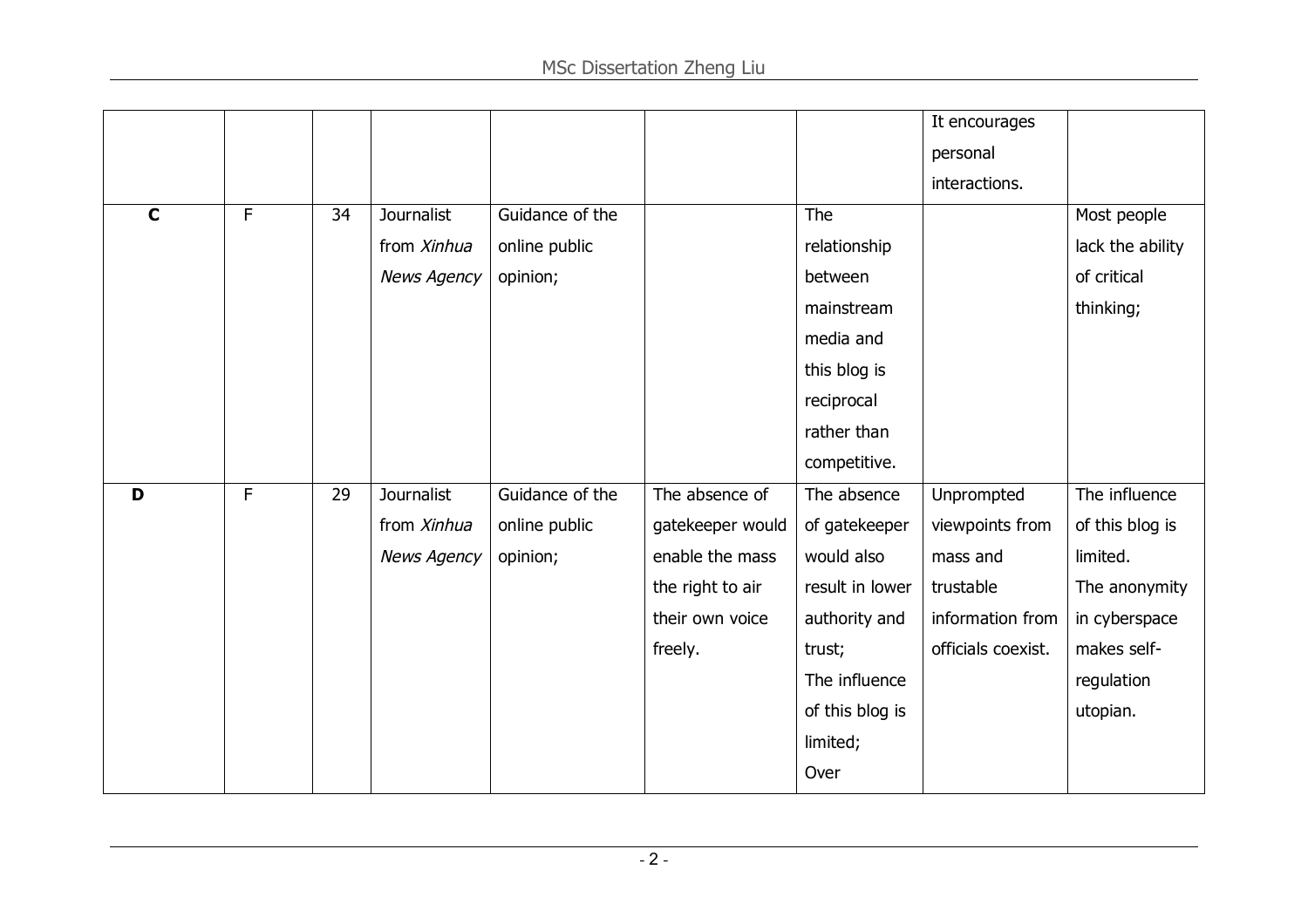|   |   |    |                     |                   |                     | regulation.    |                   |                 |
|---|---|----|---------------------|-------------------|---------------------|----------------|-------------------|-----------------|
| E | M | 40 | <b>Journalist</b>   | Utilizing the new |                     | The potential  | It allows for     | The influence   |
|   |   |    | from The            | ICTs to complete  |                     | of over        | new, previously   | of this blog is |
|   |   |    | <b>Beijing News</b> | the traditional   |                     | regulation in  | excluded          | limited.        |
|   |   |    |                     | media.            |                     | the future;    | discussants.      | Hierarchy still |
|   |   |    |                     |                   |                     | This blog is   |                   | applies.        |
|   |   |    |                     |                   |                     | not for        |                   |                 |
|   |   |    |                     |                   |                     | grassroots.    |                   |                 |
| F | M | 45 | Civil servant       | Not a top-down    | This blog can still | It relies      | This blog has     | It is not       |
|   |   |    | in medical          | decision, but the | work for            | heavily on the | high openness     | independent     |
|   |   |    | sector              | only choice when  | grassroots.         | mass media.    | and equality.     | from mass       |
|   |   |    |                     | facing the        |                     |                | Everything is     | media.          |
|   |   |    |                     | growing           |                     |                | almost judged     |                 |
|   |   |    |                     | grassroots power. |                     |                | by rationality.   |                 |
|   |   |    |                     |                   |                     |                | The difference    |                 |
|   |   |    |                     |                   |                     |                | in social status, |                 |
|   |   |    |                     |                   |                     |                | age, gender etc   |                 |
|   |   |    |                     |                   |                     |                | has been          |                 |
|   |   |    |                     |                   |                     |                | flattened in      |                 |
|   |   |    |                     |                   |                     |                | some ways.        |                 |
| G | F | 24 | Graduate            | To promote the    | The dominant        | This blog is   |                   | The low social  |
|   |   |    | student             | communication     | model of            | not for        |                   | responsibility  |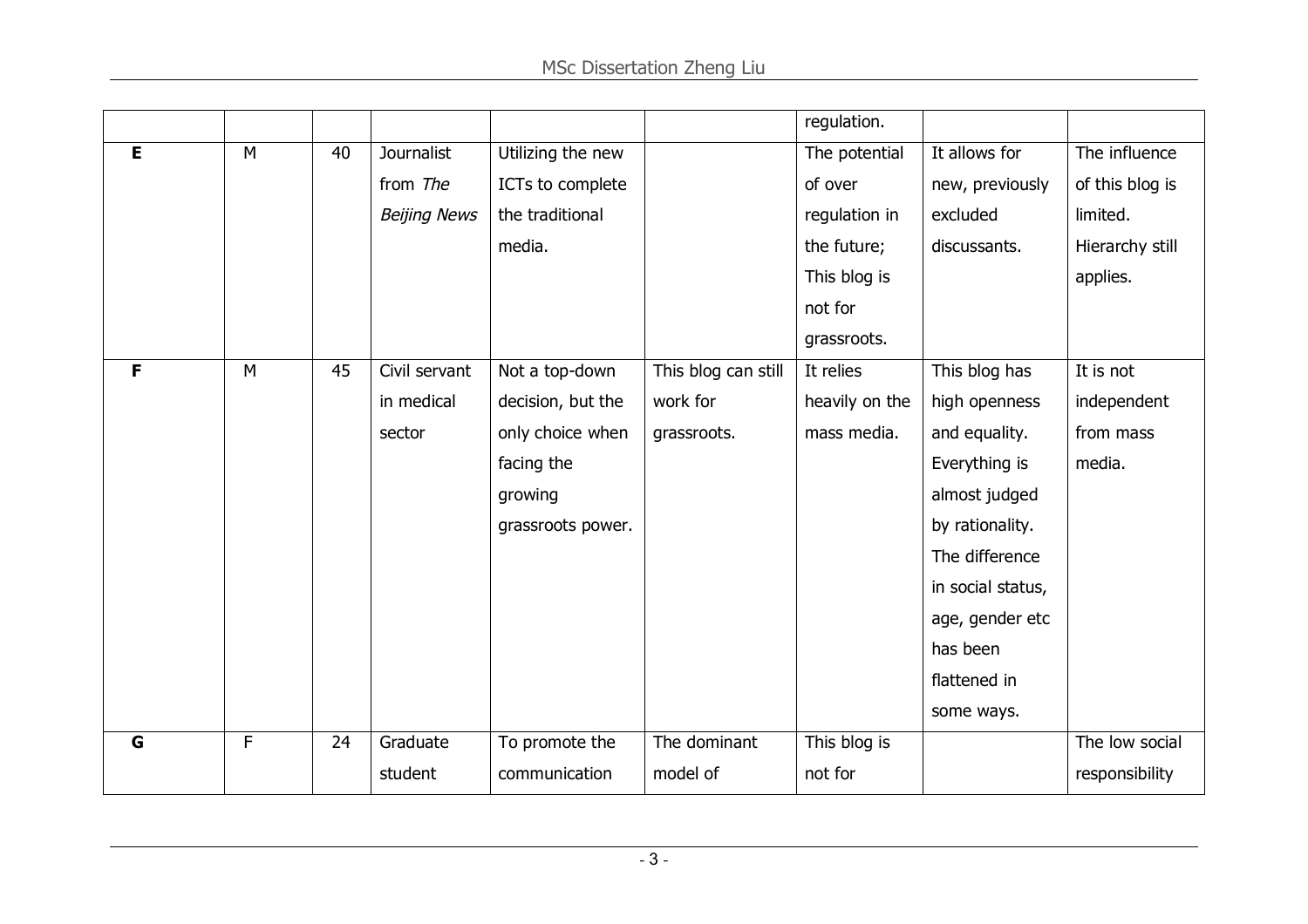|   |   |    |              | between the mass  | communication      | grassroots,    |                   | and media        |
|---|---|----|--------------|-------------------|--------------------|----------------|-------------------|------------------|
|   |   |    |              | and decision      | has been           | but for social |                   | literacy of      |
|   |   |    |              | makers.           | challenged.        | elites.        |                   | participators    |
|   |   |    |              |                   | People have the    |                |                   | would stop       |
|   |   |    |              |                   | ability to choose  |                |                   | many people      |
|   |   |    |              |                   | the way they like. |                |                   | from airing      |
|   |   |    |              |                   |                    |                |                   | their viewpoints |
| H | M | 32 | IT           |                   | Reliable and       | The regulation | It can overcome   | The inequality   |
|   |   |    | practitioner |                   | reputed blogs can  | does not       | the limitation of | in the real      |
|   |   |    |              | $^{\prime\prime}$ | act as opinion     | make any       | time and space.   | world still      |
|   |   |    |              |                   | leaders.           | sense          | The interactivity | matters in the   |
|   |   |    |              |                   |                    | positively.    | is high.          | blog.            |

**NB. All the interviewees agree that:**

- 1. Setting up such a trustable and authoritative blog for information distribution and online discussion is necessary and **conducive.**
- 2. It does promote the democracy, and the freedom of speech. (though the interviewees differ in varying degrees)
- **3. The blog for the two meeting is better communicative environment than the mainstream media.**

The content in the table are the key points or distinctive points of different interviewees. The three general points are not **listed in the table to save space, but they are discussed in the dissertation.**